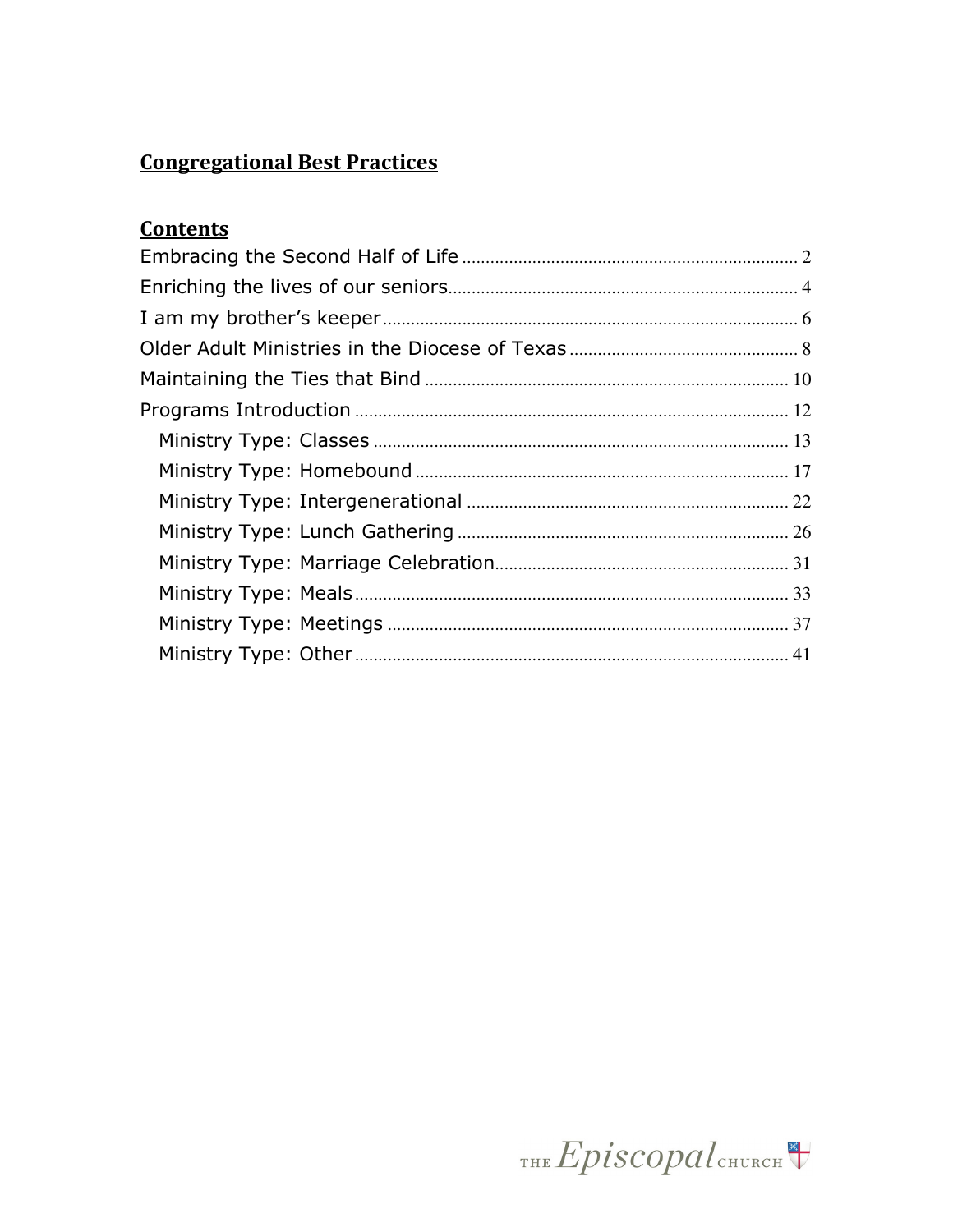## Embracing the Second Half of Life

#### *By J. Neil Alexander*

A few years back, Margaret Guenther, an Episcopal priest and popular writer on Christian spirituality, wrote a wonderful book entitled *Toward Holy Ground: Spiritual Directions for the Second Half of Life* (Cowley, 1995). The title alone is worthy of serious reflection (and the rest of the book is good, too).

Long before most of us get "old," we find ourselves in the second half of our lives. If one considers a full life to be "three score years and ten," then the second half of begins at 35! That means for most of us, it's not too soon to think about the spiritual dimensions of our second half.

Now, well into my second half of life, lots of things have changed. I am sometimes amazed at those things that used to drive me crazy but now don't faze me much at all. I've made peace with traffic, for example. It is what it is and it doesn't raise my blood pressure much anymore. And, of course, there are some things I used to think of as peripheral at best that I presently hold to be of the utmost importance, like taking time to rest. In the second half of life I've actually learned that I feel better and I am more productive when I get adequate amounts of rest. Like most people, when I was younger I used to pride myself on how little sleep I needed. Now I wonder what I might have accomplished in those years with a little more sleep!

In the second half of life, I have developed new levels of tolerance for risk. When it comes to the body, I am increasingly risk averse: I no long climb extension ladders to clean out the gutters or do heroic yard work that might cause a tree to fall on me (or my house). But in matters of faith, I've discovered I am more willing to risk following the leading of the Holy Spirit, to listen to the Word with fresh ears and an open mind, to welcome the stranger, to look for good in the other, and to wander toward less comfortable places of the heart than would have been true in the first half of life.

Although I've been blessed with a wonderful family and many loving friends for my entire life, I find that relationships – real relationships, not just acquaintances – are of life-giving importance at this point. Among the gifts of the second half of life, are the long-term relationships that have made me who I am. It's been interesting to think about those friends from the first half of life I thought I would have forever but have fallen away, compared with those that are truly life-long and we have made it intact into the second half. I cherish them. And the longer I know them, the more precious to me they become.

I suspect most of us would admit that the greatest gift of the second half of life is to have been around long enough to know that, in some small way, one's life has made a difference. You've been a faithful spouse, a loving parent, a trusted friend, and honest

THE Episcopal CHURCH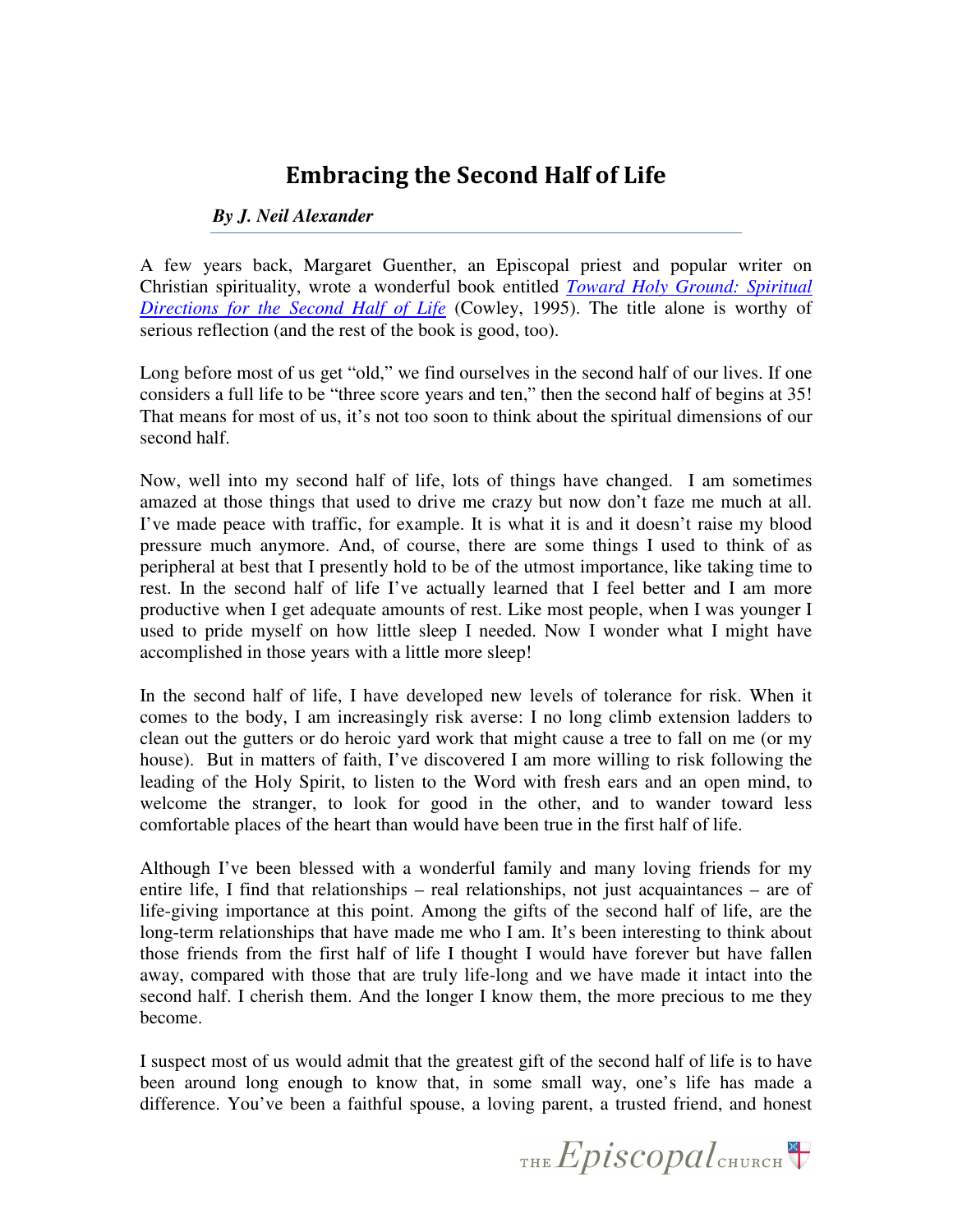worker, a good citizen, a loyal follower of Jesus, a dedicated member of the body of Christ, and that's what counts. When we're young it is so easy to take these things, and so much more, for granted. The second half gives us the time and the wisdom to appreciate them in new ways and in ways that make life new all over again.

Growing older gracefully is one way of looking at it. But for now, I'm just going to call it gracefully embracing the second half of life.

*The Right Reverend J. Neil Alexander is the ninth bishop of the Episcopal Diocese of Atlanta.* 

*This was published originally in the Spring/Summer 2010 issue of Pathways, the quarterly journal of the Episcopal Diocese of Atlanta.* 

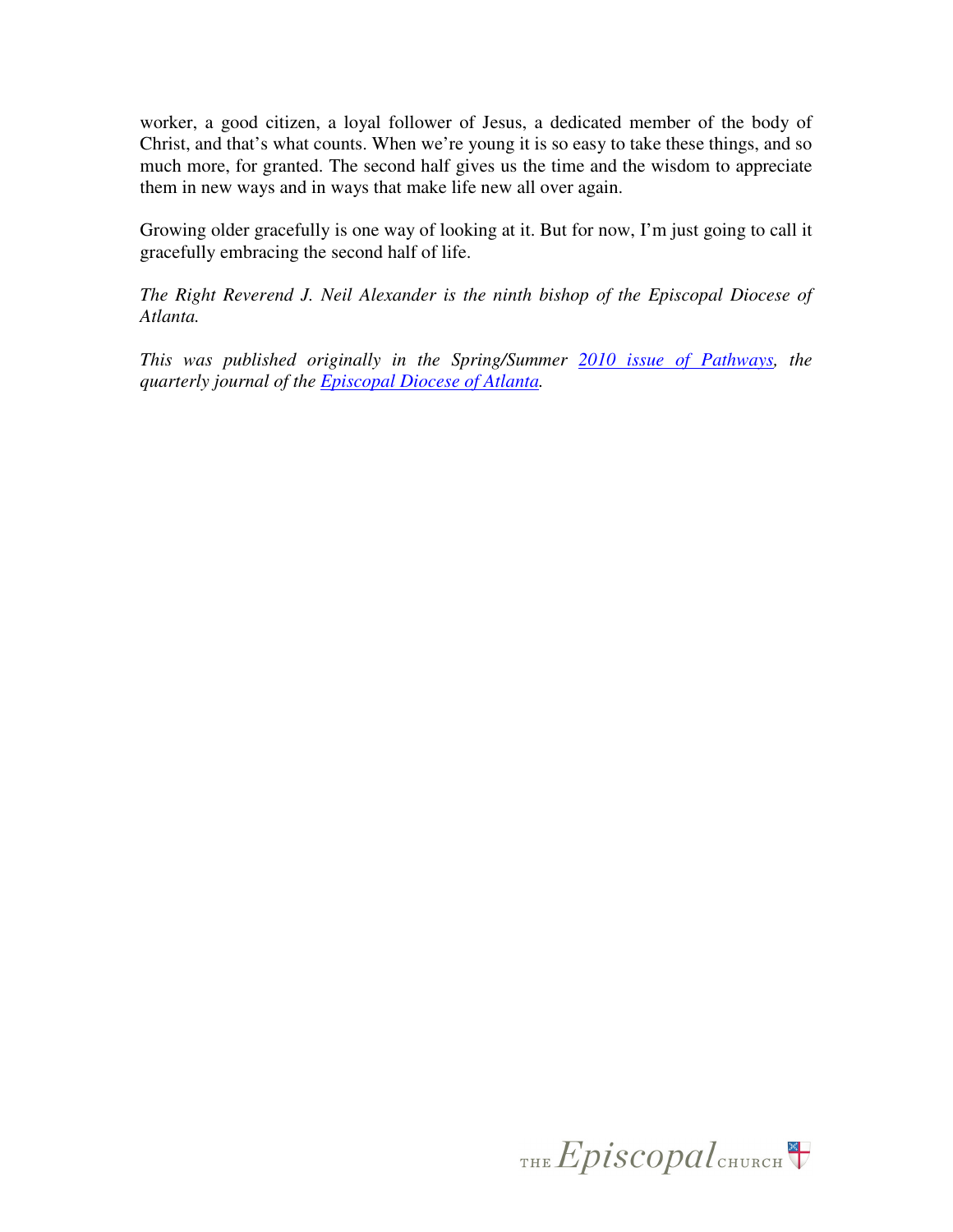## Enriching the lives of our seniors

#### *By Chris Moore*

My name is Chris Moore and I have been graciously asked by the Task Force on Older Adult Ministries (OAM) to share my thoughts on seniors and the elderly. This came into motion because I responded to an open request from them in a bulletin at my church. They wanted to know what churches were doing in support of this fast growing population.

I have attended St Mary Episcopal Church in Crystal Lake, Illinois for about 32 years. I was married there, had my kids baptized there and buried my parents in the beautiful church yard. I have been a part of a rich spiritual family that has helped me grow and feed my passion for seniors and the elderly. It is seniors and youth together who make up the church. Since both are important, we need a vision to show how they can interact and learn from one another. Both age groups desire the other to come to recognize each other's hopes and dreams, frustrations, joys and sorrows. Each wants to know God's love.

I have found that working with seniors, as with any other group, is a learned behavior. For me, this means to watch through example and hands on experience. It is important to take the time to be still and listen to what the seniors are saying. They are the wealth and 401K investment of our next generation. They hold the history and traditions of our past that may not be found on a Google or Yahoo search.

The question may be… how do we tap into this resource? I think the first way is to find out who are the senior members in our churches. The active members will be easy to locate ... but are they attending church? If not, why not? There must be investigation as to the reason for inactive members. Many times it is from advancing age and lack of close family to get them to church so they just fall through the cracks… many times they ask for nothing and keep quiet in their loneness. It appears to them that with our full schedules that we do not care. I do not believe this is true. I believe it is because we just do not know.

So it may be a great idea to find a group of parishioners in your church who have a passion to work with this age group. Have them research your senior and elderly members' roster and then go talk with them. You would be surprised how much they have to say. Most are not helpless but just need some help.

I think that if you form a senior group in your church it takes the pressure off just one person doing all the work. Phone trees, that include the senior members, can be formed for all kinds of duties that include driving someone to a doctor appointment, dropping off a meal, help with minor chores around the house, and the biggest one in my opinion,

THE  $Epis copal$ <sub>CHURCH</sub>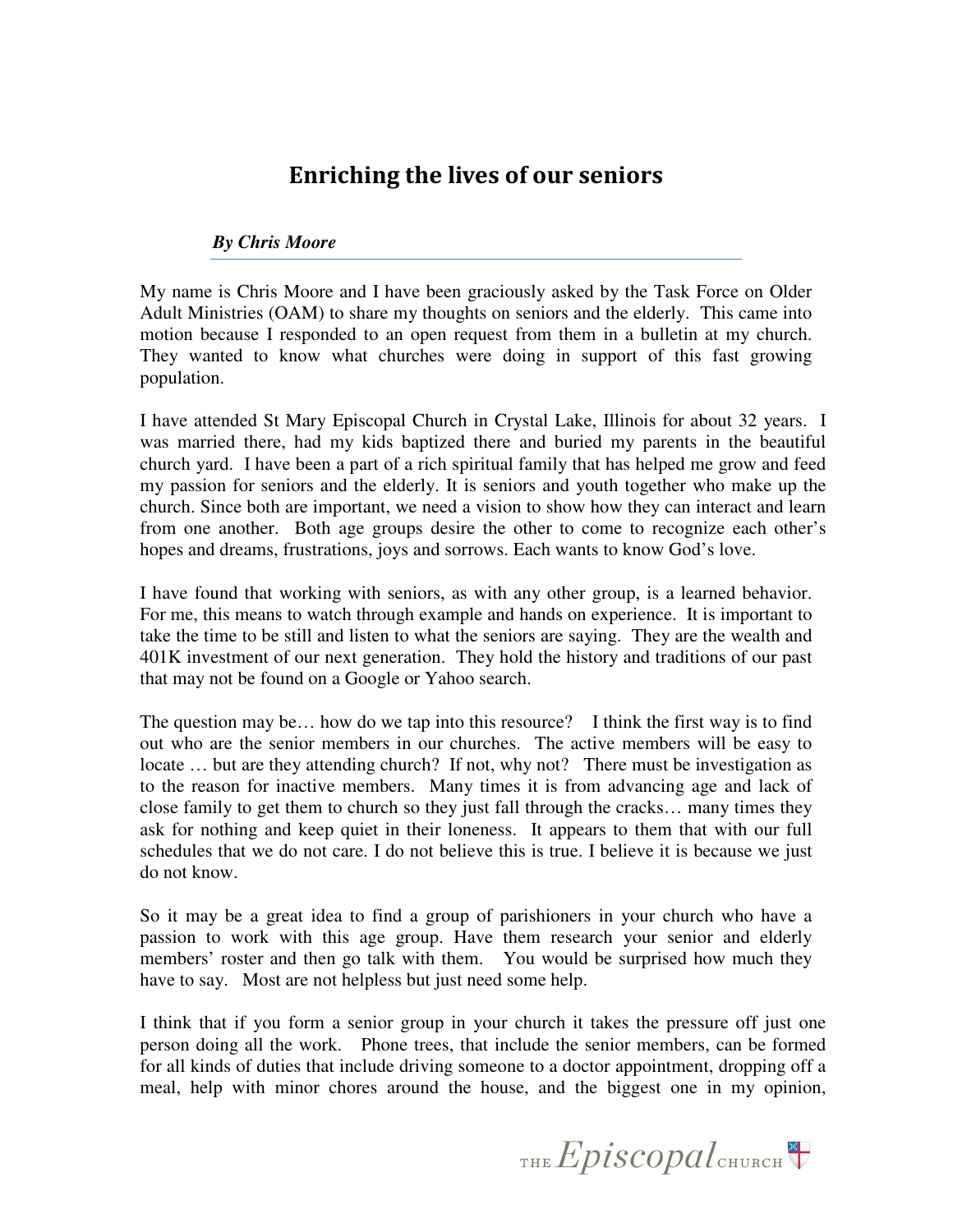friendship. Checking up on each other is the glue to our church and brings pleasure to our dear Lord. A phone call is priceless to someone who lives alone and hears from no one.

About a year ago, we formed a senior group called St. Mary Seniors (SMS). We have 25- 30 seniors who regularly attend our every other month luncheon. There is such a connection with this group that was so needed. Each luncheon offers a great meal which allows for an hour or more to just visit with each other. Then we have a speaker, who is chosen by the group, to educate and enlighten. It is a wonderful time for all.

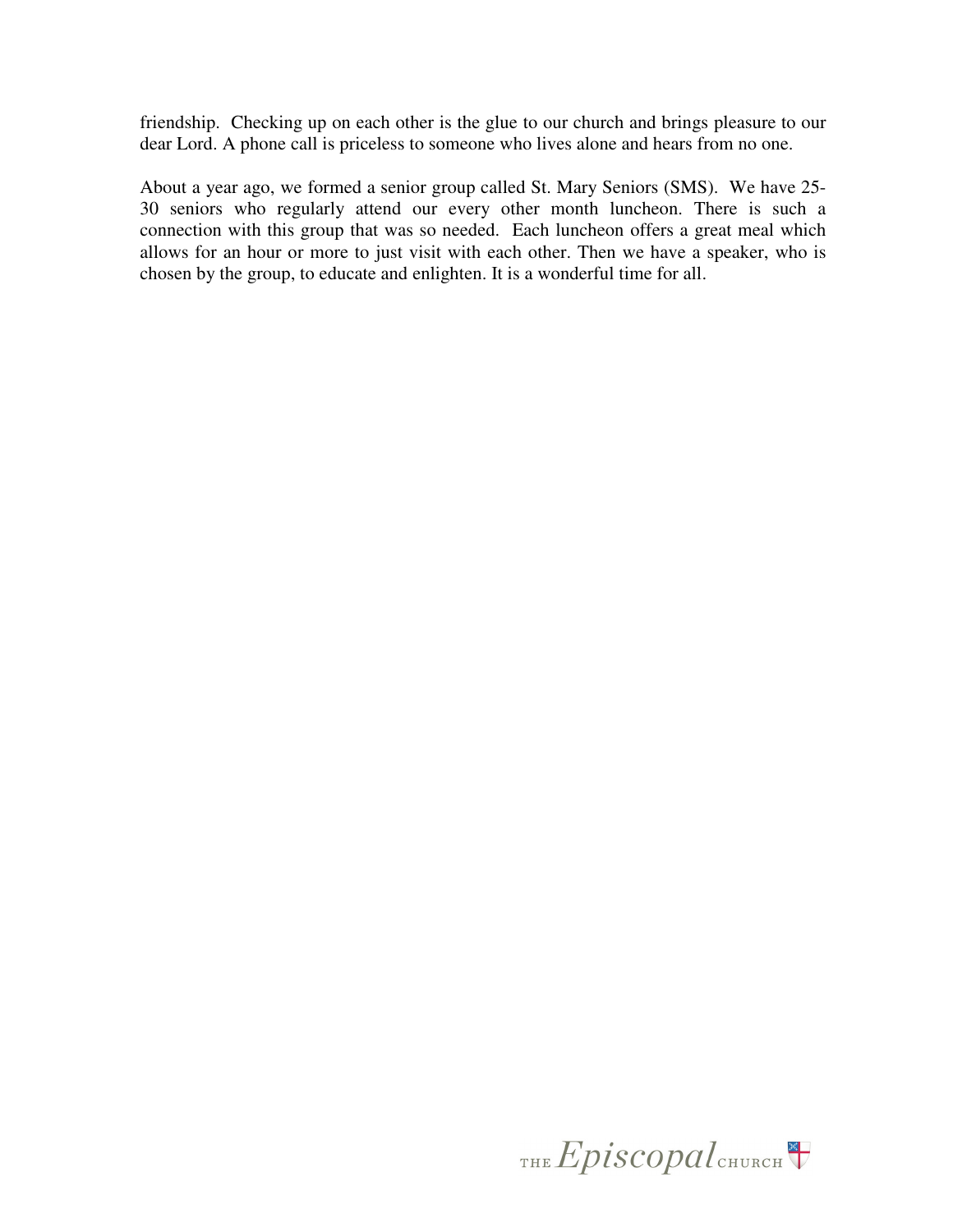### I am my brother's keeper

#### *By Colette Phillips*

St. Simon the Cyrenian is located in New Rochelle, NY, a town of about 75,000 people nestled between the city of Mount Vernon and the village of Pelham. It has the second largest population of older adults in the county (15,000 people) and is home to three Episcopal churches, all of which I have visited in my 20 years of living in Westchester. Each church serves a distinct population and each is unique in its beauty and appeal.

My family and I chose St. Simon's because it was where we felt most comfortable, and where we felt we could do the most good. For the last 20 years, I have served in various capacities but my current service as senior warden has been the most fulfilling and the most difficult. In this role, my faith has grown in a way I never thought possible. Each project or challenge or success brings with it a remarkable lesson I have learned to listen to very carefully.

At St. Simon's, we are a group of people growing in our walk with Christ, eager to welcome all into a warm community, and exploring how God may be calling us to reach out to New Rochelle and the towns and cities where we live. This exploration has caused us to look inward and consider our own assets which are many, to use and share in order to create opportunities that will affect positive change in people's lives. It turns out that my position as the research analyst for the Westchester County Department of Senior Programs and Services is an incredible asset. It provides an excellent opportunity to share with congregants, programs designed to bring comfort to an older person's life.

One particularly important program for caregivers was introduced to St. Simon's in 2009 when it was developed. The Livable Communities Caregiver Coaching Program (L3C) was developed in collaboration with Fordham University Ravazzin Center on Aging for the purpose of providing one-on-one support to caregivers through volunteerism. Coaches act in an enhanced "good neighbor" role helping caregivers to become more knowledgeable about a wide range of options and resources available to them, thereby also helping them to become more informed decision makers.

The importance of the L3C program cannot be overstated, because caregivers are an especially large population. About 33,000 live in Westchester County alone. They spend on average about 62.6 hours per week in this role. For these reasons, I introduced the Livable Communities Caregiver Coaching Program to the congregation of St. Simon's seeking to recruit not only caregivers in need of help but volunteers willing to provide that help by becoming coaches. We were successful in both areas. The average age of the St. Simon parishioner is 62 years old. We currently have a resident Caregiver Coach at our church and many of our members have been assisted by caregiver coaches with whom they have been matched.

THE Episcopal CHURCH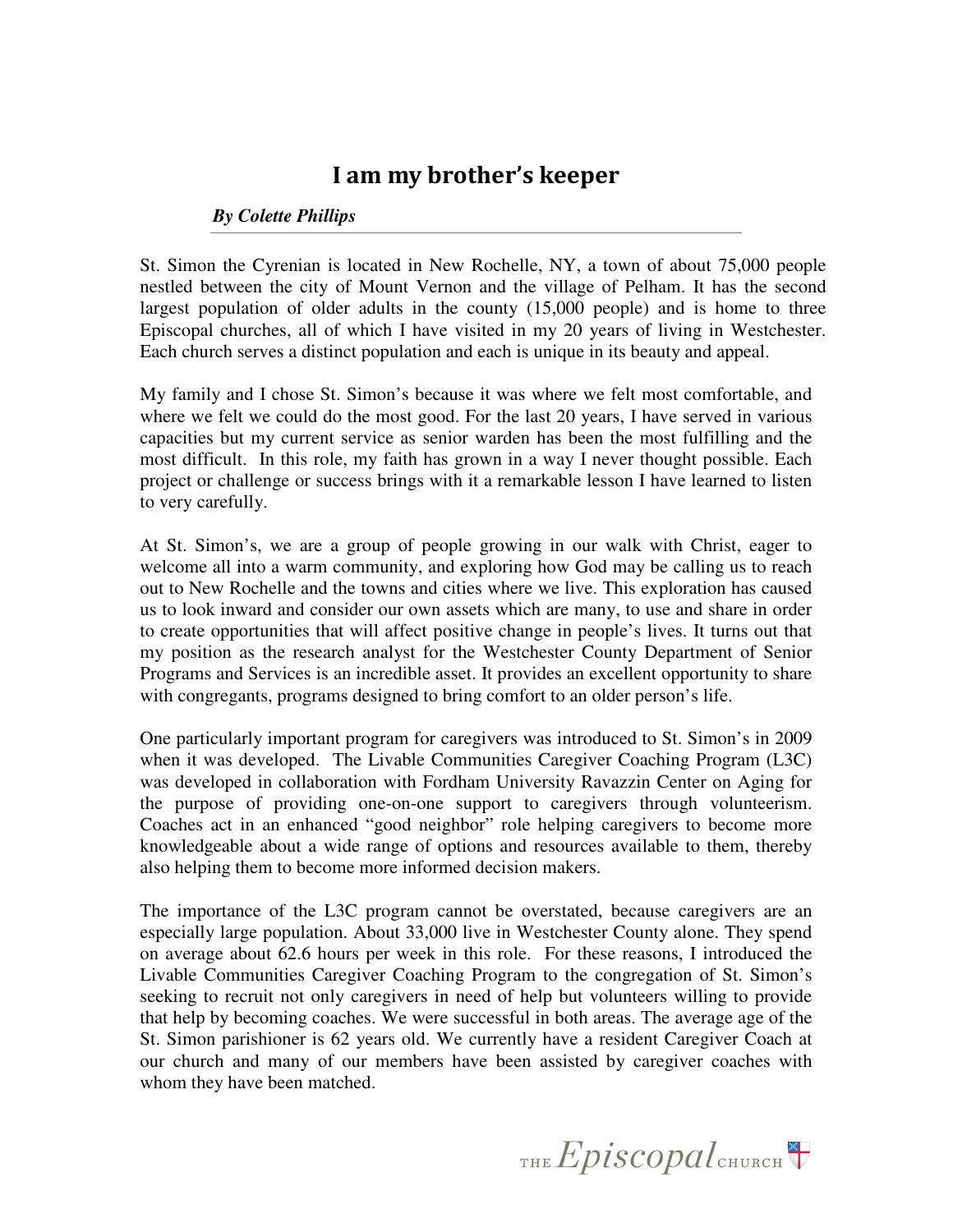This enhanced *good neighbor initiative* has been embraced by St. Simon the Cyrenian in New Rochelle because it fosters the notion of *aging in place*, which is the ability to live in one's own home for as long as possible with independence and dignity. Parishioners seeking meaningful volunteer work and those in need of an unbiased and informed partner to bounce things off of can participate and reap excellent benefits.

A coach and caregiver form a strong connection. Take for example this story that was published by a local newspaper:

*Kevin Smith and his wife, Marcia, signed up to be volunteer Caregiver Coaches having learned about the program through their church. Kevin was drawn to L3C by childhood memories of witnessing the strain of his grandmother's "senility" on his parents. "The training gave an awareness of things to look out for when dealing with a caregiver. I learned how to comfort the person without being directive, help open his mind as to what his options are. We talk every other week. I give him the breaks he needs when he has stress and needs someone to talk to. If he calls in the middle of the week, I know that he is stressed. Most of the time we talk, we don't talk about things that are heavy. It's a great relief to take our minds off of what's going on around us and give us a moment to breathe. I know that I have a friend that I'll have for the rest of my life."* 

*Lawrence Cunningham, age 51, is concerned about both of his parents. His 85 year old father is primary caregiver for his 80 year old mother. She is bedridden and has dementia. Lawrence wants to make sure that his father can maintain his health, while his mother receives the care she needs.* 

*"The program gives someone to bounce things off of. When you talk to family, there's an emotional agenda. He doesn't have the emotional attachment and we've now become friends. You think you're on this island, but you're not. You know that there are other people going through the same situations. I become stressed out by worrying about what will happen. My mother has diabetes on top of the Alzheimer's and the fall. When I talk to Kevin, I get a new perspective and a new outlook."* 

There is a void that needs to be filled by caring neighbors and people. We all want to know that there is somebody out there who says 'I care enough to help you get through this adjustment; to help a caregiver get from Point A to Point B'. The L3C program is a vehicle through which this can happen.

"Am I my brother's Keeper?" Gen 4:9 – Very simply put, yes you are!

THE Episcopal CHURCH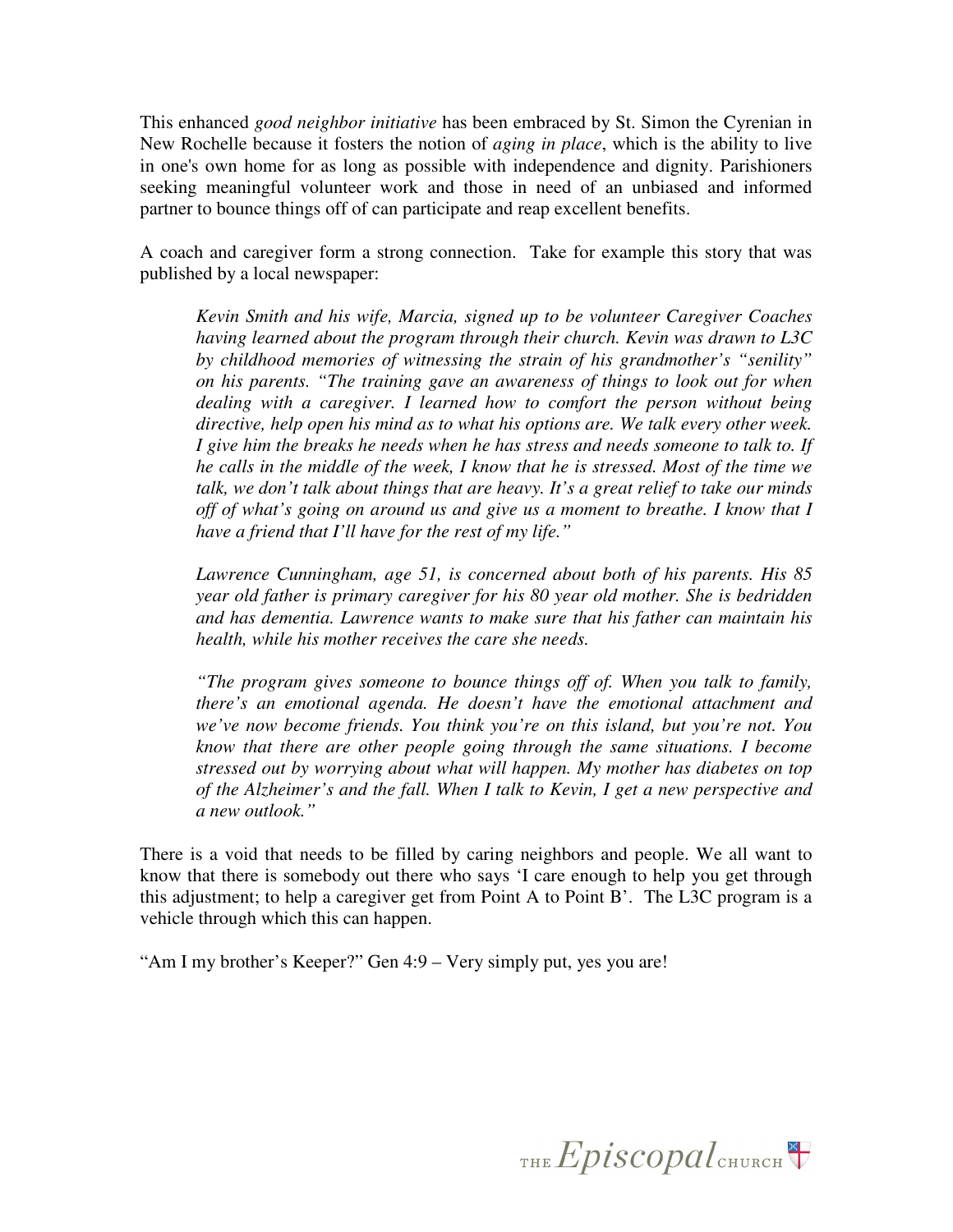### Older Adult Ministries in the Diocese of Texas

#### *By the Rev. Dr. Helen W. Appelberg*

When Pablo Casals, the famous cellist, was 82 years old, his friends asked why he practiced four to five hours a day, he replied, "Because I think I am getting better." Casals, like Helen Keller, Viktor Frankl and many others, teach us how to age well and live life to the fullest… to find meaning, purpose and passion and to care for others as well as ourselves. Casals died at 97.

In 2002, in the Diocese of Texas, one of the first programs developed for seniors was a module to train Community of Hope lay-chaplains in our diocese and training centers across the country to provide pastoral care devoted to the special concerns of elders. I was 72 years old when I retired from the priesthood and as director of Community of Hope, and became a fellow in the Sealy Center on Aging at the University of Texas Medical Branch in Galveston, Texas and was selected as the first director of the Center for Spirituality of Aging.

We initiated yearly conferences on aging, and held the ninth annual Abundant Living Conference on February 27-29, 2012 at Camp Allen, Episcopal Diocese of Texas Conference Center. This three day conference for older adults was sponsored by the Sealy Center on Aging at UTMB and Camp Allen. Located on 970 acres of piney woods, attendees enjoyed nature walks, canoeing, fly fishing, line dancing, walking the labyrinth and many other activities. They came from our diocese, surrounding dioceses and other institutions and churches from across the state. The speakers were geriatricians, researchers and nationally known experts on aging.

The need for pastoral care for the elderly is increasing every day. Community of Hope lay chaplains are providing regular pastoral care for the homebound in their own parish and for residents in retirement centers, assisted living centers and hospices. They also lead Bible study, worship services and hymn sings. Eagles Trace Retirement in Houston has their own Community of Hope training center where men and women in independent living are trained to become lay chaplains to the frail elderly in assisted living, rehab and skilled nursing.

Many of our parishes have programs for older adults that have become a vital part of the church community. St. John the Divine has a center on aging led by Dottie Harrington. They provide assistance to the elderly and enjoy health fairs and field trips. St. Martin's has an organization called, OPUS, "Older People Up to Something". They meet monthly for special speakers, activities and field trips. St. Martin's also has a model respite program called "The Gathering" for caregivers of a family member experiencing dementia. This program is led by Cathy Tellepsen. It convenes for several hours twice a month and is a template for other churches, large or small, to replicate.

THE  $Epis copal$ <sub>CHURCH</sub>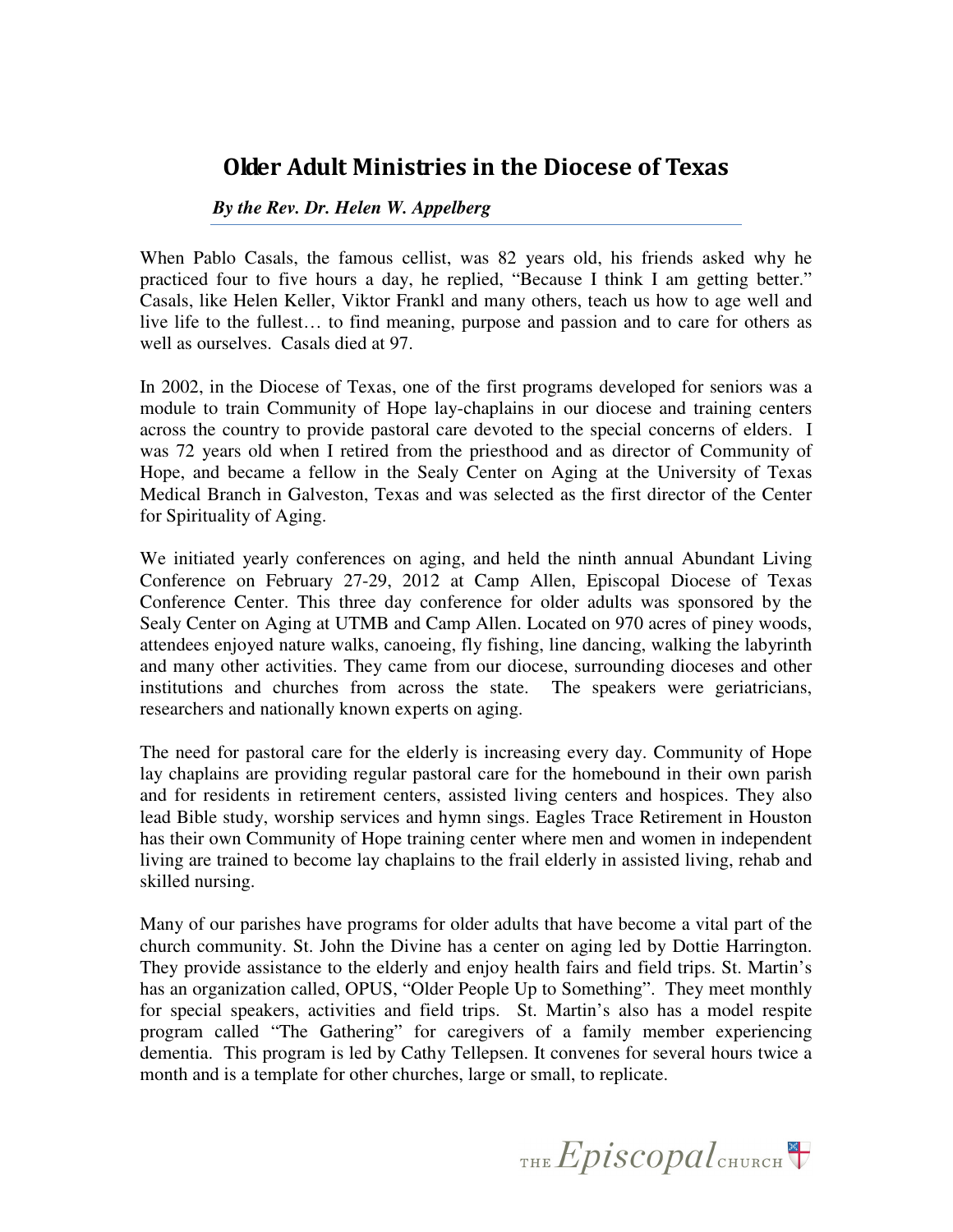During this year, I have helped a number of churches create programs on aging. Trinity in Baytown publicized their mid-week program with a buffet luncheon to the entire community. More than 60 older adults came from Baytown and surrounding communities. They enjoyed great hospitality and they loved making new friends and learning together. A similar event will take place soon at St. Stephen's in Beaumont

St. James' House, Baytown is a ministry of the Diocese of Texas and provides a continuum of care for older adults of all faiths. This year I was appointed to their Board of Directors by the Bishop. My assignment is to serve as chair of the Committee for Spirituality and Pastoral Care.

Under the leadership of Bishop Rayford High, the annual two day conference for diocesan retired clergy convened at Camp Allen. They shared fellowship, and heard inspiring guest speakers. They also received a health check-up by St. Luke's Episcopal Hospital team of nurses.l

This year Bishop Andy Doyle appointed Rev. John Newton to be Canon for Lifelong Christian Formation. Canon Newton has organized a Commission for Older Adult Ministry. At our first meeting the Commission decided to formulate a strategy for submitting a questionnaire to the churches in the diocese with a large number of older parishioners.

Serving as the Province VII representative is a gracious gift and great honor. My dream is to celebrate those who have embraced aging with passion and joy and to follow their example by caring for others while we pursue becoming all that God intends.

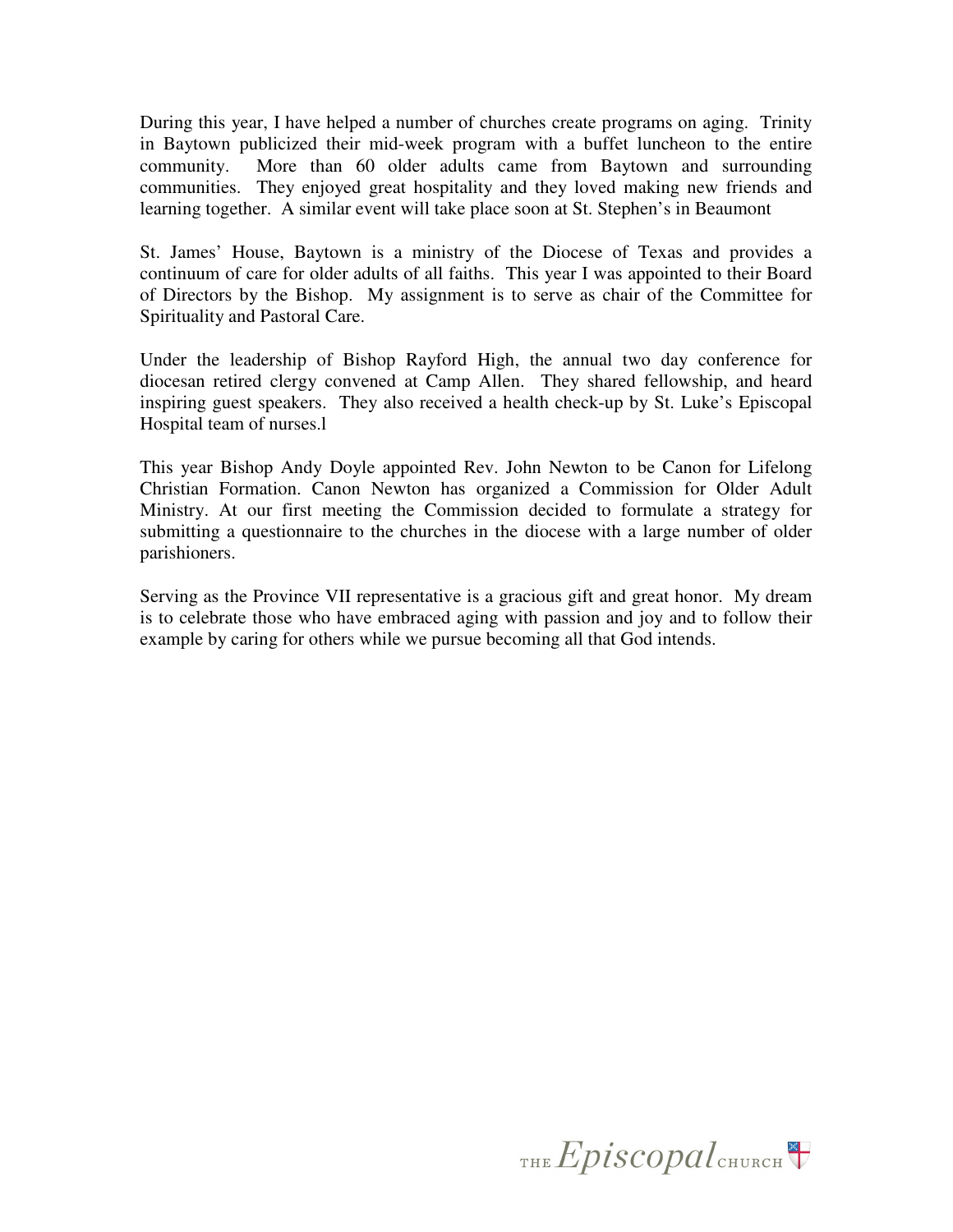### Maintaining the Ties that Bind

#### *By Rev. Michael L. Ward*

They occupied several pews in one corner of the sanctuary, eight or so couples who had spent most Sunday mornings over the last 20 years at Walnut Hill Church. They worshiped together, shared occasions in their homes, and volunteered around the church, which they supported faithfully through their offerings. Thus they were in their usual places when I was welcomed as their congregation's pastor in the fall of 2001, and so they were most Sundays thereafter, until slowly, one by one, couple by couple, they began to be absent from our midst. Today, one of those couples is regularly seen at Sunday worship and another on most Sundays when weather and health cooperate. Several rest in the cemetery just outside the sanctuary door, while a few others are limited to their homes, or other facilities, in which they reside. As to that corner of the sanctuary, the pews are now usually filled with other worshipers, but I can hardly look in that direction without imagining those former faces.

The scenario just described is familiar to clergy and other congregational leaders, particularly those serving in smaller membership churches where Sunday attendance is reckoned more by names than numbers. The life process, by which these friends moved from regular Sunday presence, to occasional presence, to absence, is as natural as one season following the next. In a smaller membership church it is often assumed that absences are spontaneously noticed and followed up, that people are aware of and responsive to events in each others' lives affecting not only their Sunday attendance, but even more their sense of connection to the faith community and their overall well-being. Certainly the pastor visits. Their friends call and write. But does this always happen spontaneously, and even if it does, is it sufficient to maintain a sense of connection to the congregation? If not, what might a congregation do to maintain that connection and support their friends through the experience of becoming, and being, homebound?

These observations and questions were in my mind when our Vestry gathered for its regular mid-summer meeting attending to various items of church business. Among those items, we turned our attention to several older members who were no longer present in our midst on Sunday mornings. We spoke their names and shared information regarding their current circumstances: an illness here, the death of a spouse there, the loss of vision leading to transportation issues, etc, etc. We discussed how our congregation might stay connected to these friends, and how they might stay connected with us. After serious conversation, the Vestry adopted recommendations regarding ministry with and to our homebound members, including not only the pastor's role in regular and sacramental visits, but also the Vestry's role in affirming the congregation's responsibility and commitment to maintain a meaningful connection between homebound members and the church. That commitment will involve recruiting and training persons to be in regular contact with our homebound members, assessing needs and keeping the church aware of our homebound members and their concerns, accompanying the pastor on sacramental

THE Episcopal CHURCH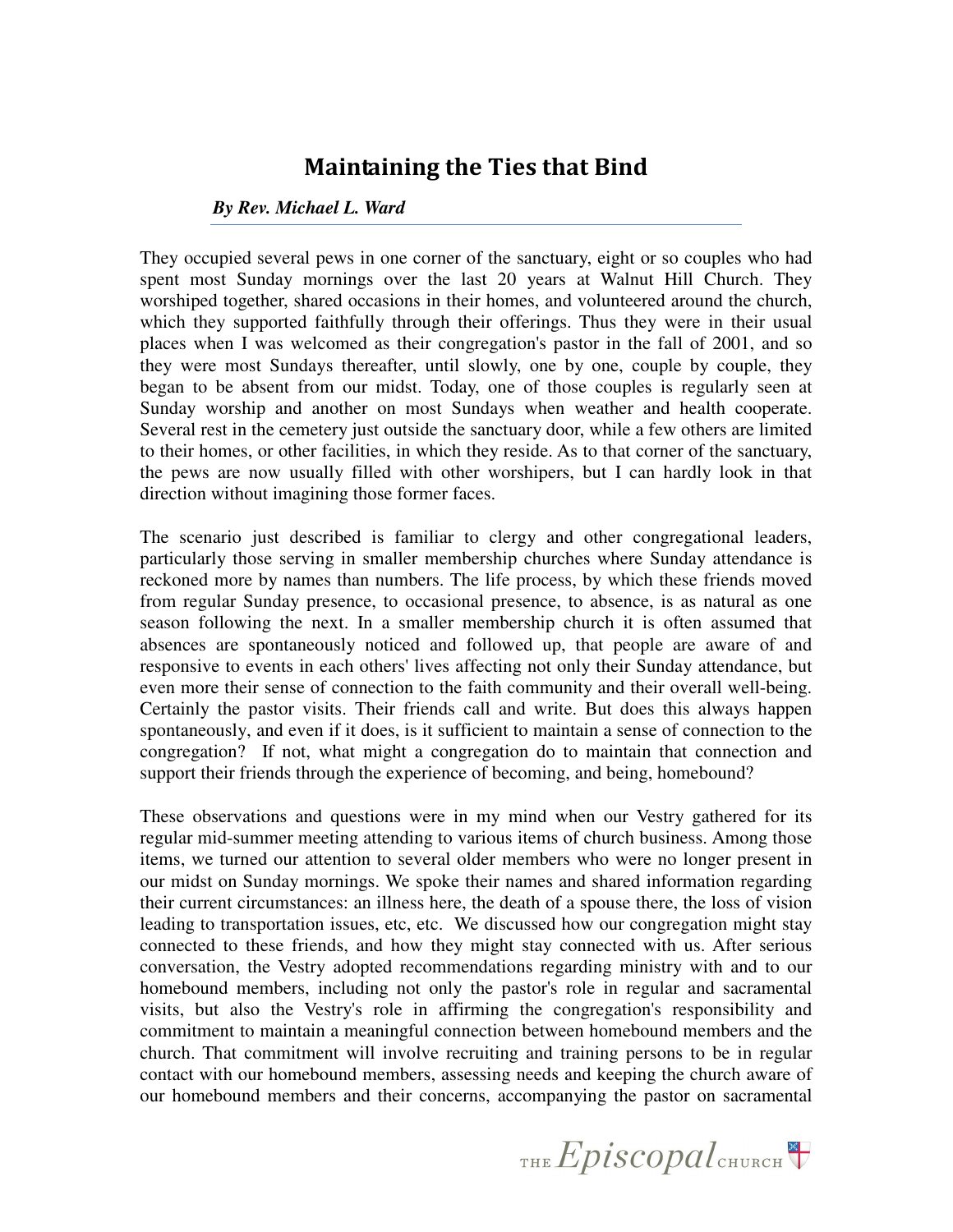visits to represent the church's presence, gathering information and resources that might be helpful to the homebound, exploring ways in which the homebound might continue to support the life of the church with their time, talent, energy, and imagination, and focusing particular attention on issues affecting the homebound both within and beyond our congregation.

Several of the preceding activities we were already doing, though often without the intentionality of maintaining the ties that bind us to one another. Those ties are, at the same time, both deep and fragile. They are formed by years of shared life and experience; yet, they can fade quickly if not maintained through regular attention. Time will tell regarding the success or failure of the particular activities listed above, but more important than any programmatic outcome, will be our success or failure in nurturing a community fully inclusive of those whose circumstances prevent their physical presence with us on Sunday mornings. For those who have invested so much of themselves in the life and ministry of our congregation, how can we do anything less?

Rev. Michael L. Ward Walnut Hill Church Lexington, Kentucky

*(Walnut Hill Church is an ecumenical congregation in relationship with the Episcopal Diocese of Lexington and the Presbytery of Transylvania.)* 

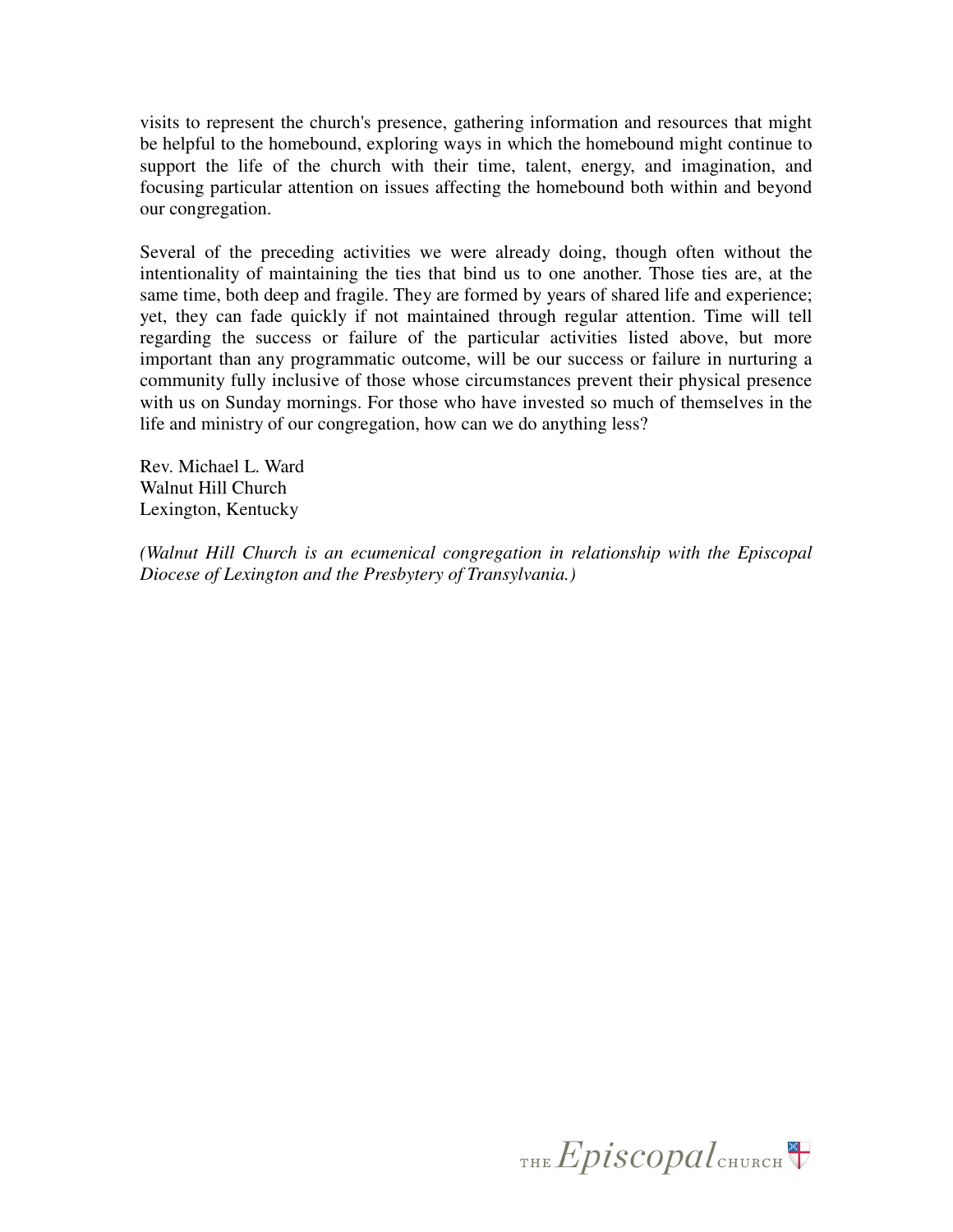## Programs Introduction

From 2009-2010, the Task Force on Older Adult Ministries (OAM) of the Episcopal Church took the initiative to prepare for the future by performing a needs assessment to identify congregations that have vital ministries for older adults and to identify needs of other congregations who want to develop and/or enhance older adult ministries. An electronic survey was sent to parishes and dioceses across the country. Responses from the survey revealed that many congregations were interested in ideas and available programming. Moreover, the survey revealed the interests of clergy and lay leaders to expand awareness of aging, discern the diversity of need for ministry by, with, and for ever increasing older members, and learn effective ways to engage older adults in these ministries.

Included in this Guide are brief descriptions of existing program ideas that came out of the national survey. From the survey, more than 50 program profiles emerged as innovative in type or use. Such programs provide recognition and celebrate older adults, as well as honor them with a sense of their place in the history and life of the congregation. Such programs provide fellowship and a sense of community, to combat isolation and losses that often accompany circumstances of aging. Programs that are by, for and with older adults, help build maintain two-way awareness and communication between them and their community. They provide opportunities for service, so older adults might sustain a sense of purpose through meaningful activities and remain woven into the fabric of their parish family.

#### **What can congregations do?**

An Older Adults Ministry is needed nationally, in every parish, diocese, and province, to bring attention to this vital and growing demographic group, and to focus on seniors serving seniors and programs by, for and with older adults.

- Local OAM groups can meet negative "ageist" stereotypes with education about lifelong learning and spiritual formation, health promotion, vocation and volunteerism.
- Each parish is unique and is encouraged to develop their own program(s) to fit their congregation's demographics, needs, interests and abilities.
- The unique spiritual needs of older adults can be addressed by programs that provide recognition of elders as "wisdom keepers," with information about community services and opportunities for service in the parish and in the community.
- Such activities raise awareness of the importance of older adults in the extended family of Christ.

THE Episcopal CHURCH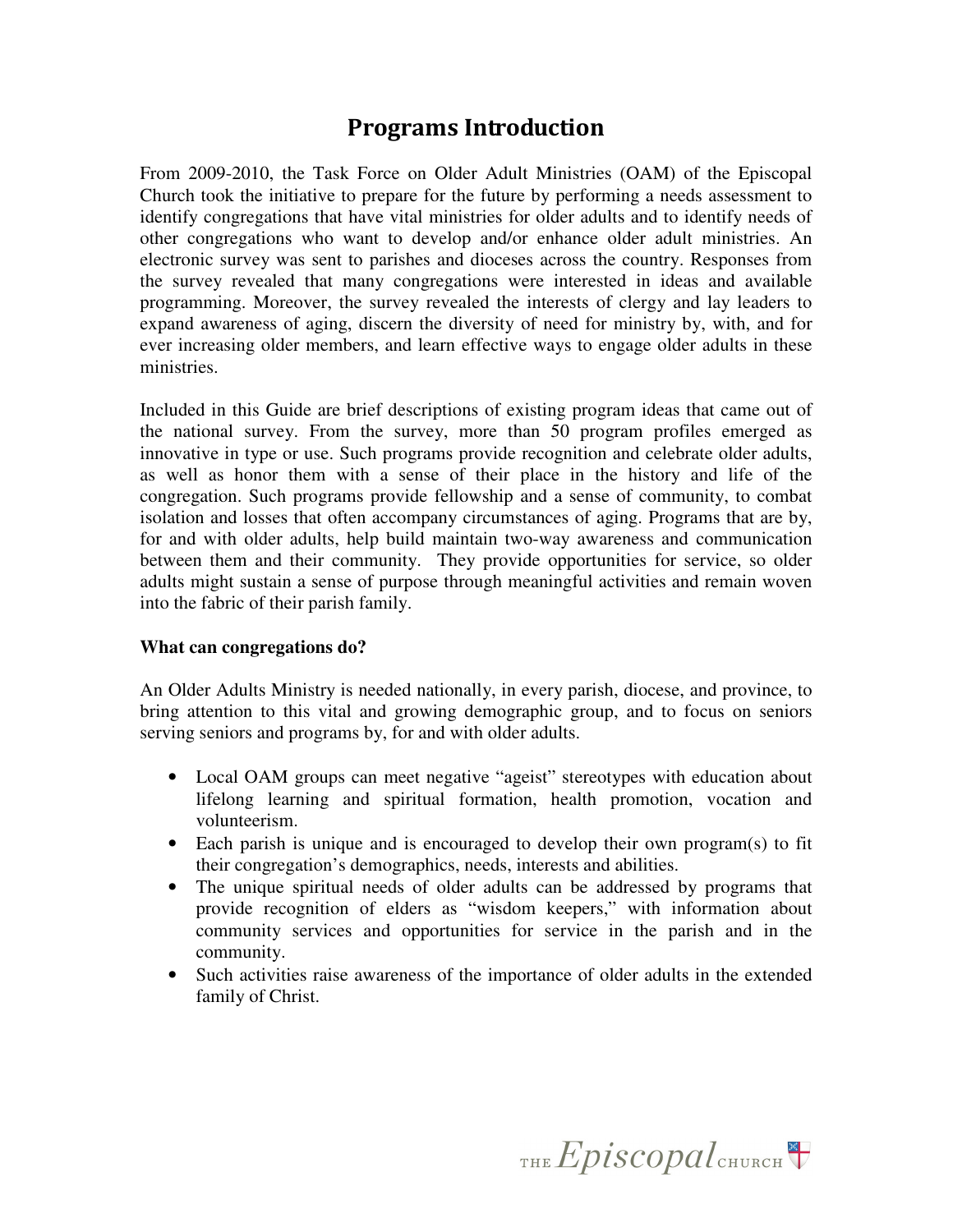# Ministry Type: Classes

# Program: Adult Forums

Province: VI

Diocese: Nebraska

Parish: All Saints Episcopal Church

City, State: Omaha, NE

Telephone: (402) 393-8612

Website: www.allsaintsomaha.com

Size: 1,200

#### **Program description: Adult Forums**

- Five forums each week (Tuesday, Wednesday and three times on Sundays.)
- Held during adult formation hour.
- Open to all adults.
- Variety of topics offered.

#### Tips for starting this program at your parish:

- Assess congregational needs before beginning a new program.
- Visibility of the ministry is extremely important.
- Allow the ministry to evolve as needs of the parishioners change.

THE Episcopal CHURCH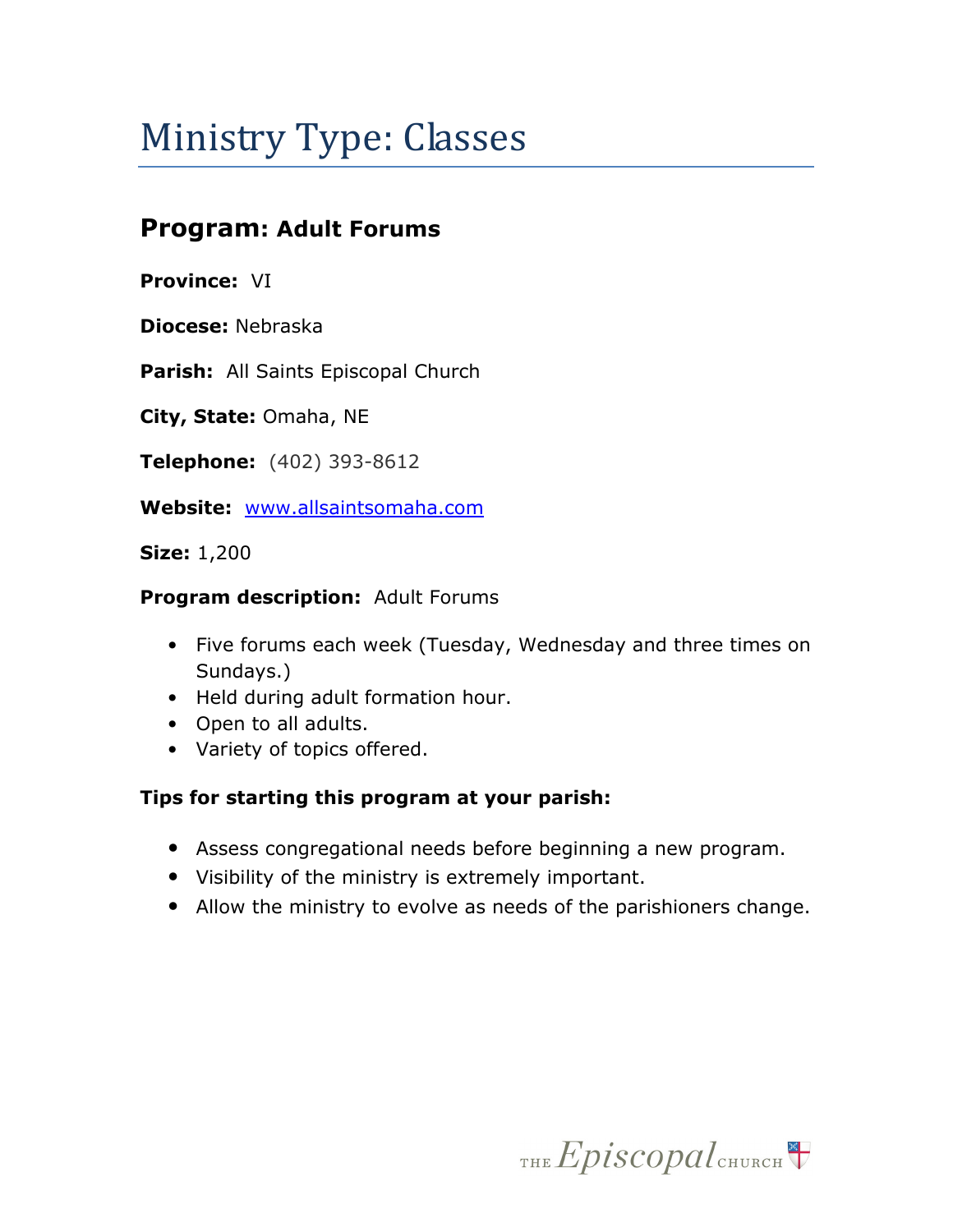## Program: Educational Classes

#### Province: IV

Diocese: East Tennessee

**Parish:** Episcopal Church of the Ascension

City, State: Knoxville, TN

Telephone: (865) 588-0589

Website: www.knoxvilleascension.org

**Size:** 1,100 (More than 45% are aged  $56 - 70$ )

#### **Program description: Educational Classes**

- End of life planning.
- Theology/belief during Lent.
- Theology group meets weekly led by a lay person.

#### Tips for starting this program at your parish:

- Encourage lay leadership.
- Offer support behind the scenes.
- Clergy should attend events to show support.
- If there is an existing group lead by a lay person, clergy shouldn't accept an invitation by that lay person to take over the group.
- Elect an older person to the Vestry to represent the older parishioner's needs or issues.

#### Champions of OAM in the community:

• An older female elected for a third time to the Vestry to represent those who are 80+ (particularly those who don't use email and the Internet and feel disconnected.)

THE  $Epis copal$ <sub>CHURCH</sub>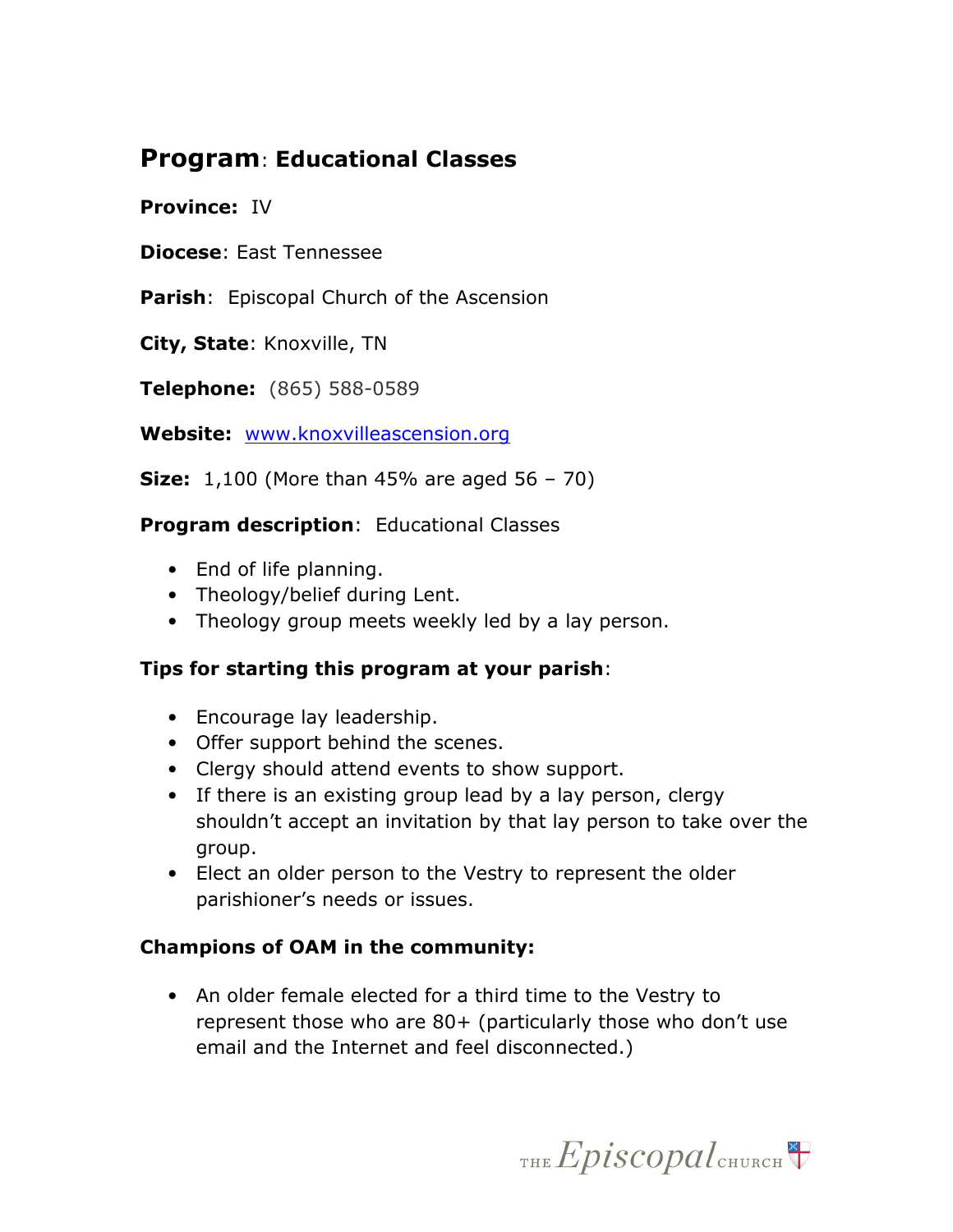## Program: Matters of Life and Death

Province: VIII

Diocese: Olympia

Parish: St. Paul's Episcopal Church

City, State: Port Townsend, WA

Telephone: (360) 385-0770

Website: www.stpaulspt.org

Size: 289

**Program description: Matters of Life and Death** 

- A half-day workshop which covers wills, aging issues and services available in the community.
- People in the community are invited in as guest speakers on the issues.
- The workshop is held at the church.
- It is open to the public.

## Program: Reconciliation Seminars

Province: V

Diocese: Northern Indiana

Parish: Gethsemane Episcopal Church

City, State: Marion, Indiana

Telephone: (765) 664-4638

Website: www.gethsemanemarion.com

Size: 65

THE  $Epis copal$ <sub>CHURCH</sub>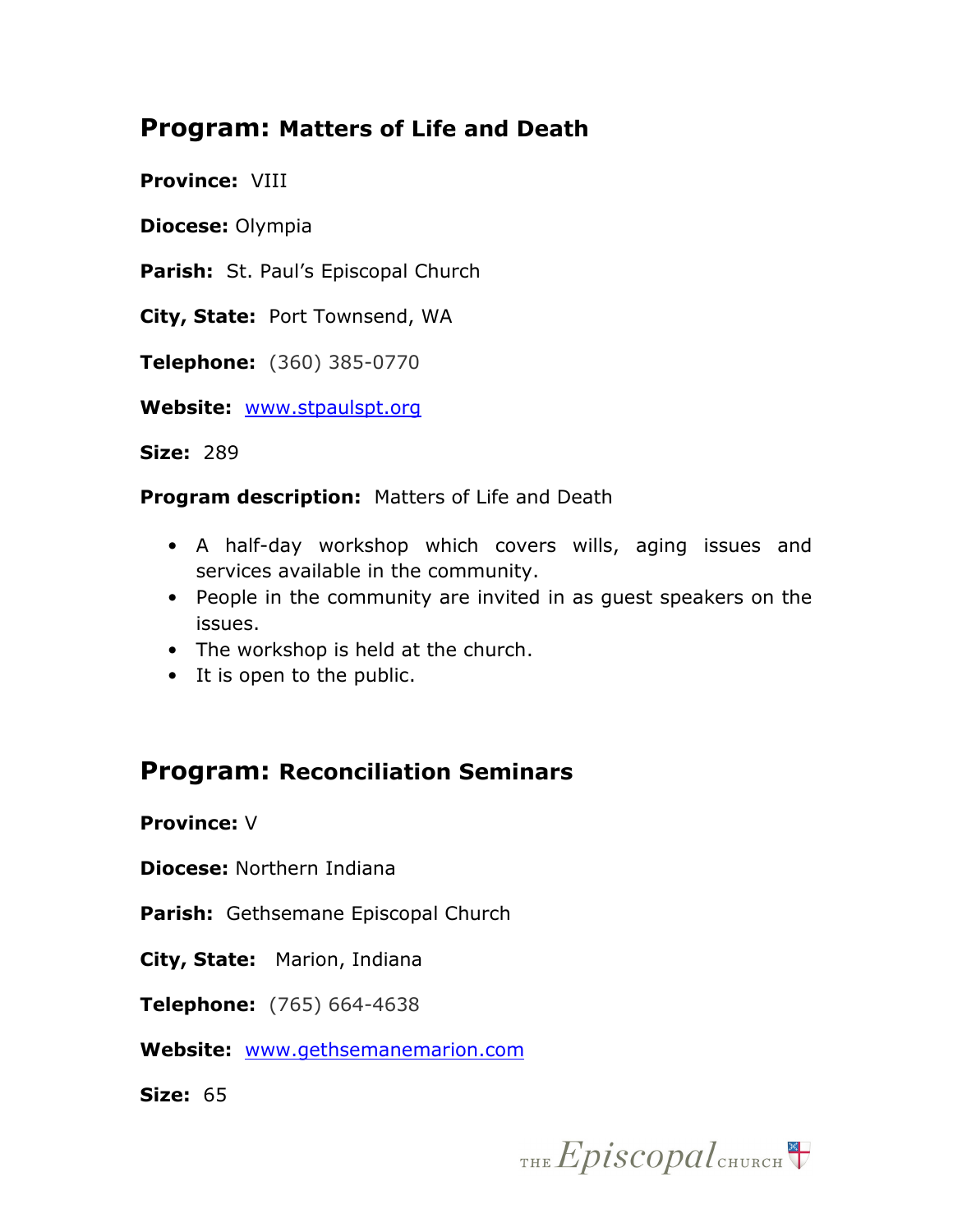#### **Program description: Reconciliation Seminars**

- Seminars are held over a weekend or on a Friday night into Saturday.
- Seminars are on various topics (What is Reconciliation; Can you be a Christian and be a Democrat or a Republican; Sexuality issues [held when the rector was in a parish in Los Angeles]).
- There is a trained reconciliation team (Rector said they do not have difficulty in finding people to serve on this team.)
- The seminar is open to the community. There are two evangelical colleges in town and often students will attend.
- Various ages attend. The younger adults like the attention given them by the older attendees and love to hear their life stories. The older members don't feel that parish activities are being 'taken away from them.'
- These seminars are safe places to express one's view. People may not change their minds, but they have a much better understanding of why others may feel differently.

#### Tips for starting this program at your parish:

- Engage a trained reconciliation team. For additional information visit: http://faithbasedreconciliation.wordpress.com/
- Find team leaders who are skilled communicators.
- Select meaningful topics for the seminars.

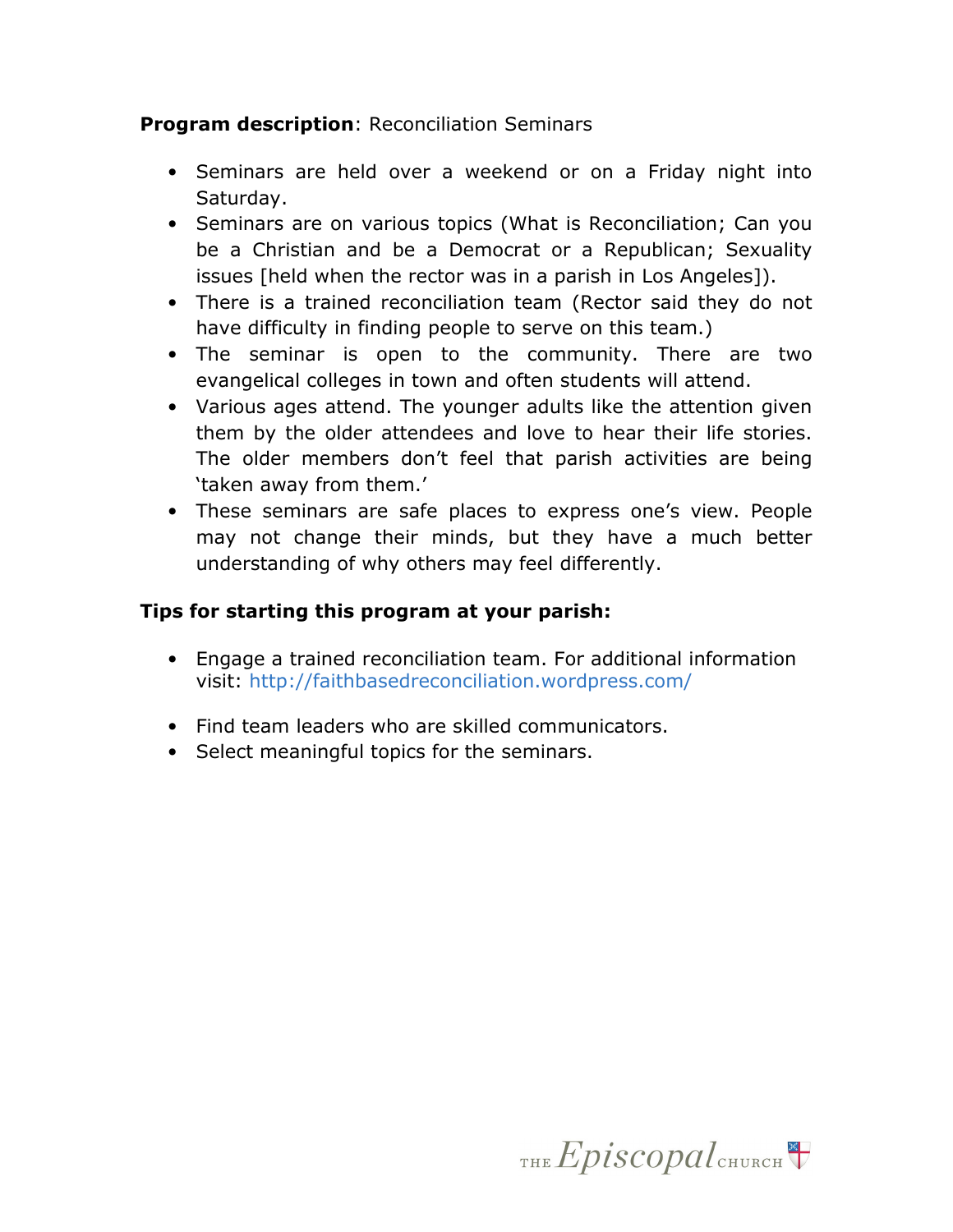# Ministry Type: Homebound

# PROGRAM: Faith in Action

#### Province: IV

Diocese: Lexington

Parish: Good Shepherd

City, State: Lexington, KY

Telephone: (859) 252-1744

Website: www.goodshepherdlex.org

**Size: 820** 

#### Program description: Faith in Action

- National program of elder outreach in which volunteers are paired one-on-one with seniors in need of assistance.
- Lay persons minister to the homebound.
- Lay persons are trained by a Deacon.

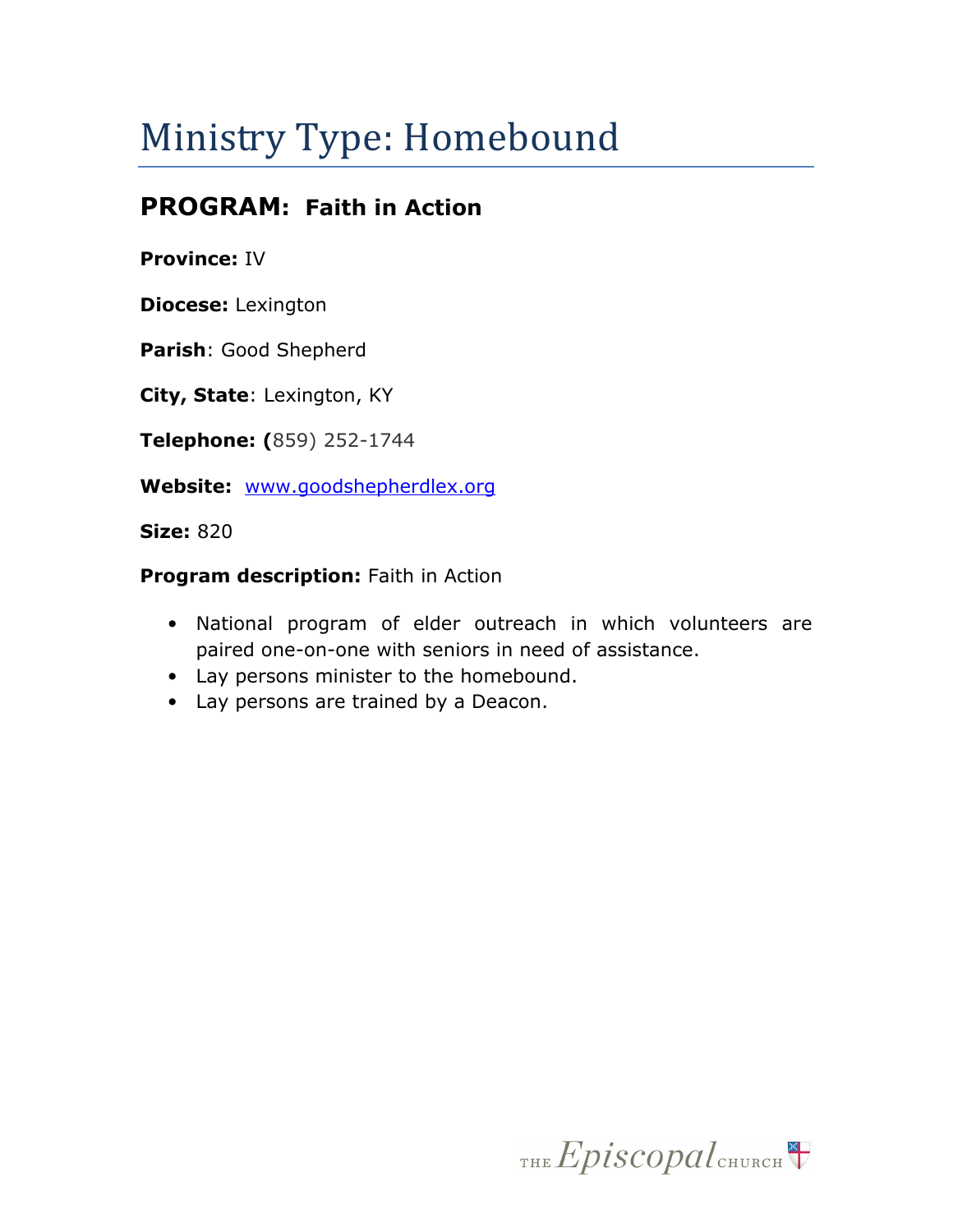## Program: Ministering to the Homebound

Province: IV

Diocese: Alabama

Parish: St. Stephen's Episcopal Church

City, State: Huntsville, AL

Telephone: (256-650-5590)

Website: http://www.ststephens-hsv.org/

**Size: 150** 

**Program description:** Ministering to the Homebound

- This program is spearheaded by the Pastoral Care Committee, a Vestry commission. The Vestry has an 80+ elected member who is the spokeswoman for all older adults in the parish. She serves as the Vestry member on the Pastoral Care Committee.
- Prayer Committee the Order of St. Luke creates a prayer chain to include those who are sick, the bereaved, etc.
- Visits, calls and communion taken on a regular schedule:
	- o Hospital, nursing home and home visits are coordinated by the "Homebound Communion Coordinator" on a rotating basis on Wednesdays and Sundays.
	- o Thanksgiving meals to parish dinners delivered to the homebound. The name and address of a homebound parishioner is listed on an index card and then taped to a box which is filled with leftovers from the annual parish Thanksgiving meal and delivered by a member of the Pastoral Care Committee that day.
	- o Christmas treats delivered. Following the annual Christmas gathering lunch, members of the Pastoral Care Committee take Christmas cards and a poinsettia to each of the homebound members.
- Sermons with scripture copied in enlarged print are mailed weekly from the parish office to those who are homebound.

THE  $Epis copal$ <sub>CHURCH</sub>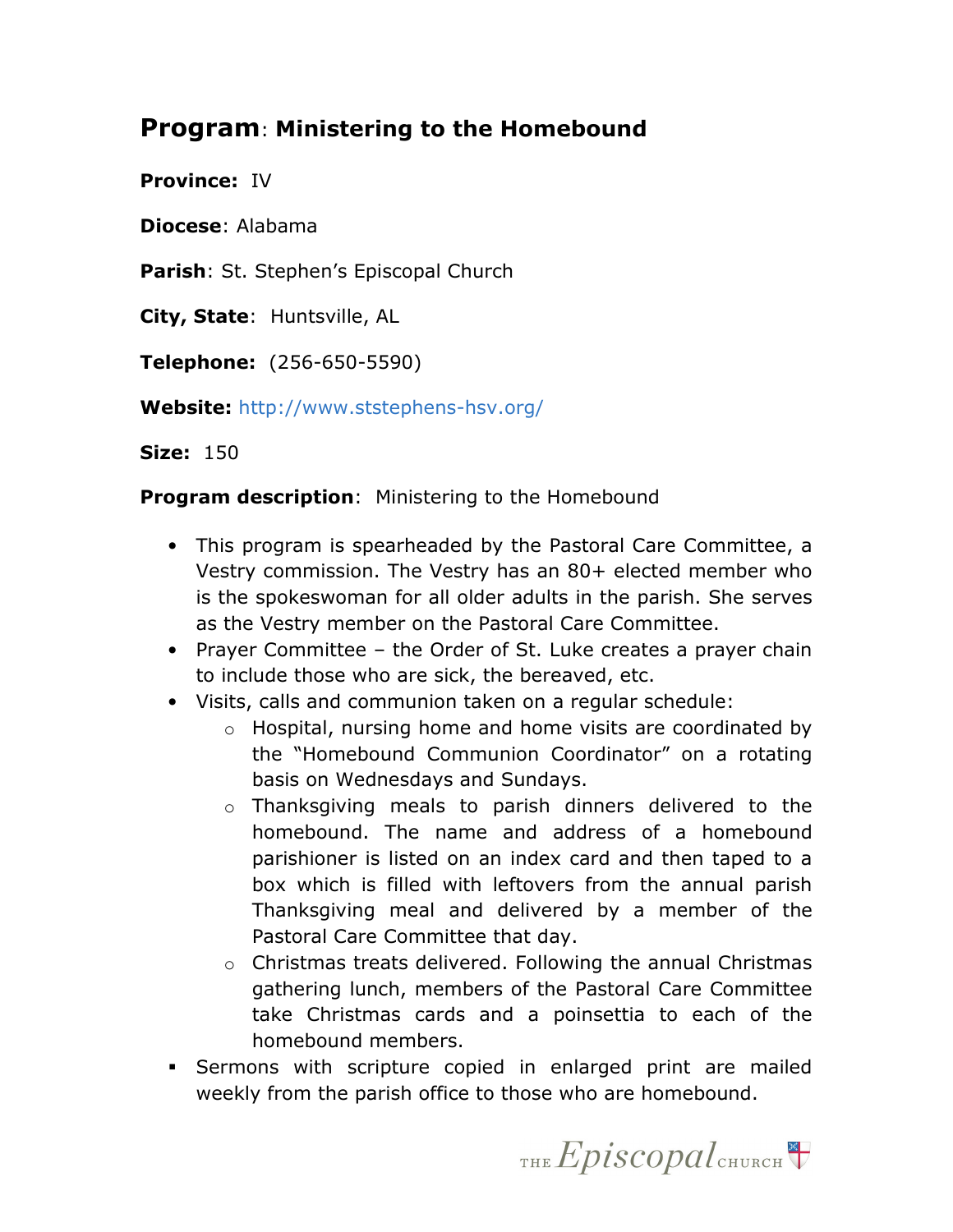Card Ministry through the Pastoral Care Committee writes notes in cards and mails them to shut-ins on a monthly basis.

#### Tips for starting this program at your parish:

- Stephen Ministry can be helpful in pastoral parish ministries.
- Have a motivated elder on the Vestry as a spokesperson for older parishioners.

## PROGRAM: Nursing Home Ministries

Province: IV

Diocese: Lexington

Parish: Good Shepherd

City, State: Lexington, KY

Telephone: (859) 252-1744

Website: www.goodshepherdlex.org

Size: 820

**Program Description: Nursing home ministries** 

- Eucharist by Rector.
- Canon trains lay volunteers for visitation.
- Godly Play for Alzheimer's disease nursing home residents.
- Coordinated by Diocesan Deacon.

THE  $Epis copal$ <sub>CHURCH</sub>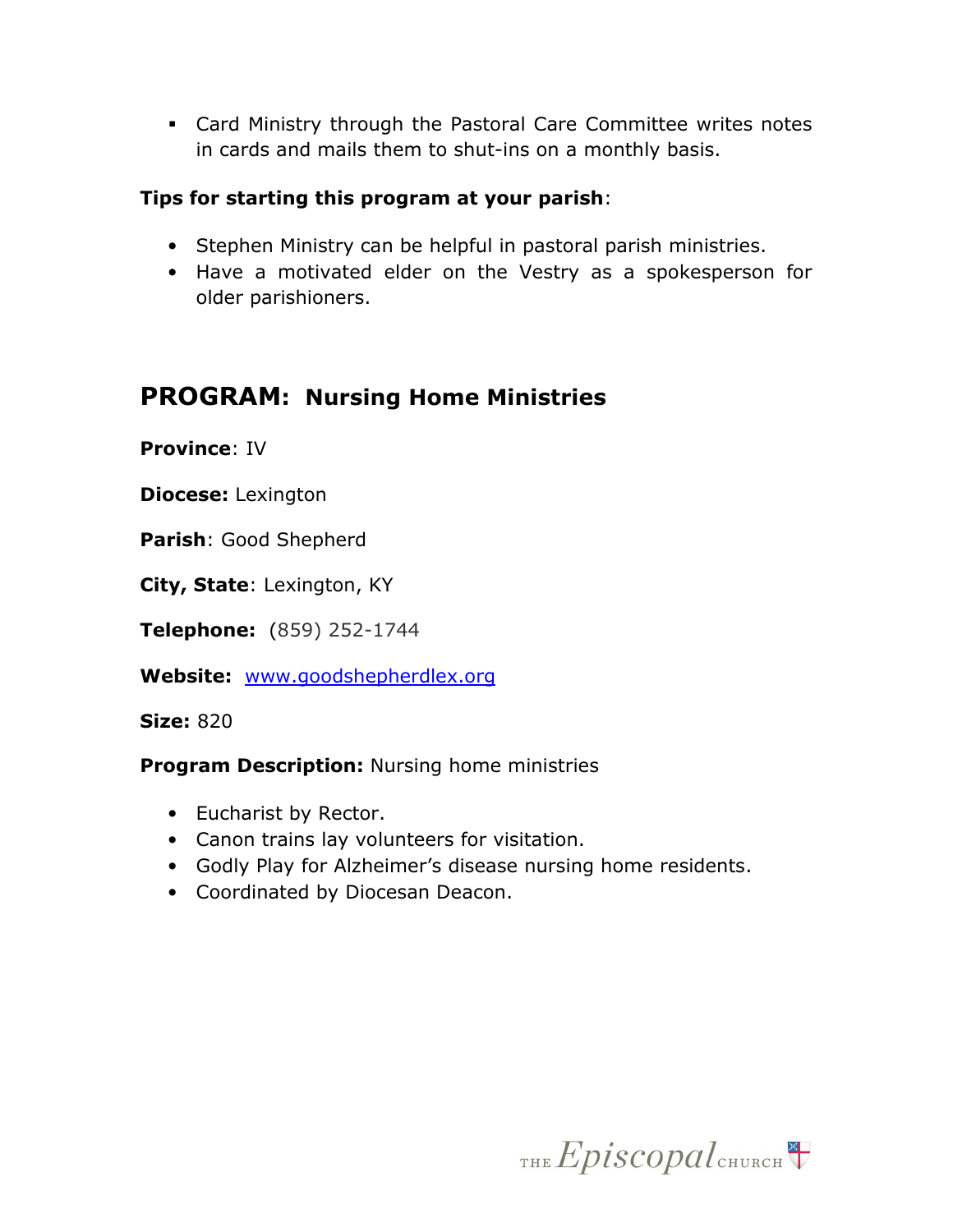# PROGRAM: Older Adult and Parish Health Ministry

Province: **VI** 

Diocese: Nebraska

Parish: All Saints Episcopal Church

City, State: Omaha, NE

Telephone: (402) 393-8612

Website: www.allsaintsomaha.com

Size: 1,200

**Program Description: Older Adult and Parish Health Ministry** 

- The Older Adult and Parish Health Ministries are intertwined with a strong pastoral care component.
- Twenty Ministers of Care are volunteers who visit the ill and shut-ins weekly. They are trained by a Deacon with a chaplaincy background.
- The leader for the ministry is a nurse Deacon, and a paid staff member who works 20 hours a week and began the ministries 20 years ago.
- She assigns the Care Ministers for visitations and oversees a Care Note ministry lead by one volunteer who makes notes each day on persons seen by Ministers of Care.
- She assigns pastoral care visitations, and acolytes and chalice bearers for the four services each week.
- She oversees an intercessory prayer ministry as well as the making and delivery of blankets, prayer shawls and prayer beads to the sick, hospitalized and shut-ins.

#### Tips for starting this program at your parish:

- Assess congregational needs before beginning a new program.
- Visibility of the ministry is extremely important.
- Allow the ministry to evolve as needs of the parishioners change.

THE  $Epis copal$ <sub>CHURCH</sub>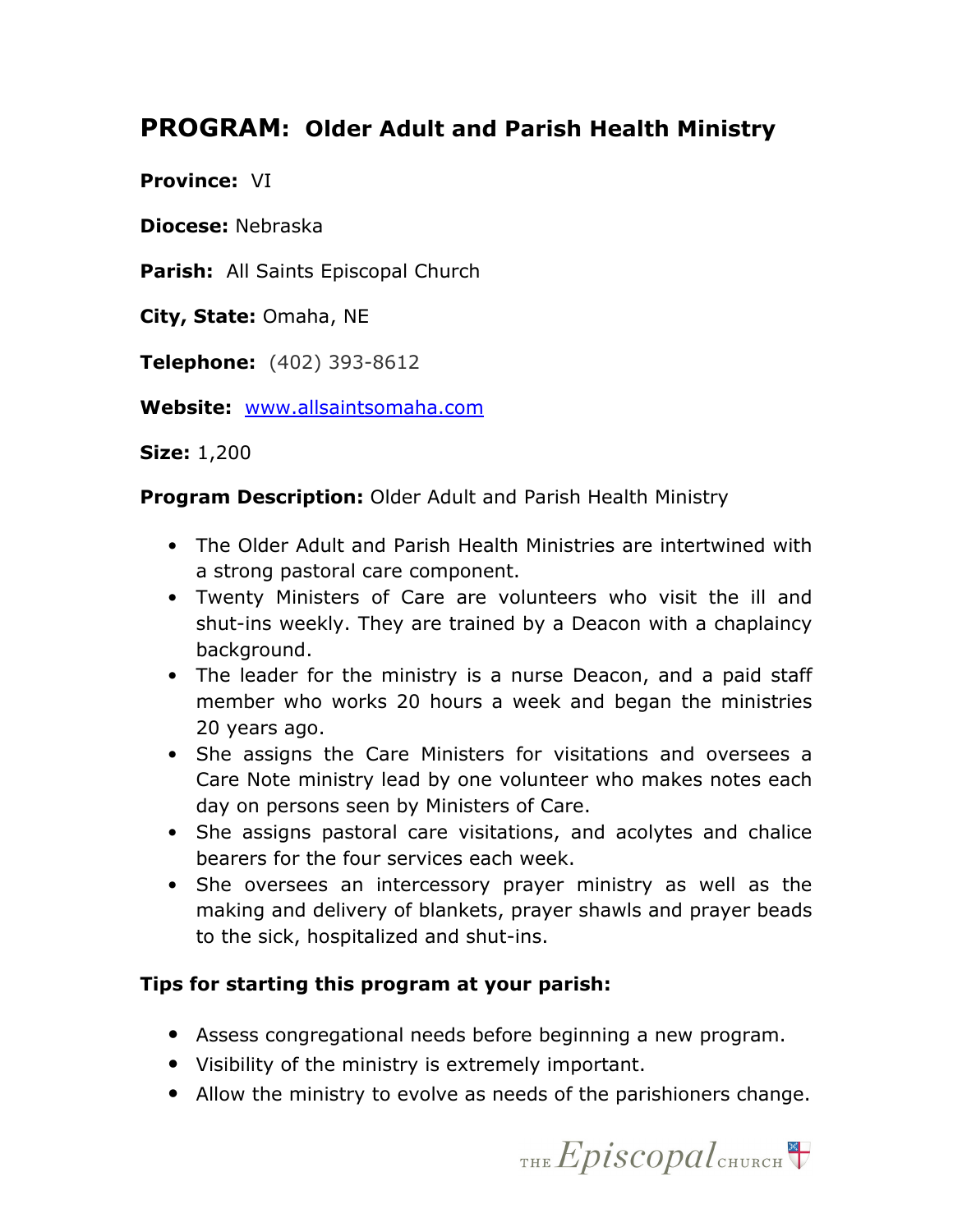## PROGRAM: Pastoral Friends

Province: II

Diocese: Western New York

Parish: St. Matthias

City, State: East Aurora, NY

Telephone: (716) 652-0377

Website: www.stmatthiasea.org

Size: 300

#### Program Description:

- Older adults participate in this ministry.
- Each volunteer is assigned 2-3 parishioners to visit and to care for their needs as they are able.
- Many older adults attend the 8am service on Sundays and go out for breakfast together following the service.

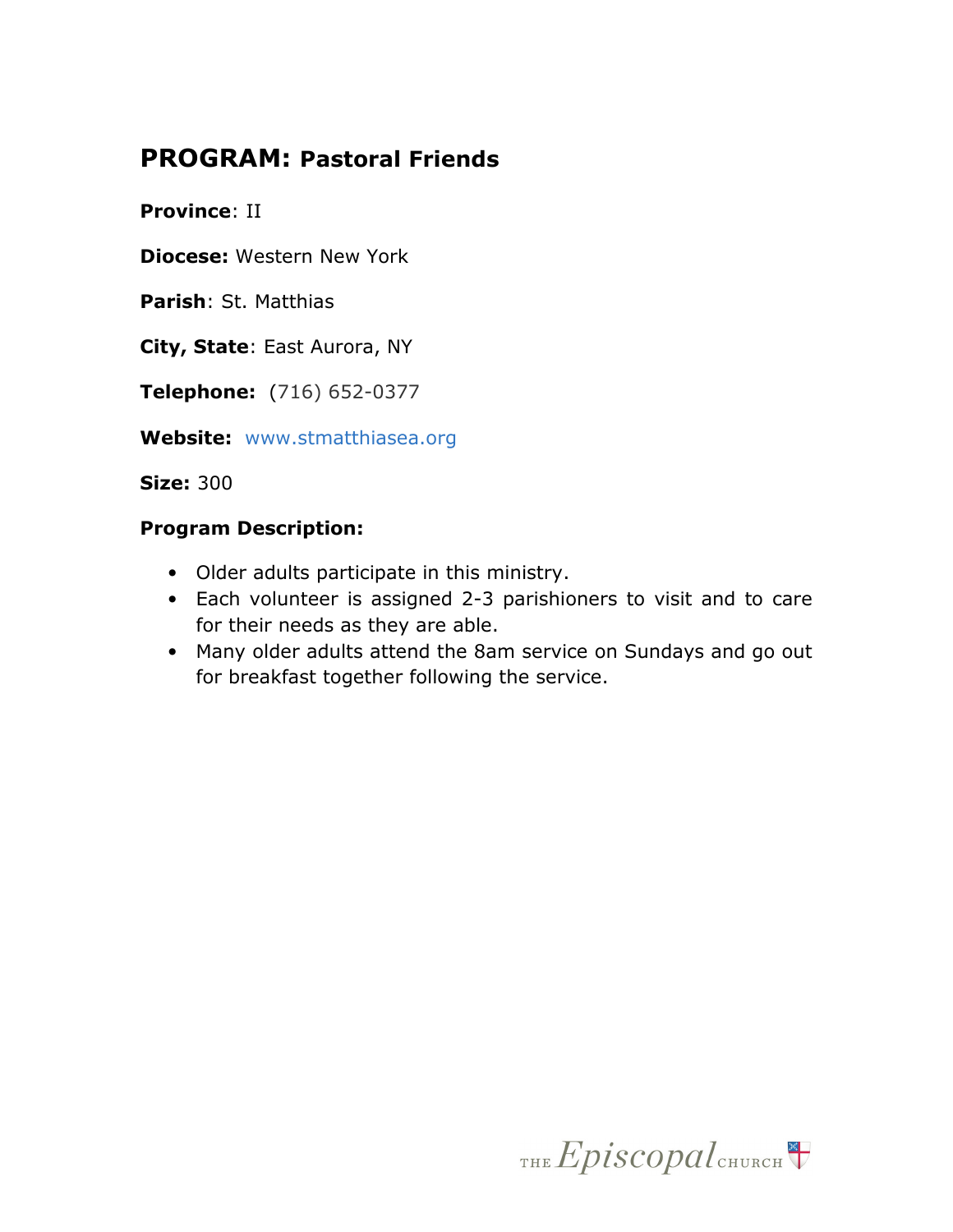# Ministry Type: Intergenerational

# PROGRAM: Intergenerational Projects

Province: II

Diocese: Western New York

Parish: St. Matthias

City, State: East Aurora, NY

Telephone: (716) 652-0377

Website: www.stmatthiasea.org

Size: 300

Program description: Intergenerational Projects

- Once or twice a year, the parish has intergenerational projects/programs.
- For example, children interviewing adults.
- An 80 year old woman organized ballroom dance classes that were well attended. The classes were held for about eight weeks.

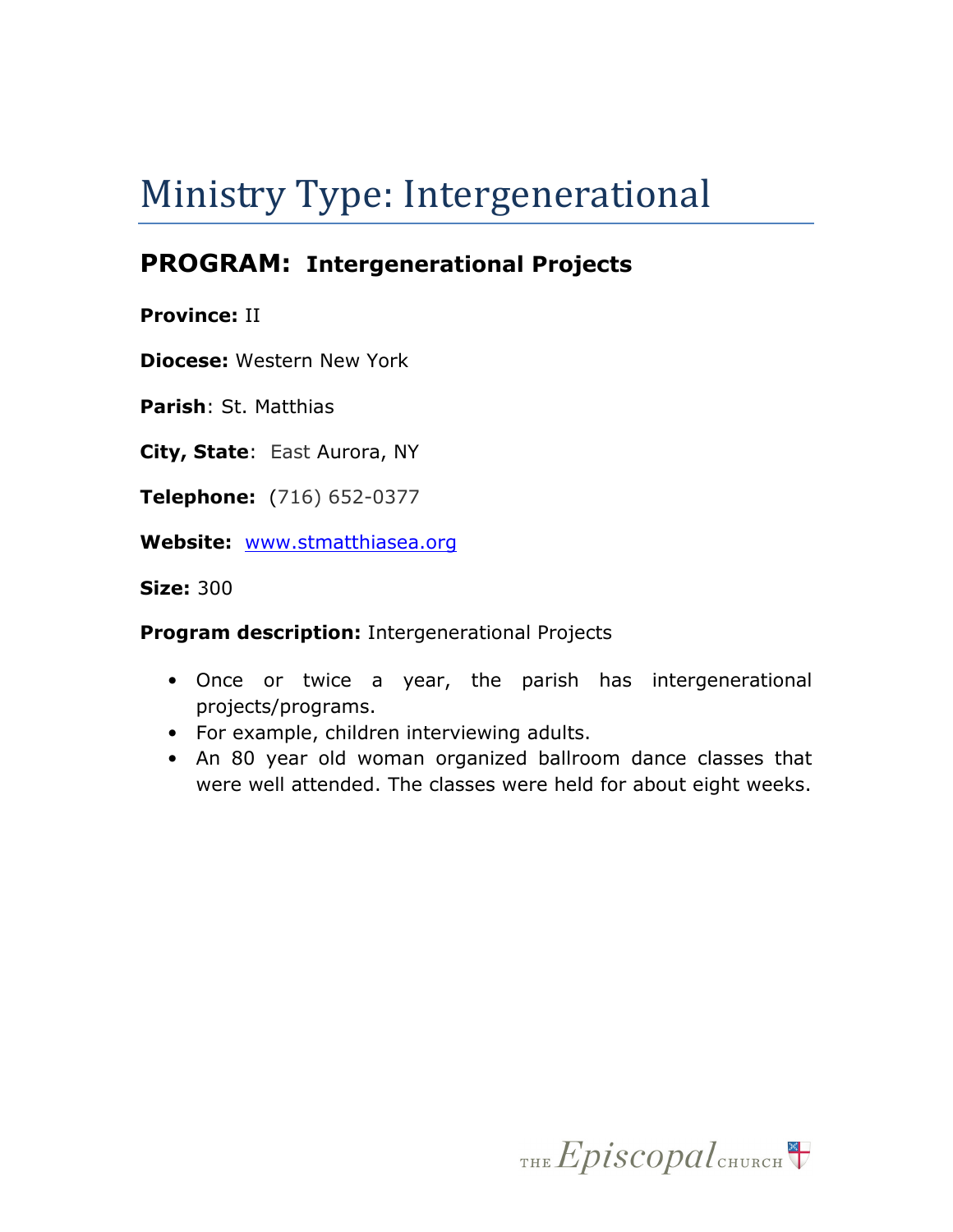## Program: Save our Seniors

Province: VIII

Diocese: El Camino Real

Parish: St. Luke's Episcopal Church

City, State: Hollister, CA

Telephone: (831) 637-7570

Website: http://www.episcopalchurch.org/parish/st-lukes-hollister-ca

Size: 50

#### Program description: Save our Seniors

- Links one younger parishioner with an older adult.
- They develop a relationship, visit while at church and the young member of the team calls or sends cards to the older member.
- This is like an adopt a grandparent with a mentoring component.
- The young member is responsible for making regular contact.

#### Tips for starting this program at your parish:

- Matching is an important component.
- Parent encouragement is critical.

## Program: Intergenerational Sunday school

#### Province: IV

Diocese: Florida

Parish: St. Peter's Episcopal Church

City, State: Jacksonville, FL

Telephone: (904) 778-1434

THE  $Epis copal$ <sub>CHURCH</sub>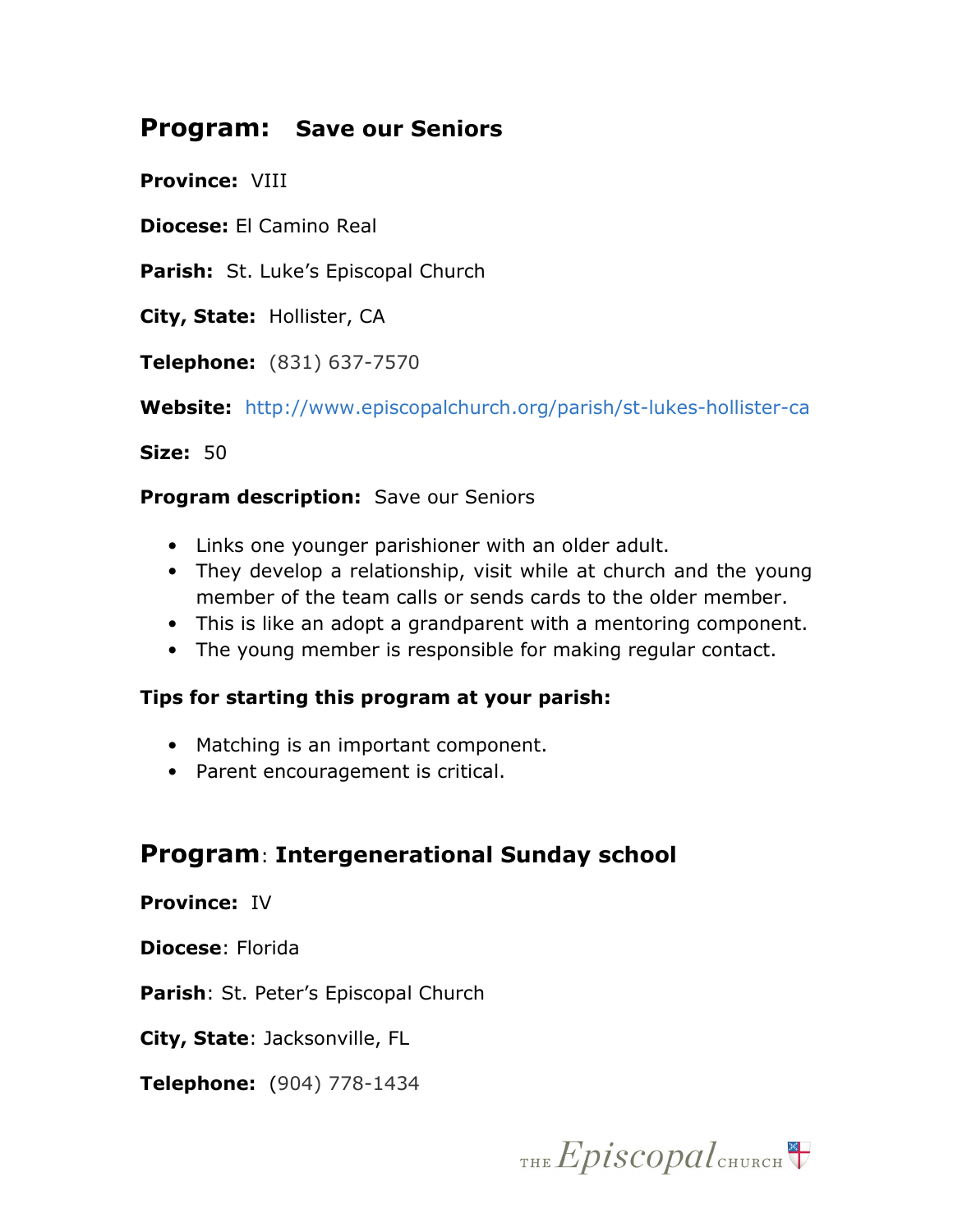Website: http://www.episcopalchurch.org/parish/st-petersjacksonville-fl

**Size:** 300 (Mixed ages of the congregation)

**Program description: Intergenerational Sunday school** 

- Summer Intergenerational Sunday school program/vacation Bible school.
- Held for one hour, in the Parish Hall, between the early and later Sunday services in August.
- A theme is selected for the month-long program (example: Rome in the time of St. Paul).
- A curriculum is used and much work goes into the "scene" preparations such as columns and togas (for the Rome theme).
- The program consists of displays of carpentry work, groups doing handicrafts, old time dancing, and group worship.

# PROGRAM: Intergenerational Programs

#### Province: IV

Diocese: Lexington

Parish: Good Shepherd

City, State: Lexington, KY

Telephone: (859) 252-1744

Website: www.goodshepherdlex.org

**Size: 820** 

**Program Description: Intergenerational programs** 

- Fun Shops during seasons (Advent, Lent, Epiphany.)
- Monday evenings: crafts, information sharing, etc.

THE Episcopal CHURCH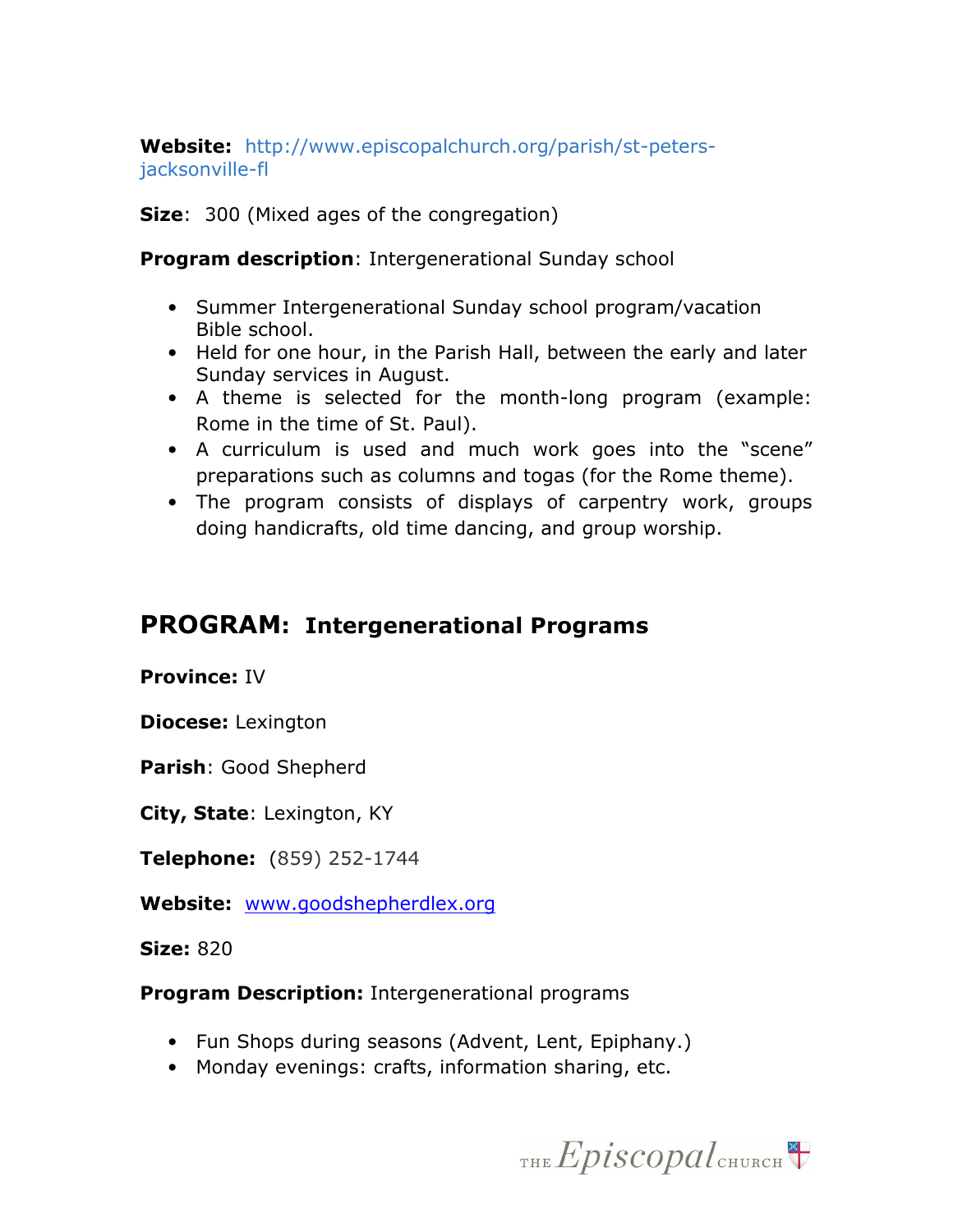• 'Be the Church': once a year during Lent where teams of parishioners are sent out to do community service.

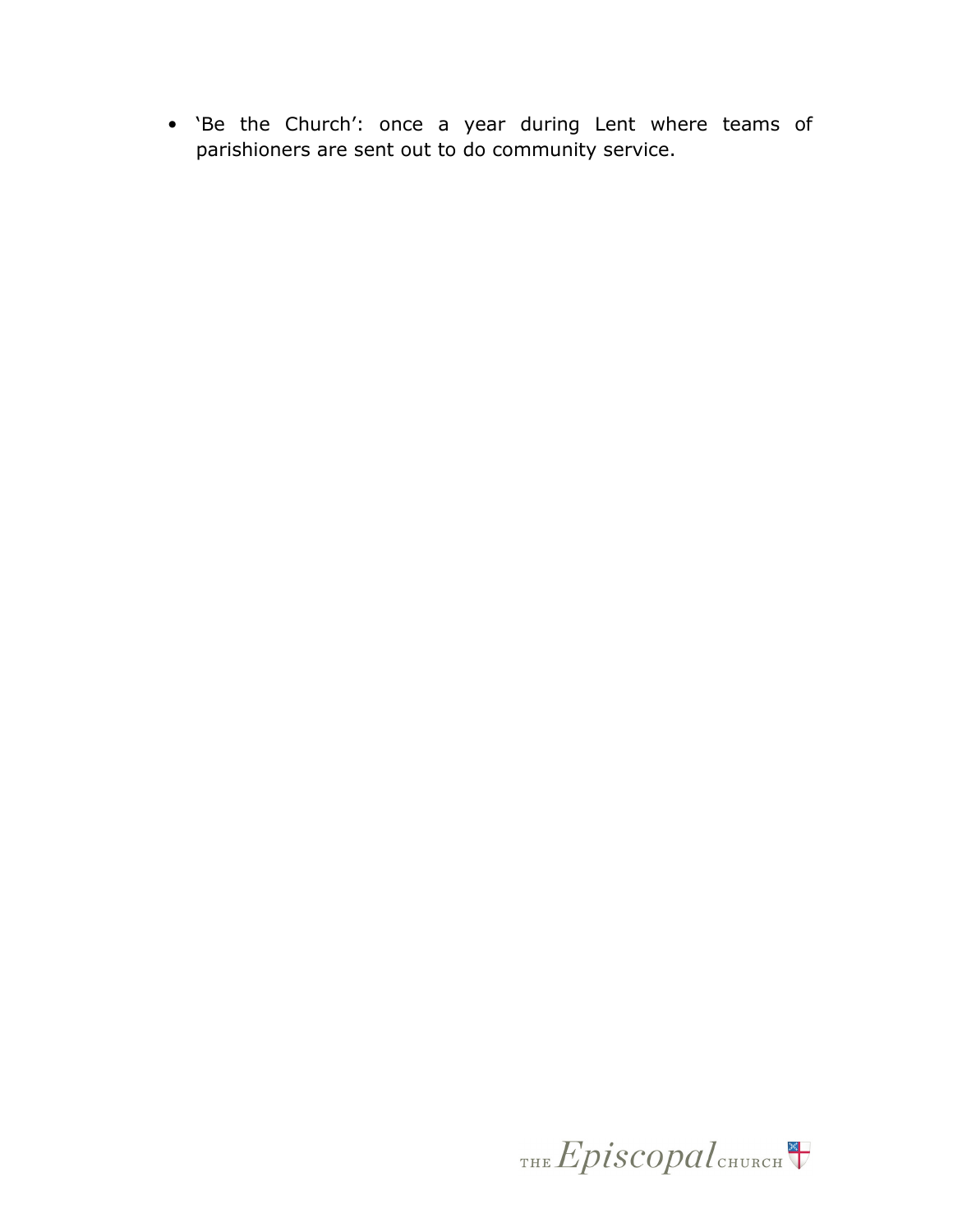# Ministry Type: Lunch Gathering

# PROGRAM: Social Gathering

Province: IV

Diocese: Lexington

Parish: Good Shepherd

City, State: Lexington, KY

Telephone: (859) 252-1744

Website: www.goodshepherdlex.org

Size: 820

**Program Description: Social Gathering** 

- Mature Munchin' Luncheon.
- Lunches are for and by seniors for fellowship.
- Programs are varied and on topics that interest the participants.
- Meets quarterly with program.

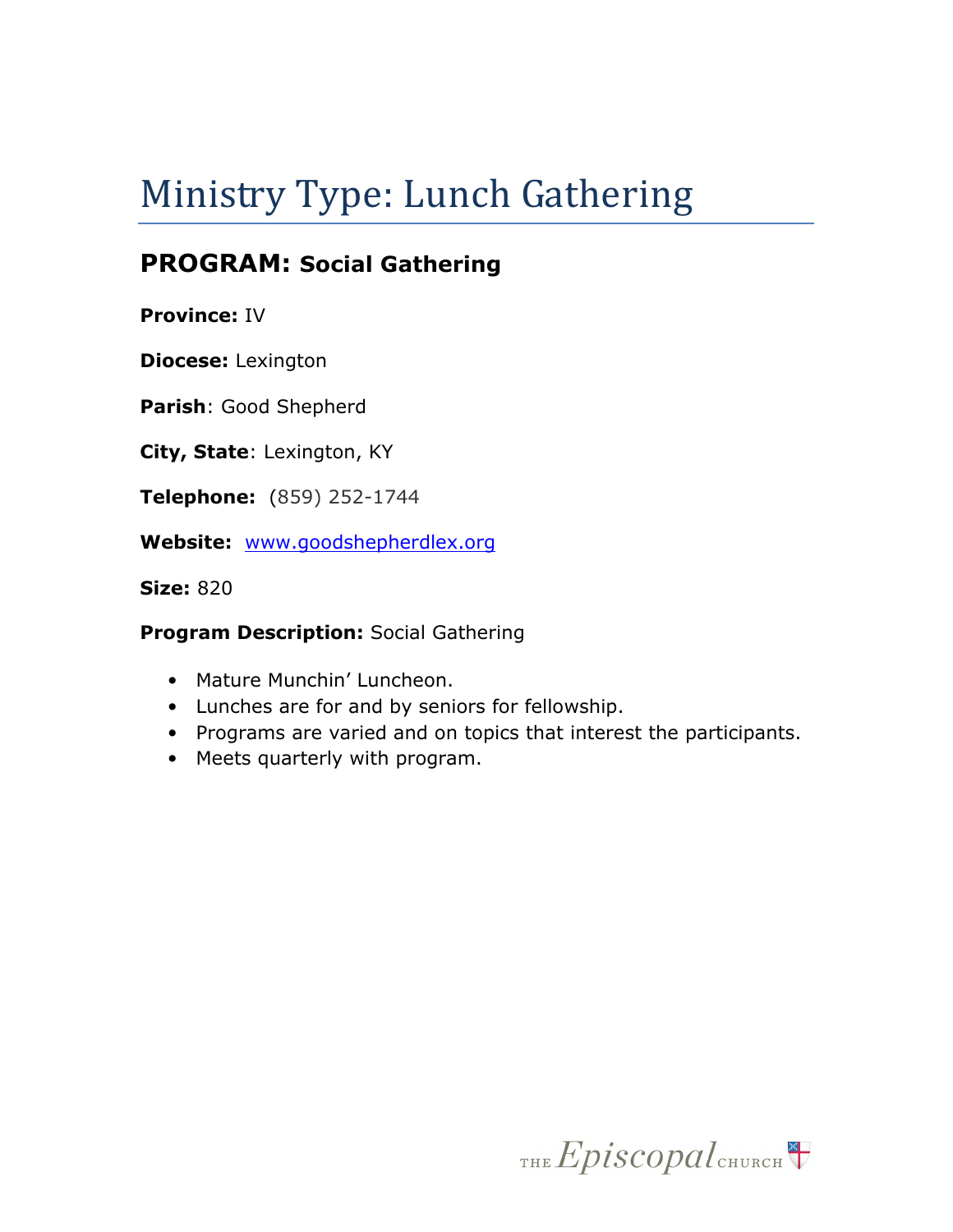## PROGRAM: Senior Luncheon

Province: V

**Diocese: Chicago** 

Parish: St Mary's Episcopal Church

City, State: Crystal Lake, IL

Telephone: 815-459-1009

Website: http://www.stmaryepiscopal.org/

Size: 230

#### **Program Description: Senior Luncheon**

- Every other month parishioners 65 years old and up and their friends are invited to join the St. Mary Seniors (SMS) for a wonderful lunch, social time and information from various invited speakers.
- The luncheon begins at 11:30am with an opening prayer and blessing of the food.
- From noon to 1pm we feast on some great food spiced up with lively conversation while sharing any new ideas brought from the group members and future ideas for speakers.
- Examples of programs include visits from Hospice, the local fire department and the rector.
- A phone tree exists that can be used to reach the members of the group quickly if an emergency arises.
- A donation of \$4 is requested for the lunch, but it is not mandatory.

#### Tips for starting this program at your parish:

• Ask within your parish, if someone has a connection or a passion for working with seniors. Depending on your parish, three or four people would be best so no one becomes overwhelmed and there is enough back up for anyone who can't make it.

THE  $Epis copal$ <sub>CHURCH</sub>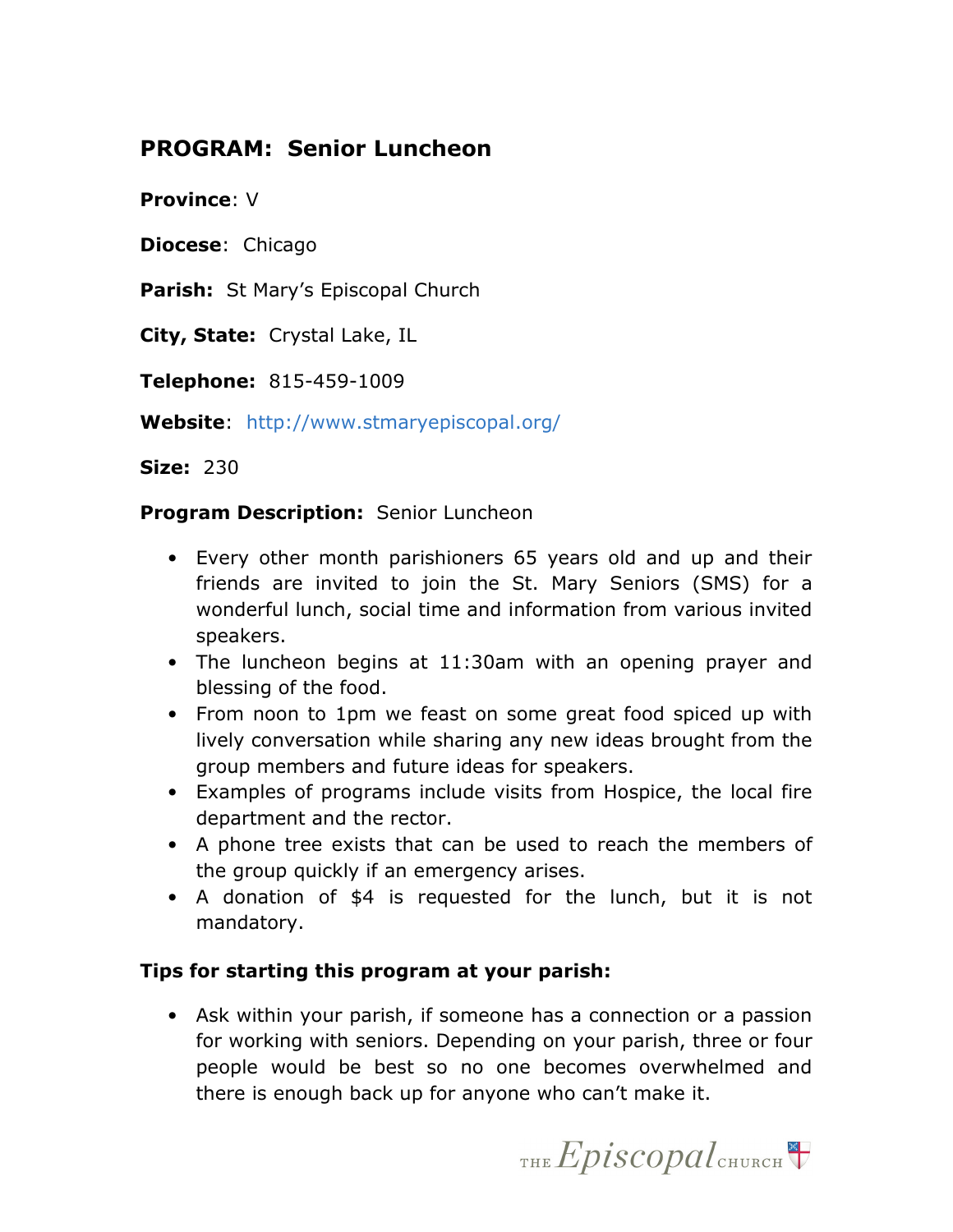- Have this team advertise in the church bulletins and church newsletters about the start of this new group. Talk it up at coffee hours and before and after service to get a feel for who is interested. Have your priest mention it during announcements.
- Make it personal, go through your church roster and determine who your seniors are. Give them a call or send them an email to invite them personally.
- After a meeting or luncheon send a "recap" email out to all who attended plus those who did not.
- Get the seniors involved right away. Ask them what they are interested in and how they would like the meeting or luncheon to run.

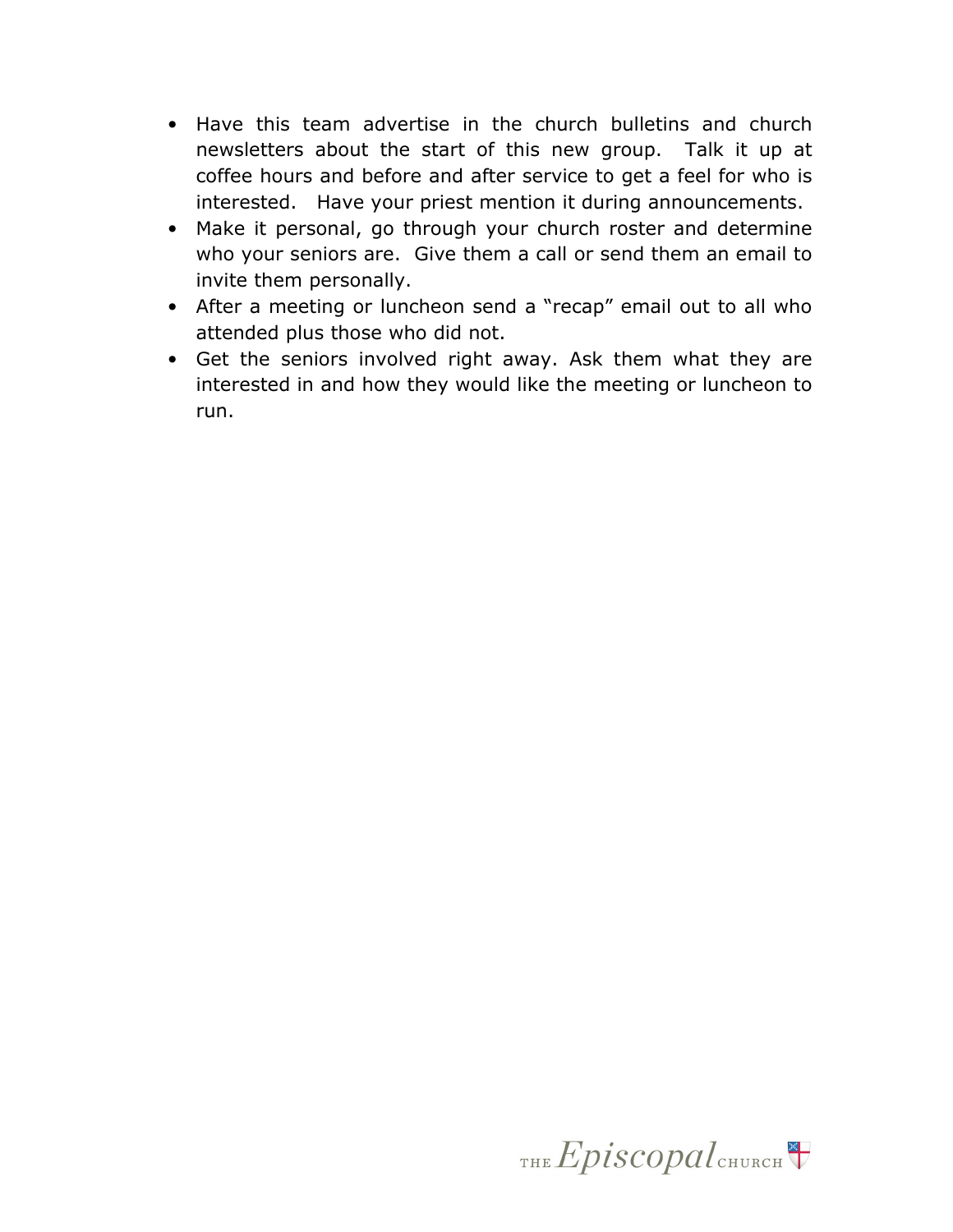## Program: Lunch Bunch

Province: IV

Diocese: East Tennessee

Parish: Episcopal Church of the Ascension

City, State: Knoxville, TN

Telephone: (865) 588-0589

Website: www.knoxvilleascension.org

**Size:** 1,100 (More than 45% are aged 56-70)

#### Program description: Lunch Bunch

- Group for older adults that has met monthly for years.
- It ended in mid-2009 because the members became too old to coordinate/run the event.
- Now the group is meeting again with the leadership of four older adults in their 60s, a couple and a male and a female parishioner.
- The monthly luncheon includes cocktails, music, lunch, and a program.
- This is a social group that supports those who are alone and can't get to the lunch on their own.
- Lunch begins with wine and cheese at 11:30am, the organist plays music of the 40s and 50s during "cocktail" time, then lunch
- Guests of parishioners are sometimes invited.
- The program following the lunch is secular in nature, a musician might play for the group or someone with a craft or talent will perform.

#### Tips for starting this program at your parish:

- Encourage lay leadership.
- Offer support behind the scenes.

THE Episcopal CHURCH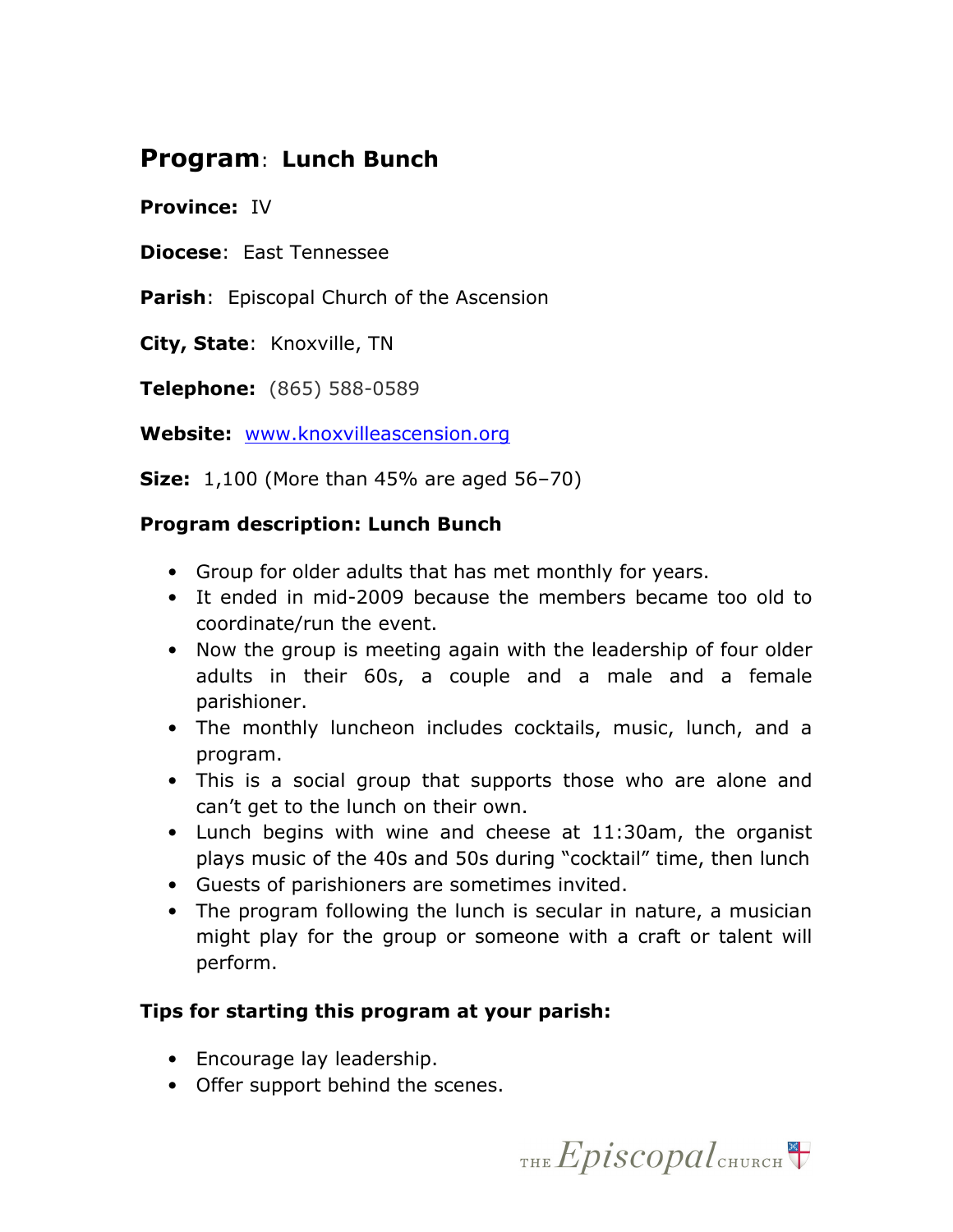- Clergy should attend events to show support.
- If there is an existing group lead by a lay person, clergy shouldn't accept an invitation by that lay person to take over the group.
- Elect an older person to the Vestry to represent the older parishioner's needs or issues.

#### Champions of OAM in the community:

• An older female elected for a third time to the vestry to represent those who are 80+ (particularly those who don't use email and the Internet and feel disconnected.)

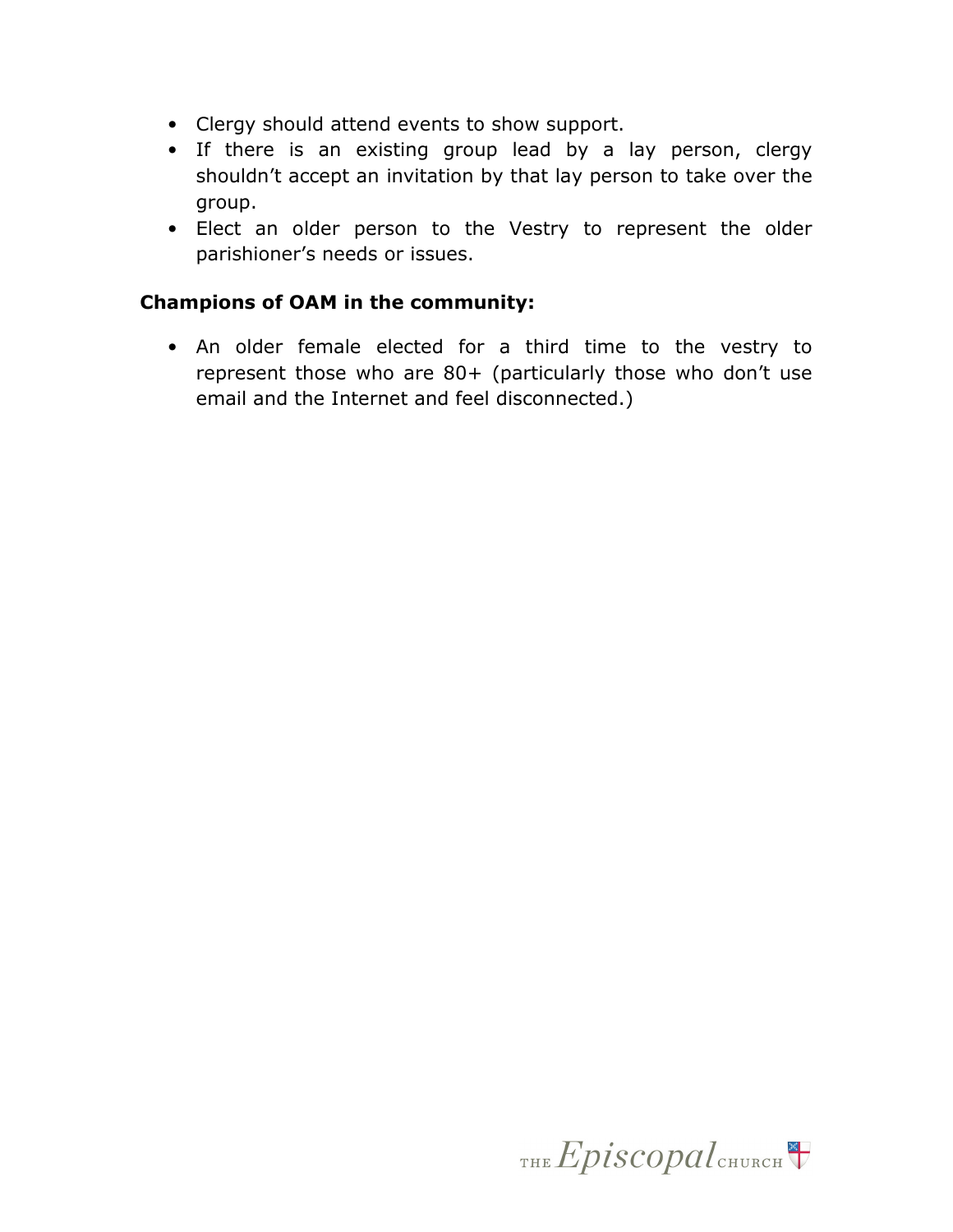# Ministry Type: Marriage Celebration

## PROGRAM: Celebration of Marriages of 50 +

Province: IV

Diocese: FL

Parish: All Parishes

City/State: Jacksonville, FL

Telephone: (904) 356-1328

Website: www.diocesefl.org

Size: 77 Parishes

**Program description:** Celebration of marriages of 50 years or more

- Begun in 2003 by the Diocesan Older Adult Ministry, these biennial celebrations of renewal of marriage vows and Holy Eucharist have become one of the most eagerly anticipated ministries of the Diocese.
- Names and contact information for couples in the Diocese wed 50 years or more are obtained from the churches in the Diocese by the Older Adult Ministry.
- Invitations, printed to resemble wedding invitations with reply cards, are mailed to each couple.
- The celebrations occur at St. John's Cathedral, Jacksonville, and at a church in Tallahassee, the western part of the Diocese. The celebrations occur at the same time on the same day and each is followed by a gala reception in the church's parish hall for the couples and their guests.
- Each couple is given a certificate honoring their marriage signed by one of our Bishops and the Dean of the Cathedral or Rector of the church, depending on which celebration the couple attends.

THE  $Epis copal$ <sub>CHURCH</sub>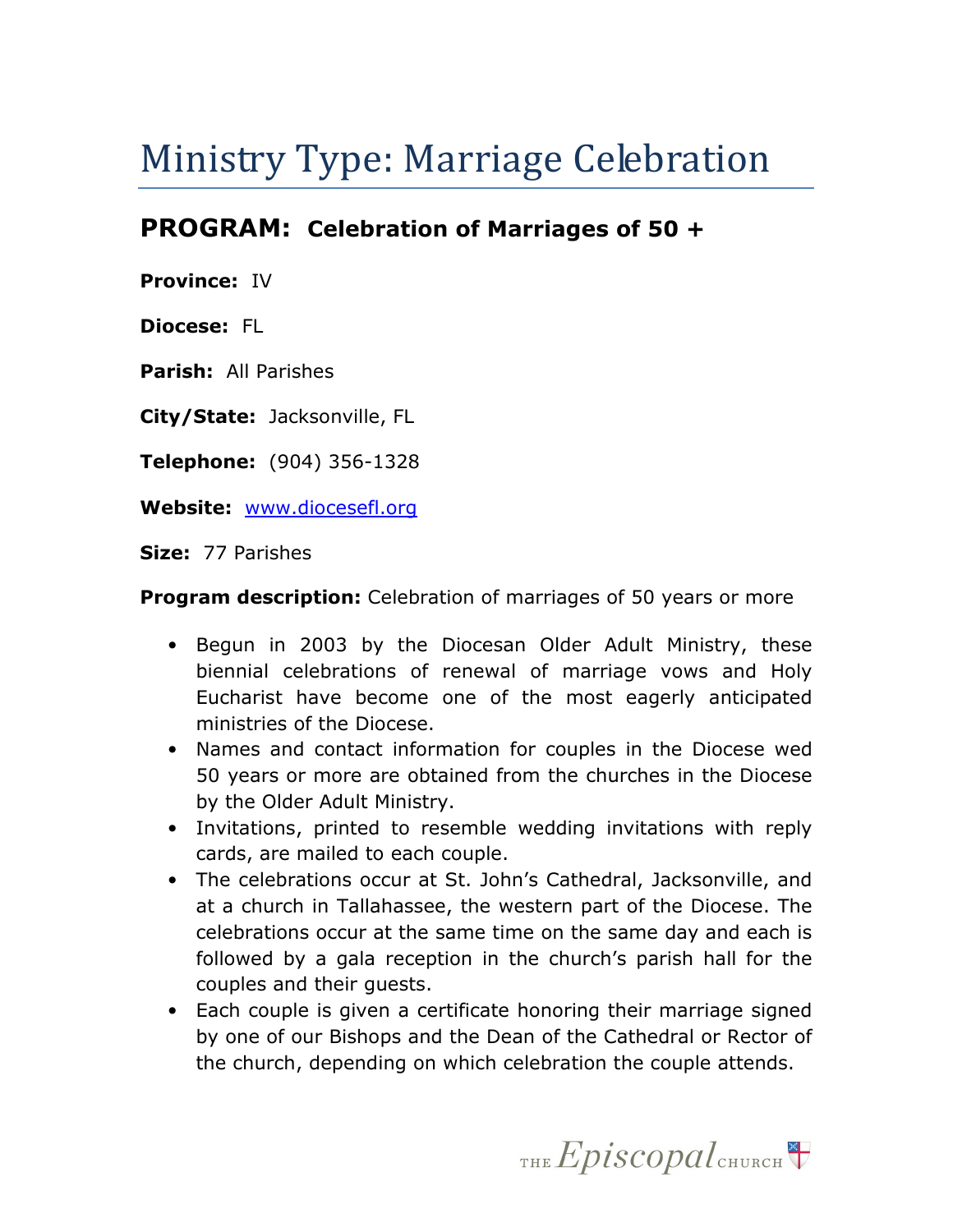# Program: Marriage Celebration

Province: III

Diocese: Virginia

Parish: Christ Church

City, State: Alexandria, VA

Telephone: (703) 549-1450

Website: www.historicchristchurch.org

Size: 2,000+ (50% or less aged 56–70)

**Program description: Marriage Celebration** 

- Annual blessing service and reception, with the Diocesan Bishop, for those married 50 years or more.
- Held in two different locations within the diocese which varies from year to year.

#### Note on Champion of OAM:

The champion is a woman who was the award winner for work with the elderly in the Episcopal Diocese of Virginia.

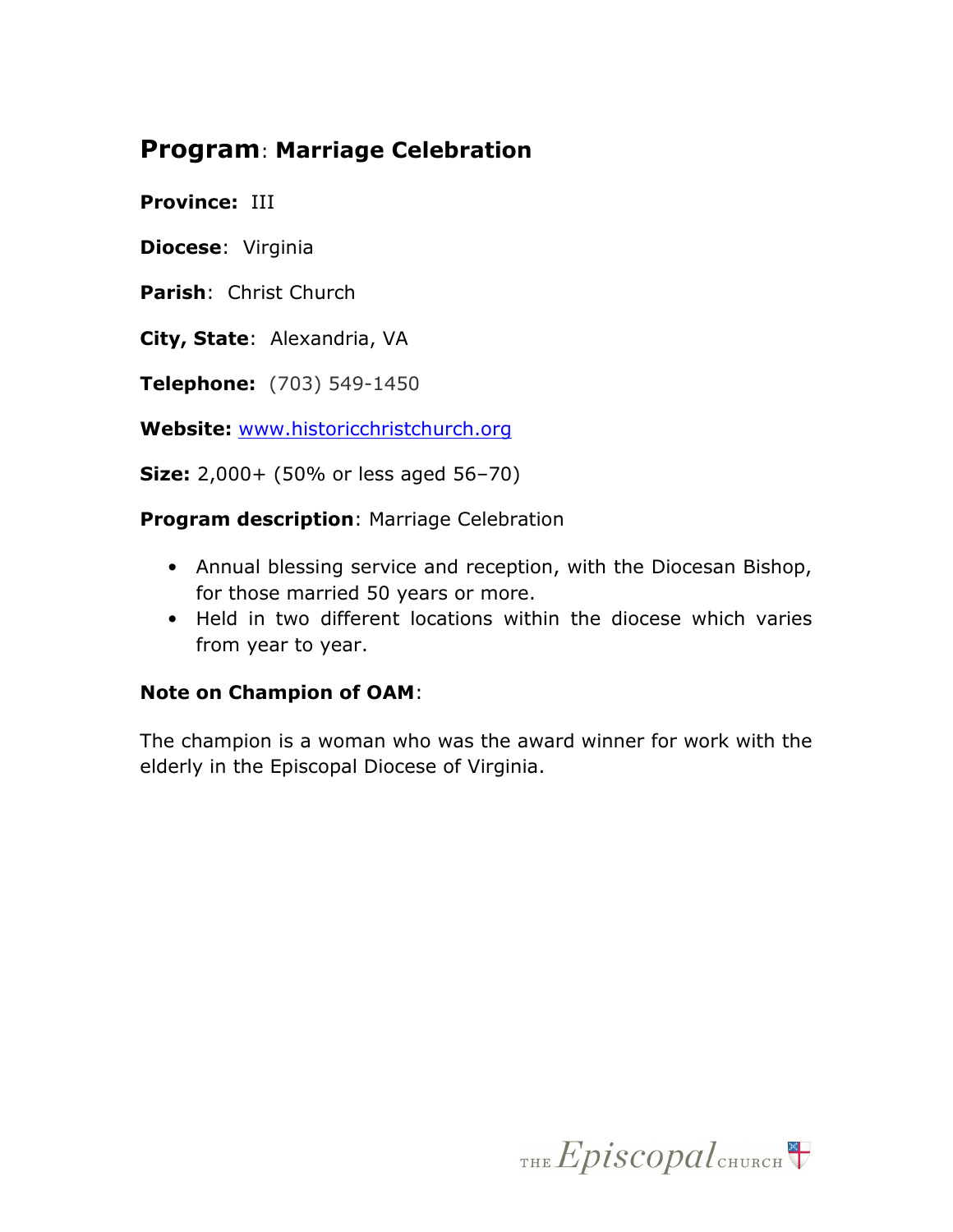# Ministry Type: Meals

# PROGRAM: Well Senior Ministry

#### Province: VI

Diocese: Nebraska

Parish: All Saints Episcopal Church

City, State: Omaha, NE

Telephone: (402) 393-8612

Website: www.allsaintsomaha.com

Size: 1,200

#### **Program Description: Well Senior Ministry**

• Older adults deliver meals to the ill and infirmed.

#### Tips for starting this program at your parish:

- Assess congregational needs before beginning a new program.
- Visibility of the ministry is extremely important.
- Allow the ministry to evolve as needs of the parishioners change.

## Program: Alban's Table

#### Province: V

**Diocese:** Diocese of Eau Claire

Parish: St. Alban's Episcopal Church

City, State: Spooner, Wisconsin

THE Episcopal CHURCH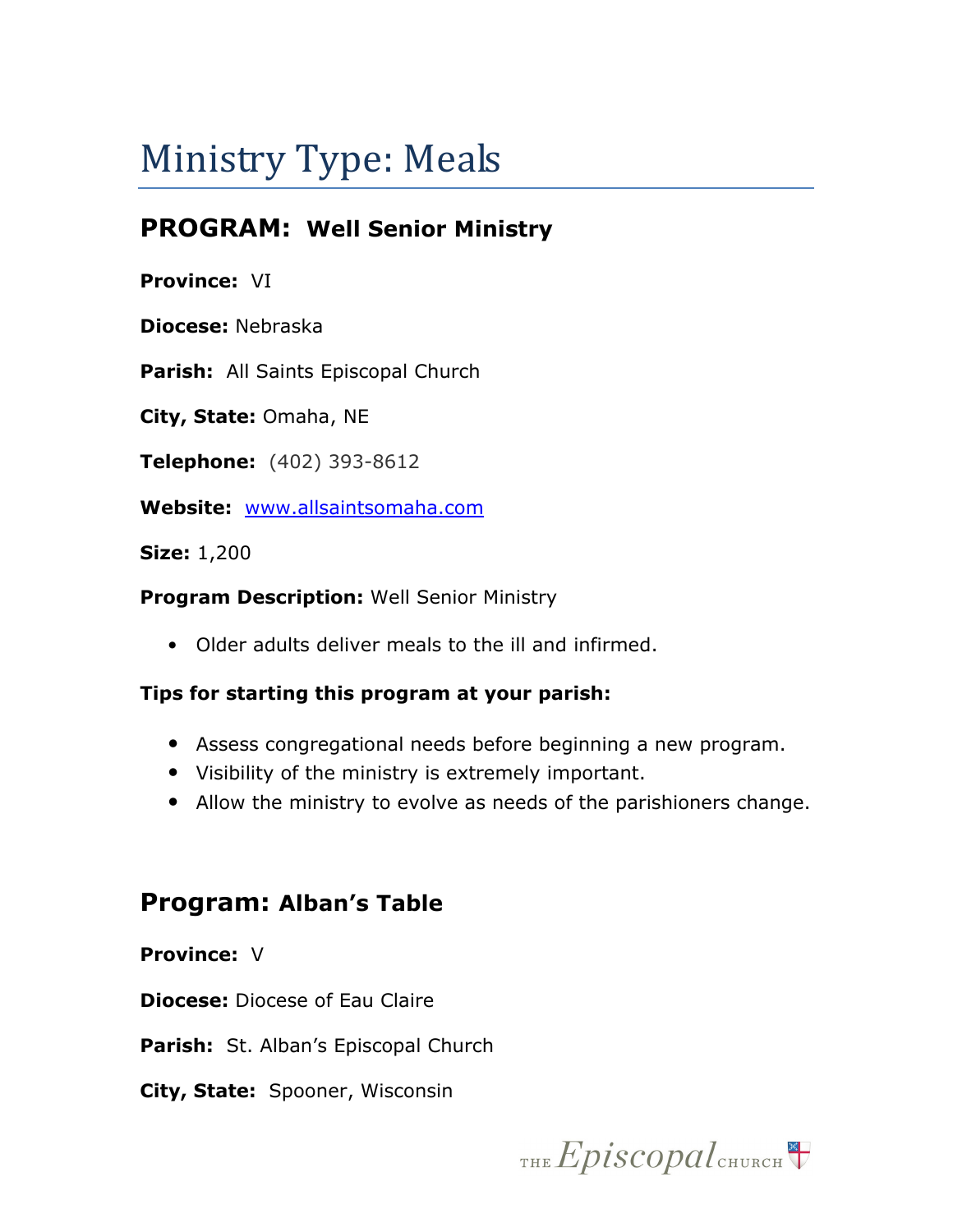#### Telephone: (715) 635-8475

#### Size: 45

#### Program description: Alban's Table

- On the last Wednesday of each month, a meal is provided to all who are hungry whether for food or for fellowship.
- Lay initiative.
- In 2010, they fed 1,000 people in a community of 2,000.
- All volunteers are retired.
- The majority of those who come are elderly.
- Funding: donations, \$2,000 grant from Domestic Missionary Partnership, other area churches give a little.
- Buy groceries at Sam's Club; have planted a garden in front of the church.
- Local restaurant provides soups each month.
- They are seeing an increase in the number of families who come.
- Other community churches are now doing this on a different week of the month in order to have each week covered.

#### Tips for starting this program at your parish:

- A location that is large enough and has a kitchen.
- The use of a dishwasher and freezer is very helpful.
- Volunteers in a variety of roles.

### Program: Meals Coordination

#### Province: IV

Diocese: Alabama

Parish: St. Stephen's Episcopal Church

City, State: Huntsville, AL

THE  $Epis copal$ <sub>CHURCH</sub>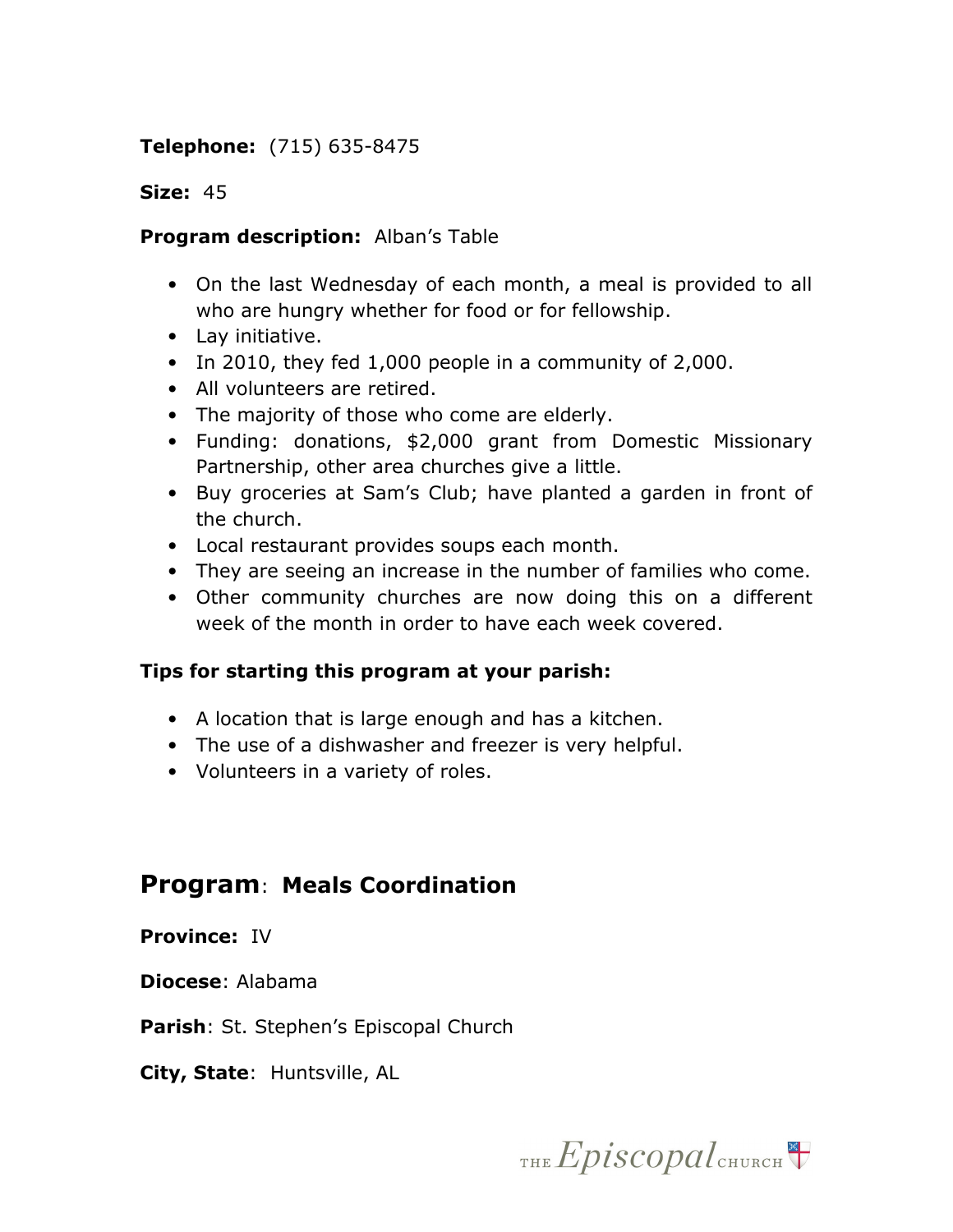#### Telephone: (256) 881-7223

#### Website: http://www.ststephens-hsv.org/

#### Size: 150

#### **Program description: Meals Coordination**

- This program is spearheaded by the Pastoral Care Committee, a Vestry commission. The Vestry has an 80+ elected member who is the spokeswoman for all older adults in the parish. She serves as the Vestry member on the Pastoral Care Committee.
- Utilizes Facebook and email by encouraging all newcomers and young couples to bring meals to those who need it.
- This has been a successful means to bring newcomers into the life of the parish and serves as an intergenerational program.

#### Tips for starting this program at your parish:

- Stephen Ministry can be helpful in pastoral parish ministries.
- Have a motivated elder on the Vestry as a spokesperson for older parishioners.

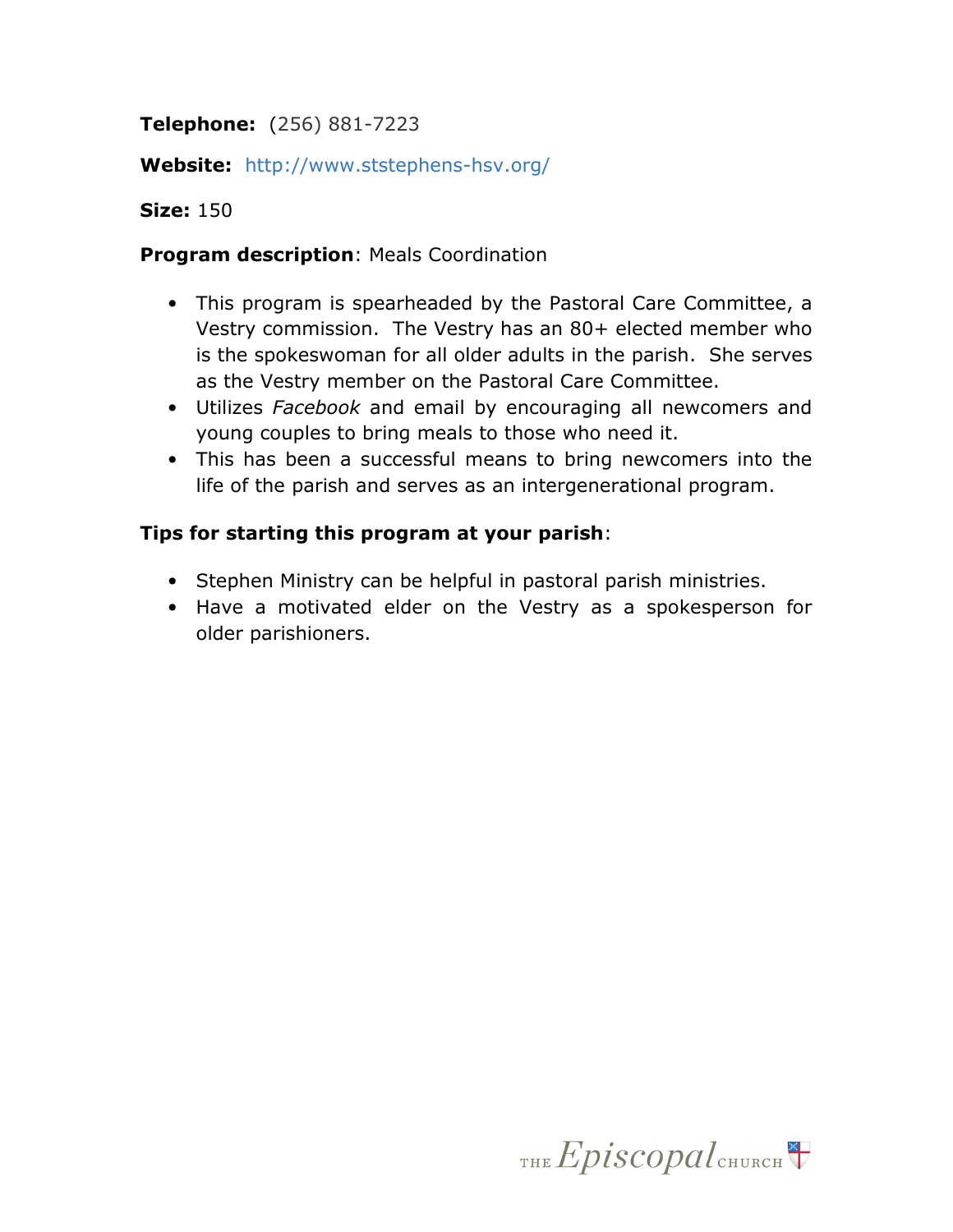# PROGRAM: Well Senior Ministry

Province: VI

Diocese: Nebraska

Parish: All Saints Episcopal Church

City, State: Omaha, NE

Telephone: (402) 393-8612

Website: www.allsaintsomaha.com

Size: 1,200

Program Description: Well Senior Ministry

• Older adults deliver meals to the ill and infirmed.

#### Tips for starting this program at your parish:

- Assess congregational needs before beginning a new program.
- Visibility of the ministry is extremely important.
- Allow the ministry to evolve as needs of the parishioners change.

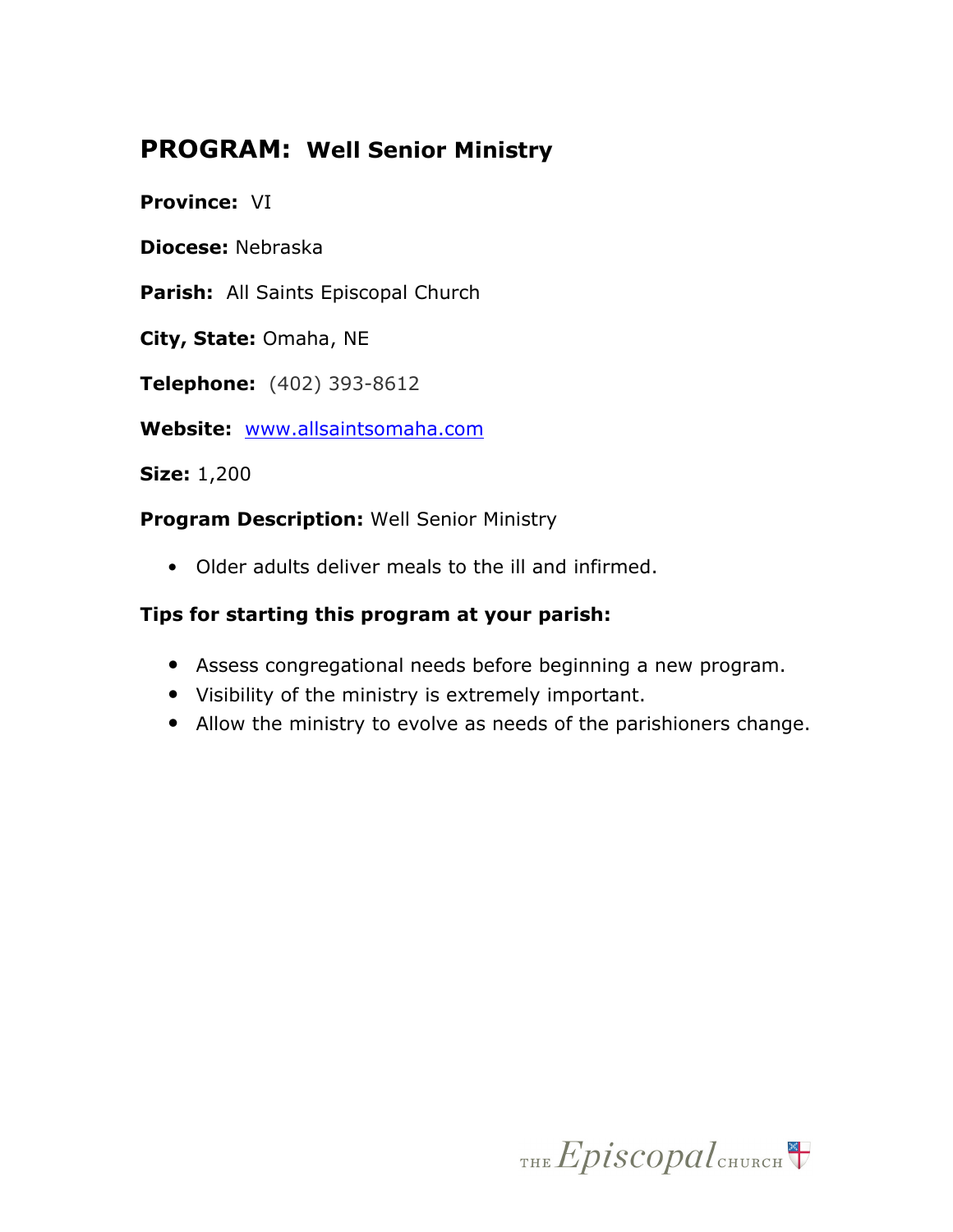# Ministry Type: Meetings

# PROGRAM: Meeting of Senior Groups

Province: VII

Diocese: Dallas

Parish: St. Michael and all Angels

City, State: Dallas, TX

Telephone: (214) 363-5471

Website: www.saintmichael.org

Size: 7,000

Note: The church is located in an "area of wealth" 5 miles from downtown Dallas.

**Program Description: Meeting of Senior Groups** 

- Middle age (50 70 years old) and older adults (71 years old and above) are two groups that are "self governing" with leadership rotating every two years.
- Clergy provide support and resources but laity runs the programs.
- The younger group has theme parties 3-4 times a year.
- The older group meets twice a month during the school year, one of which is usually a tour visit outside the parish and the other an internal program and lunch.

#### Tips for starting this program at your parish:

• Find a staff person to "grow and coordinate the ministry," but not to run it.

THE  $Epis copal$ <sub>CHURCH</sub>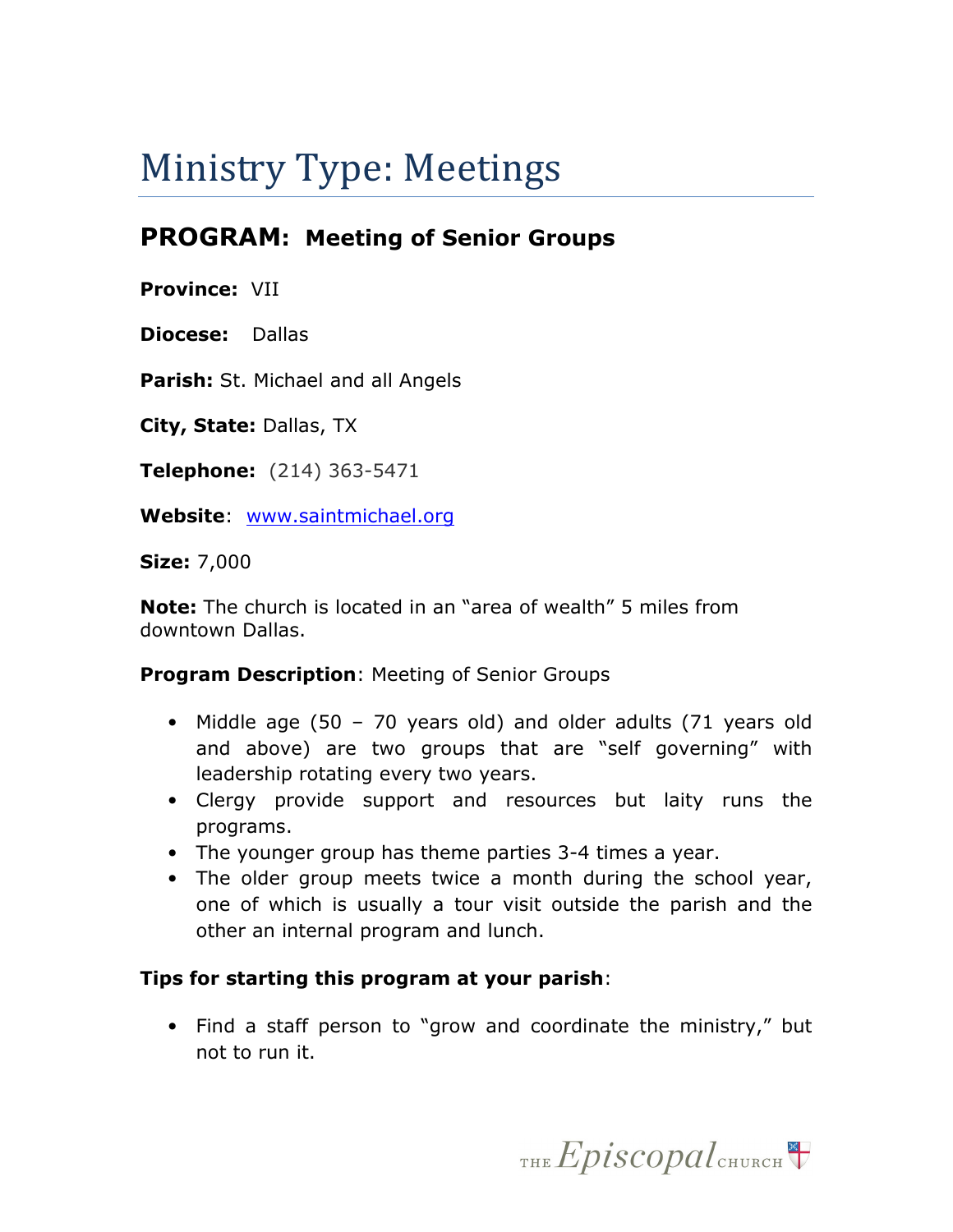## Program: Monthly Men's Group Meeting and Episcopal Church Women (ECW) Functions for 50+

Province: IV

Diocese: Mississippi

Parish: St. Paul's Episcopal Church

City, State: Corinth, MS

Telephone: (662) 286-2922

Website: http://www.stpaulscorinth.dioms.org

**Size:** 175 (Majority of the congregation is aged  $36 - 70$ )

Program description: Monthly Men's group and ECW women's functions for those 50+

- Visiting homebound parishioners/visitors.
- Fundraising efforts by the Men's Group.

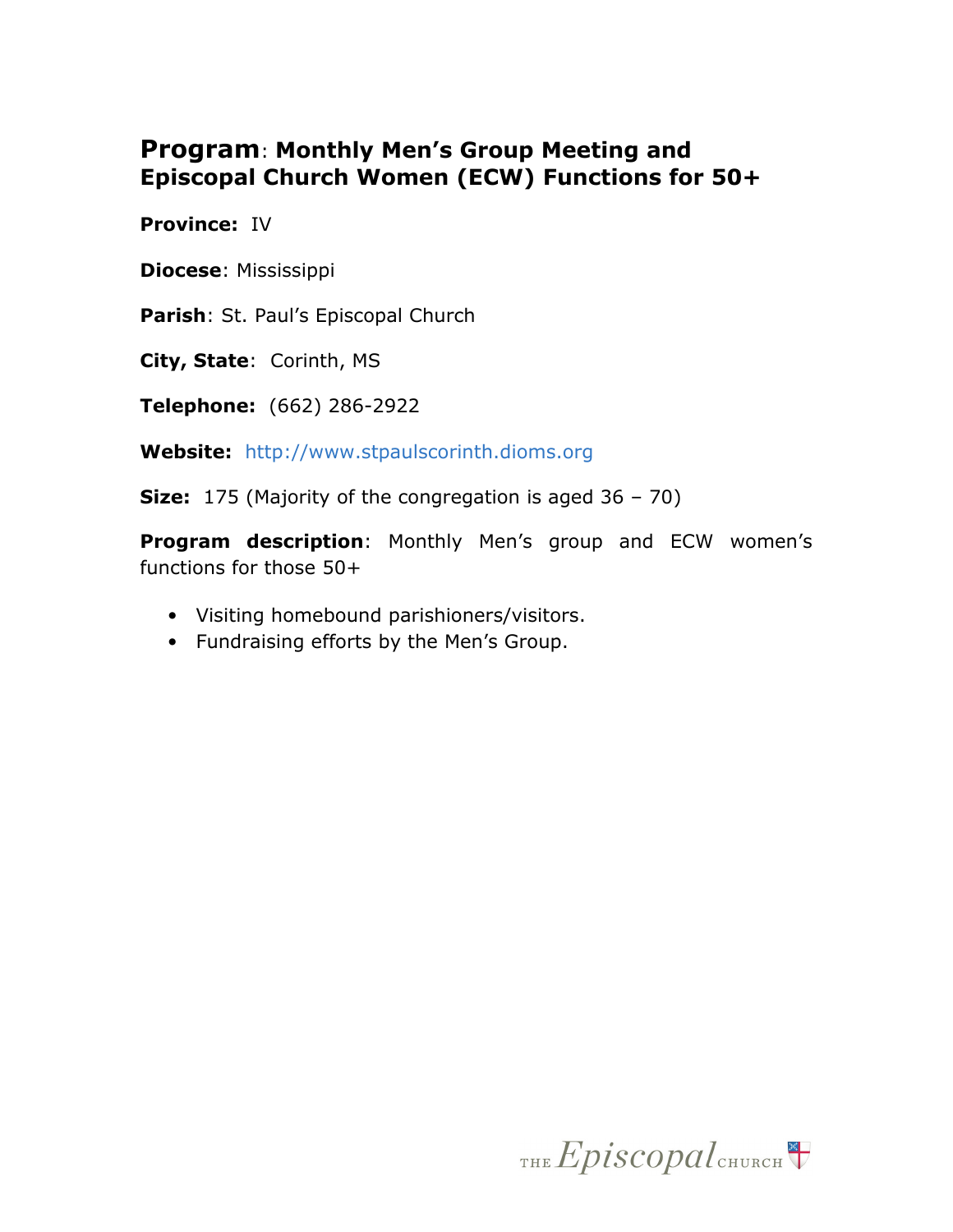## Program: Wisdom Fellowship

#### Province: VIII

Diocese: Olympia

Parish: St. Hilda and St Patrick Episcopal Church

City, State: Edmonds, Washington

Telephone: (425) 743-4655

Website: www.sthildastpatrick.org

**Size: 146** 

#### **Program description: Wisdom Fellowship**

- On the second Wednesday of each month at 1:30pm, approximately 30 individuals (those with the wisdom of the years) gather for fellowship, prayer and service.
- Ranging in age from 50 to 90+, this lively group ventures out on field trips, has provided Thanksgiving dinners for low income seniors, collected supplies for care-packages for our service veterans as well as share their stories.
- These are committed and creative seniors who share their energy, passion and money with and for seniors who are less fortunate.
- The priest recognizes and values the ministry that this group offers.
- The group lives out the question: What is our faith without action?
- There is creative expression tied to one's faith.
- There is a focus on: What food stamps won't buy seniors, we can help. To address that issue, the Wisdom Fellowship "pools" their money to support a Senior-on-the–Margin.

THE  $Epis copal$ <sub>CHURCH</sub>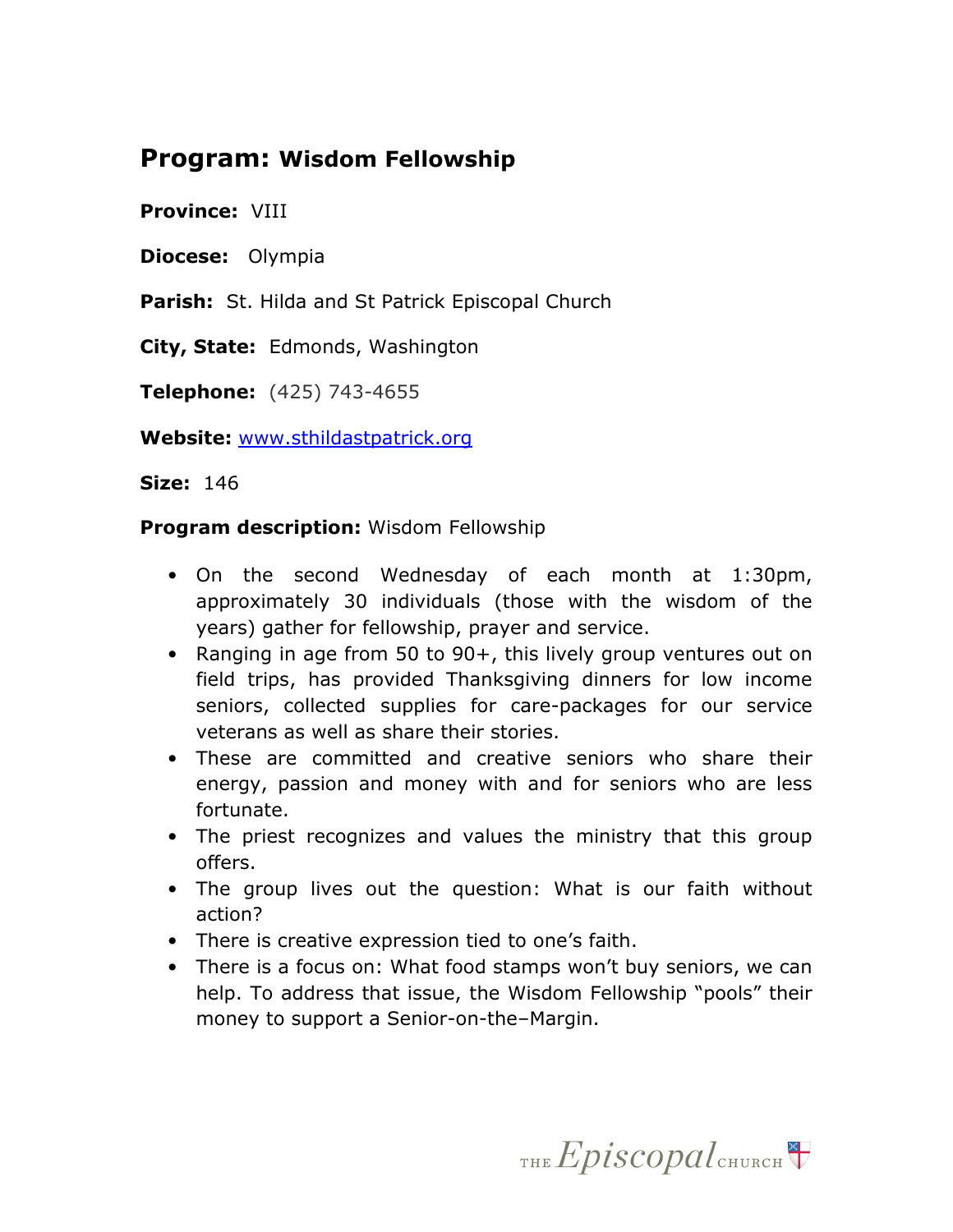#### Tips for starting this program at your parish:

- Have a committed program chair with good leadership and management skills.
- Create a strong steering committee to manage the many initiatives.
- Have a fluid leadership or succession planning structure.
- The leader needs to be a good delegator since the group undertakes detailed projects.
- Ensure members are good workers and doers.

#### Unexpected Outcomes:

- The Church seniors feel very valued for their skills and creativity.
- Retirees feel they have a good place to transition to, after retiring.

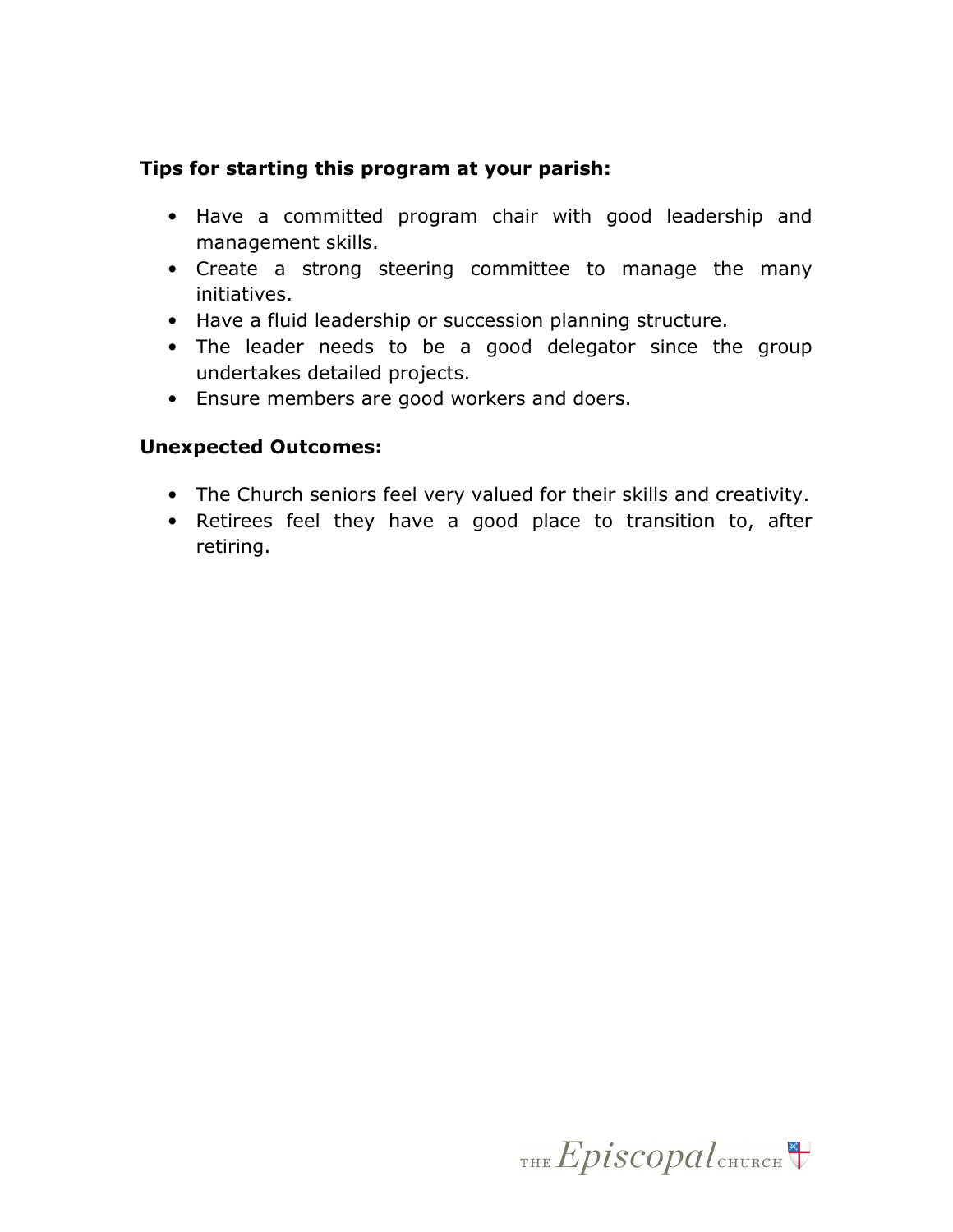# Ministry Type: Other

# PROGRAM: Housing

Province: VI

Diocese: Nebraska

Parish: All Saints Episcopal Church

City, State: Omaha, NE

Telephone: (402) 393-8612

Website: www.allsaintsomaha.com

Size: 1,200

#### **Program description: Housing**

- The church owns eight small apartments behind the church for older parishioners.
- This location makes it convenient for visitations.
- The parishioners purchase the apartments and then give them back to the church when they are no longer needed.

#### Tips for starting this program at your parish:

- Assess congregational needs before beginning a new program.
- Visibility of the ministry is extremely important.
- Allow the ministry to evolve as needs of the parishioners change.

THE Episcopal CHURCH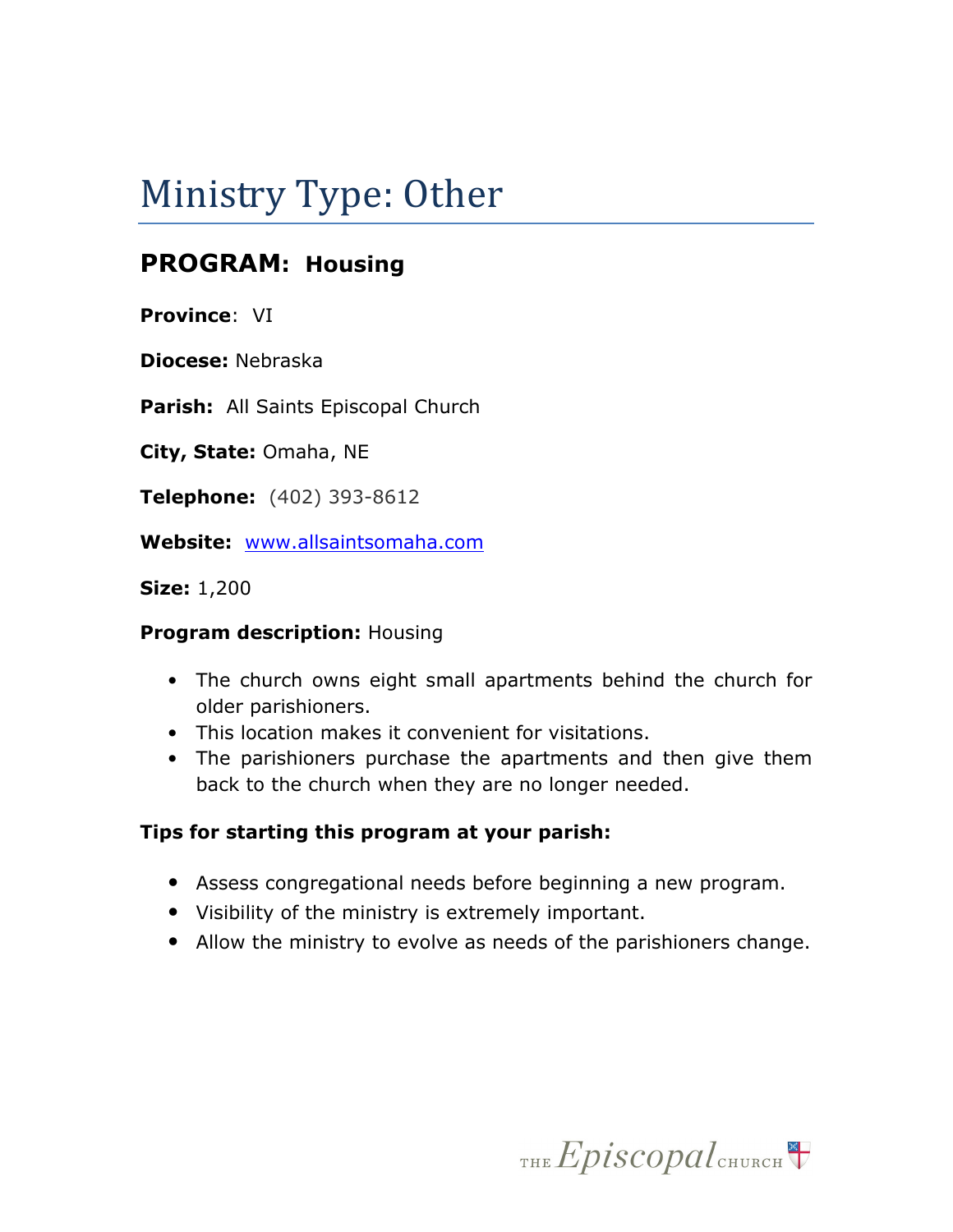### Program: Livable Communities Caregivers Coaching

#### Province: II

Diocese: New York

**Parish:** Saint Simon the Cyrenian Episcopal Church

City, State: New Rochelle, New York

Telephone: 914-632-5911

Website: http://www.stsimonc.org/index.shtml

Size: 114

**Program Description:** Livable Communities Caregivers Coaching (L3C)

- Caregiver Coaches are trained by professionals such as nurses, social workers, and geriatric care manager using a curriculum developed by Fordham Ravazzin Center on Aging in collaboration with the Westchester County Department of Senior Programs and Services.
- Curriculum topics include "Understanding the Aging Process" and Challenges Caregivers Face."
- Caregiver Coaches also learn specific coaching techniques that they pass on to caregivers such as how to convey factual information clearly.
- Volunteers serve in the role of an enhanced "good neighbor" and people who provide support and information to family caregivers.
- The one-on-one support coaches enable caregivers to make more informed decisions to meet the many challenges and responsibilities they face.
- Caregiver Coaches are matched with caregivers after training is completed. The classes run for three days – four hours long for a total of 12 hours.
- Caregiver Coaches are stabilizing forces and sounding boards.

THE  $Epis copal$ <sub>CHURCH</sub>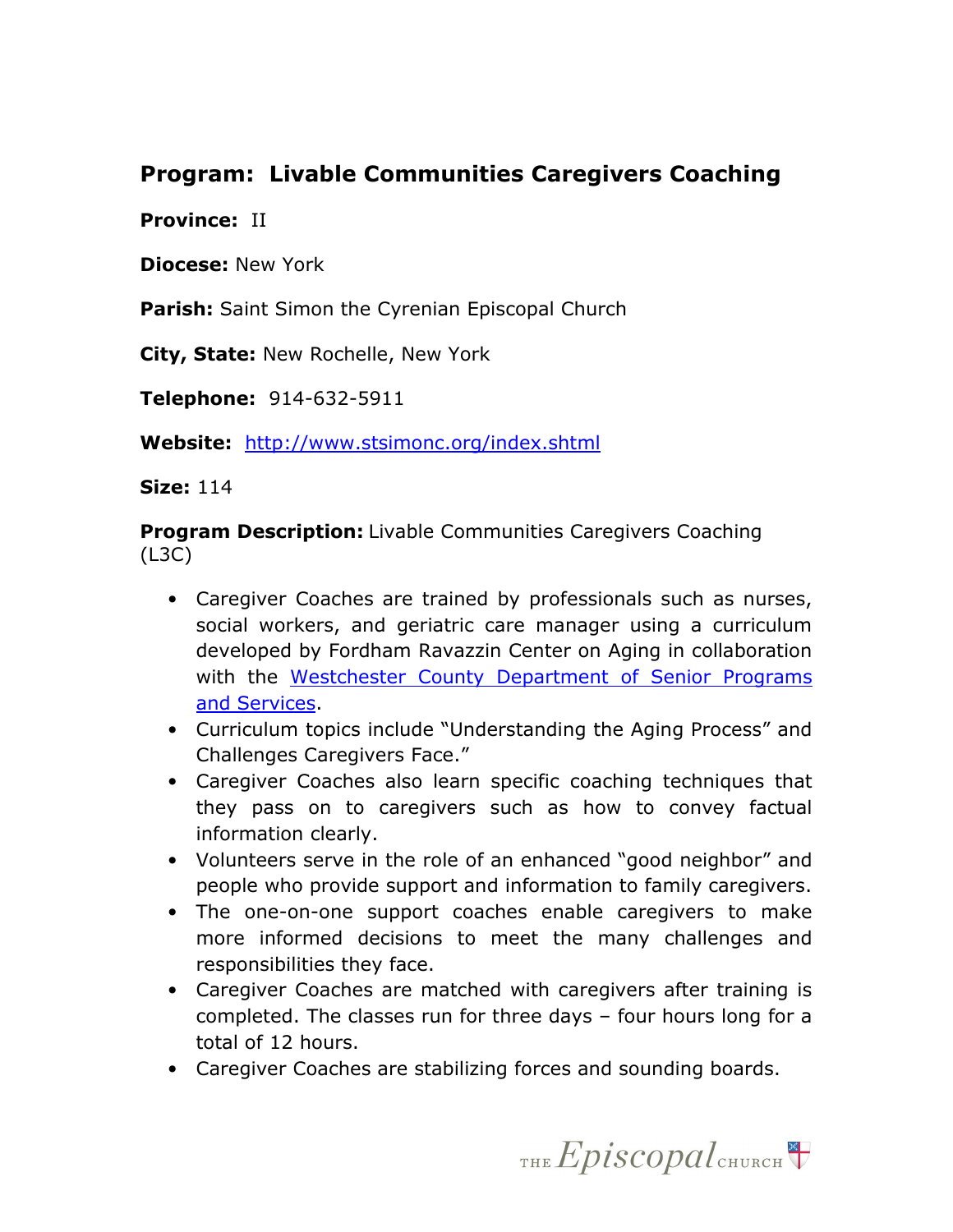- The training gives the coaches practical information to educate caregivers about various options, and then empowers them to set priorities and make decisions.
- The L3C program is a winner of numerous national awards.

#### Tips for starting this program at your parish:

• Think about training a cadre of Caregivers Coaches in your church to assist congregants and others in the community.

#### Unexpected outcomes:

According to former First Lady Rosalyn Carter, "There are only four kinds of people in the world, those who have been caregivers, those who are currently caregivers, those who will be caregivers and those who will need caregivers."

The Livable Communities Caregivers Coaching Program information travels far beyond the specific coaches and caregivers who participate in this program. We have heard from other counties in the nation seeking to adapt this model to help the nearly 34 million family caregivers caring for their loved ones. It is also a way of saving taxpayer dollars by avoiding or delaying the need to move an older adult to a nursing home.

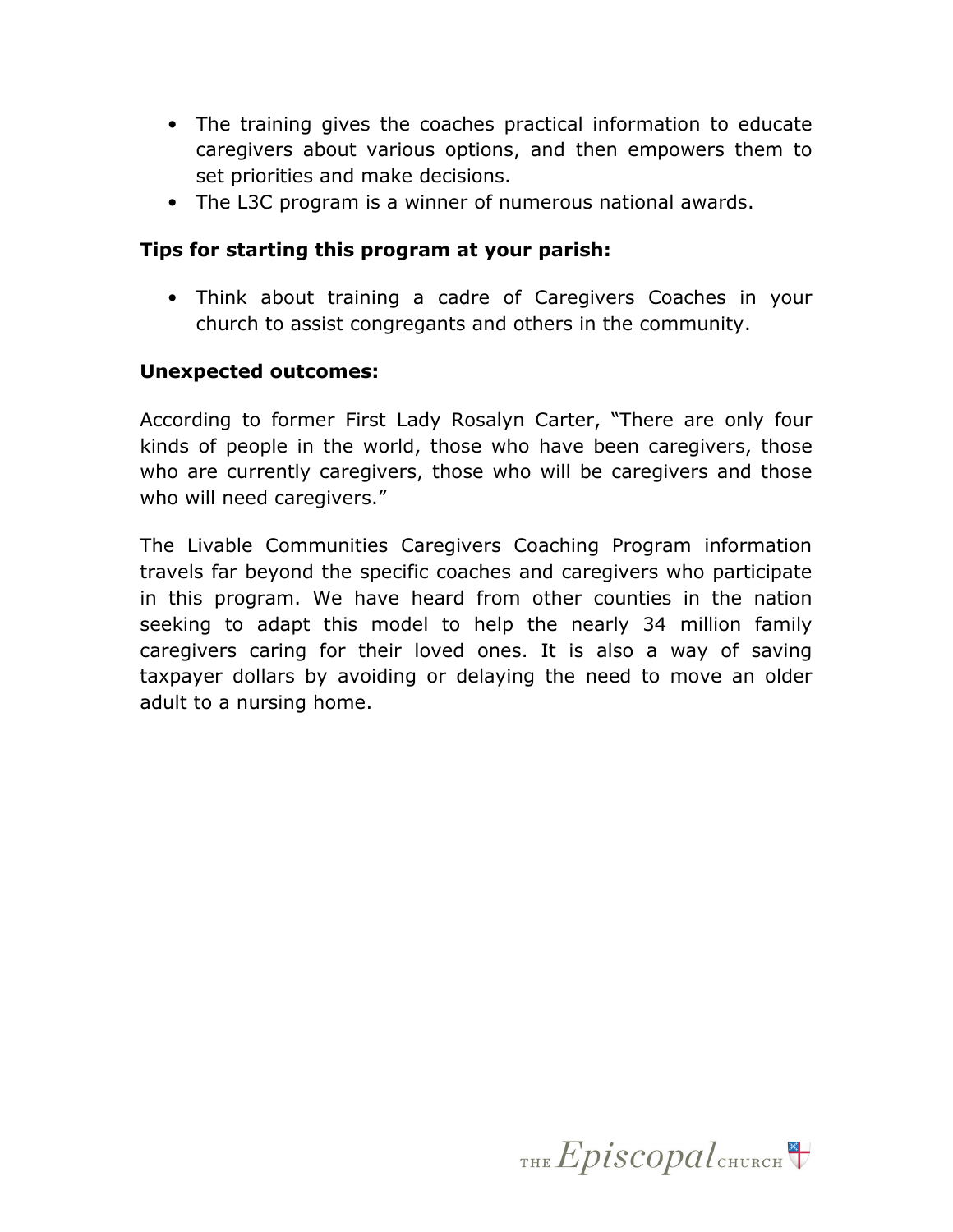## PROGRAM: Seniors Supporting the Local Boys and Girls

Province: IV

Diocese: Mississippi

Parish: Trinity Episcopal Church

City, State: Pass Christian, MS

Phone: (228) 452-4563

Website: www.trinitychurchpc.com

**Size:** 100 (50% of the congregation is aged 56-70)

**Note:** This parish was devastated by Hurricane Katrina and lost 70% of its parishioners.

**Program Description:** Seniors Supporting the Local Boys and Girls Club

- The Boys and Girls Club is across the street from the church.
- Seniors (12-18 of them) enjoy volunteering time at the club and working with young people.

#### Tips for starting this program at your church:

- Stephen Ministry can be helpful in pastoral parish ministries.
- Have a motivated elder on the Vestry as a spokesperson for older parishioners.

THE  $Epis copal$ <sub>CHURCH</sub>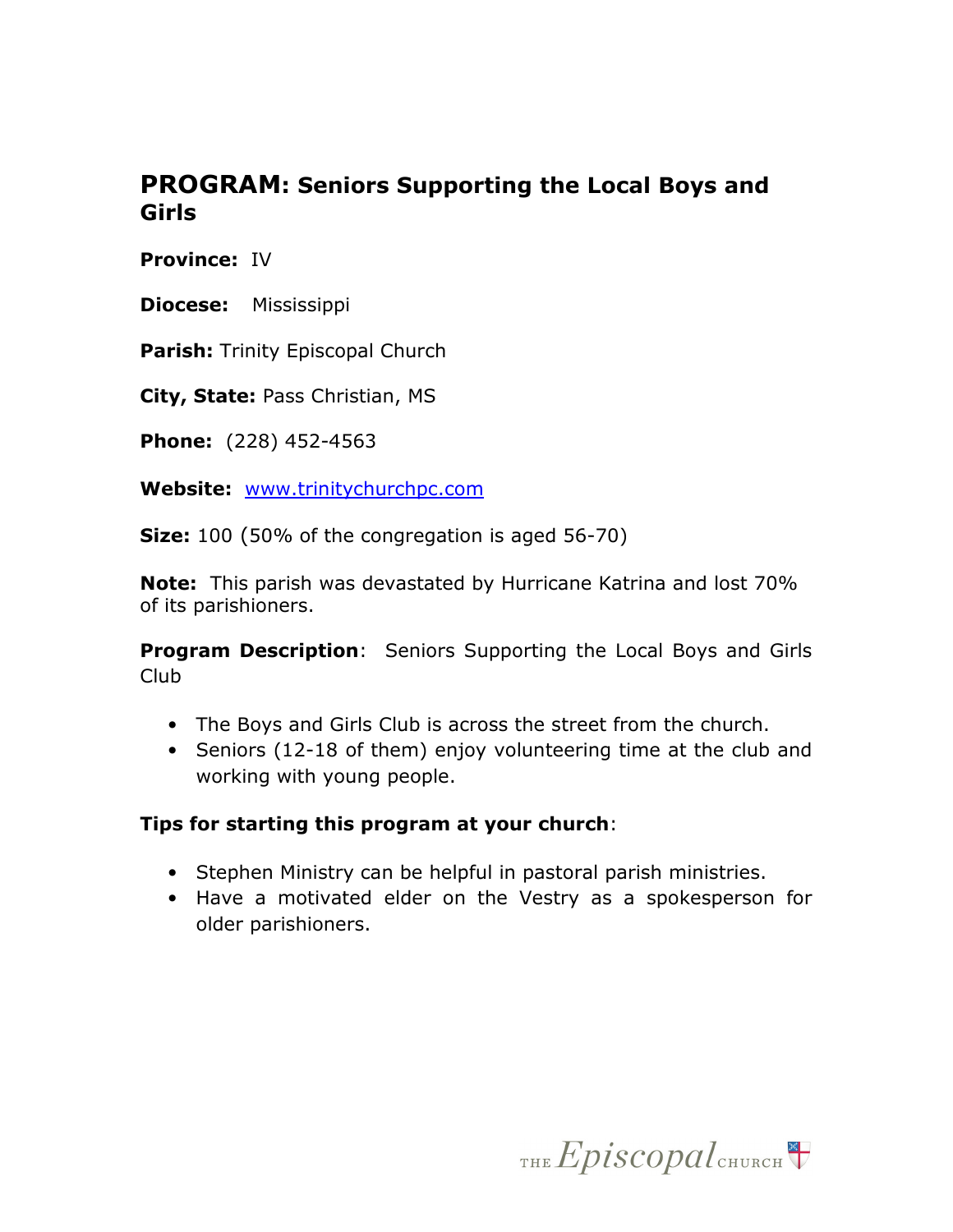## Program: Bunco Night

Province: IV

Diocese: Atlanta

**Parish:** St Andrew's in the Pines Episcopal Church

City, State: Peachtree City, Georgia

Telephone: (770) 487-8415

#### Website:

https://standrewschurch.episcopalatlanta.org/Content/St\_Andrew\_s\_i n\_the\_Pines.asp

#### **Size: 100**

#### **Program description: Bunco Night**

- BUNCO NIGHT is a four year old ECW-sponsored program, conducted three times a year.
- When a 94 year old female parishioner, active in ECW, said, "Let's do something that's fun!" another ECW member suggested the challenging British dice game, Bunco.
- The idea is supported by the Minister both from the pulpit and by playing the game.
- An ECW member's husband is British and taught the game to the group.
- Men and women of all ages enjoy the game.
- You don't have to have a partner; you can come alone.
- A \$5 fee is charged to cover costs.
- There's a lot of laughter and fun with a "pause" in between for talking.
- BUNCO is a great ice breaker for new people to get engaged.
- People wear name tags which are included in the \$5 fee.
- The name tag gets people closer faster than at coffee hour.

#### Tips for starting this program at your parish:

THE  $Epis copal$ <sub>CHURCH</sub>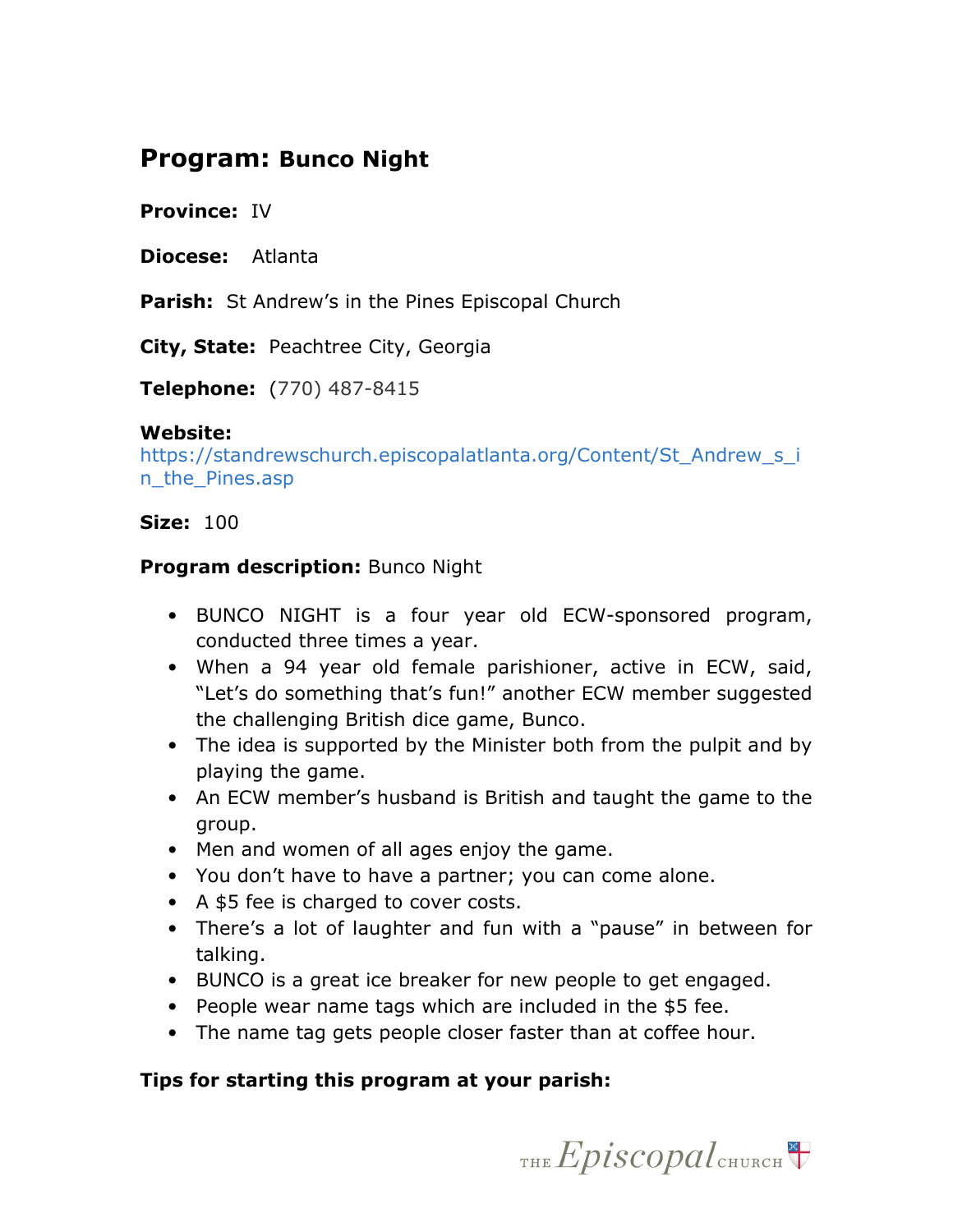- Have a Champion and someone to teach the game. (It can be different people.)
- Bunco Night should be advertised in the bulletin/newsletter and on a poster.
- Use the card tables in your parish hall.
- Have the rules of the game on the table.
- People can bring finger food; ECW provides coffee and tea.
- Keep the supplies together in a basket.

#### Unexpected Outcomes:

- BUNCO NIGHT turned out to be a fund raiser for ECW, netting about \$100 per event.
- St. Andrew's is currently in a rebuilding phase. BUNCO NIGHT has remained an important outreach program.

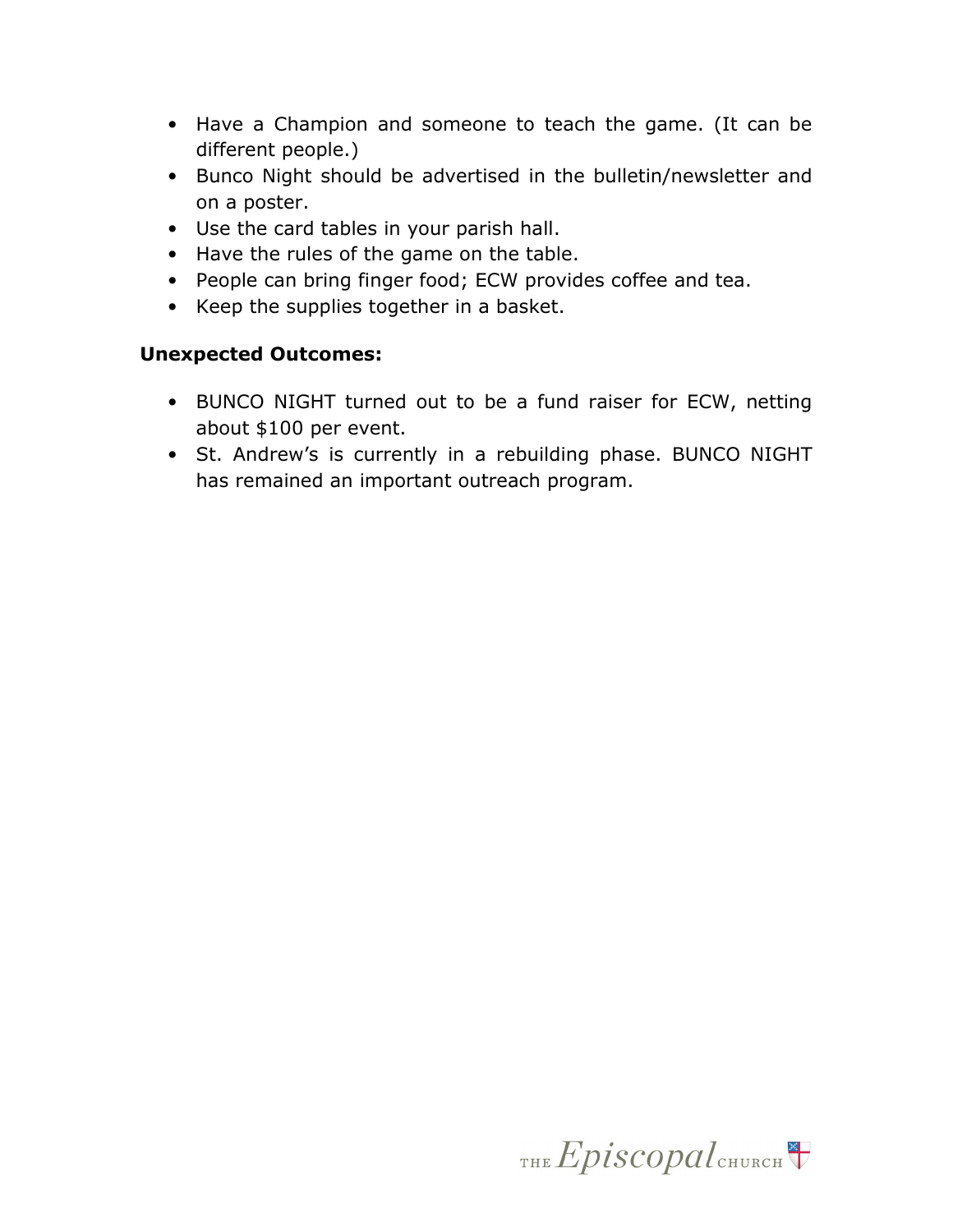## Program: Christmas Caroling

#### Province: IV

Diocese: Florida

Parish: St. Peter's Episcopal Church

City, State: Jacksonville, FL

Telephone: (904) 778-1434

Website: http://www.episcopalchurch.org/parish/st-petersjacksonville-fl

Size: 300 (Mixed ages of the congregation)

Program description: Christmas Caroling

- Carolers, nearly 10 of them, visit seven or eight homes of older adults, particularly shut-ins.
- This is a multi-generational group that loves to sing.
- They drive in cars to seniors' homes.
- They call ahead to alert folks they're coming.

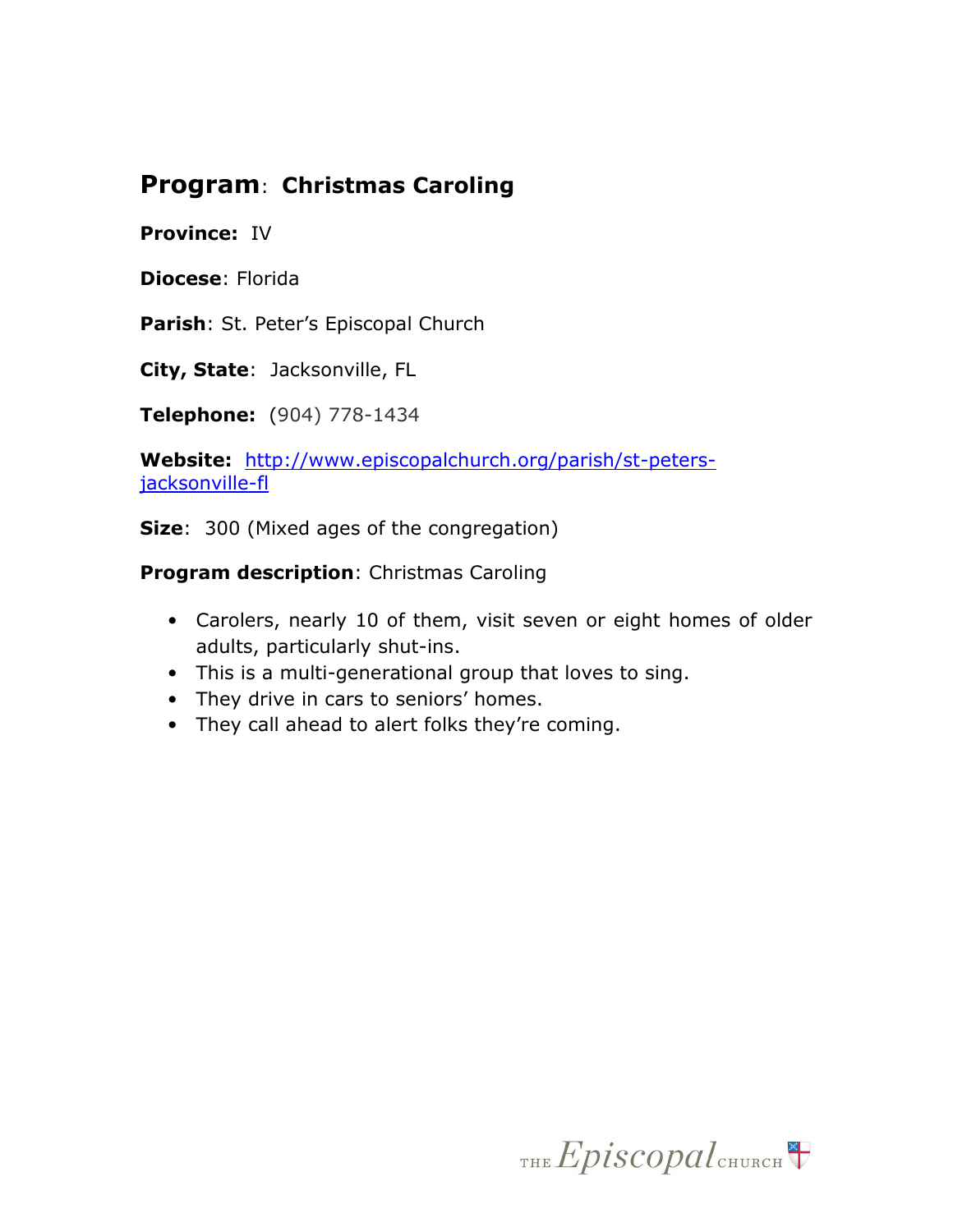## Program: Conferences

Province: III

Diocese: Virginia

Parish: Christ Church

City, State: Alexandria, VA

Telephone: (703) 549-1450

Website: http://www.historicchristchurch.org/

**Size:** 2,000+ (50% or less aged 56-70)

#### **Program description: Conferences**

- Annual fall gathering of older adults from the three dioceses in the state of Virginia (Southern VA, VA, and Southwestern VA.)
- They attend a four-day seniors' retreat at Shrine Mont Retreat and Conference Center.
- This conference includes a special speaker, chaplain, and generous free and programmed time options.

#### Note on Champion of OAM:

• Our Champion was the award winner for work with the elderly in the Episcopal Diocese of Virginia.

THE Episcopal CHURCH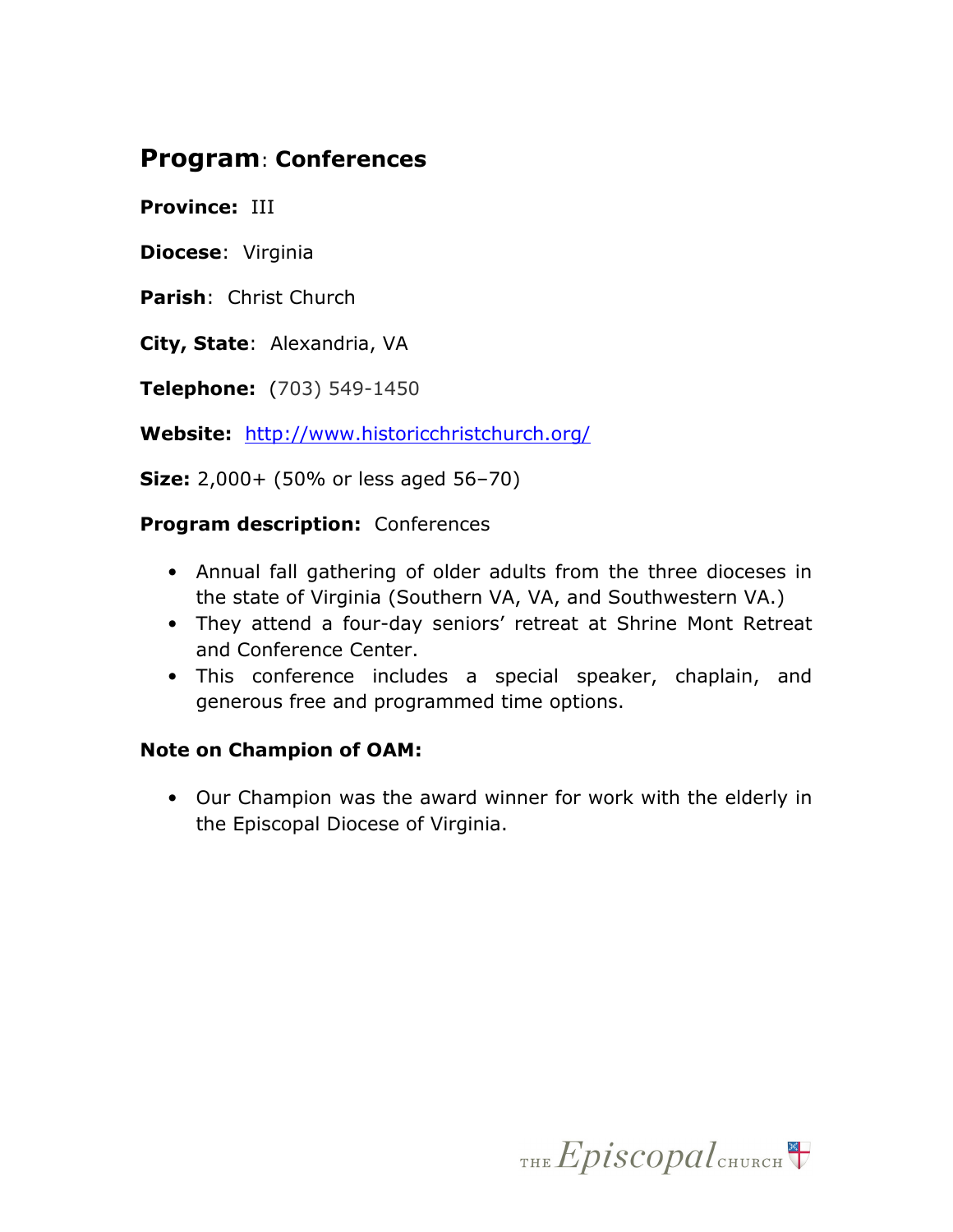## Program: Foundation for Leadership

Province: III

Diocese: Virginia

Parish: Christ Church

City, State: Alexandria, VA

Telephone: (703) 549-1450

Website: http://www.historicchristchurch.org/

**Size:** 2,000+ (50% or less aged 56-70)

**Program description: Foundation for Leadership** 

- An older retired priest provides a mentoring program through "Foundation for Leadership."
- This is sponsored by the Lily Foundation.
- The program is designed for newly ordained Episcopal priests who come to Christ Church for a two year period.
- These priests serve as interns in order to experience all facets of parish life.

#### Note on Champion of OAM:

• Our Champion was the award winner for work with the elderly in the Episcopal Diocese of Virginia.

THE  $Epis copal$ <sub>CHURCH</sub>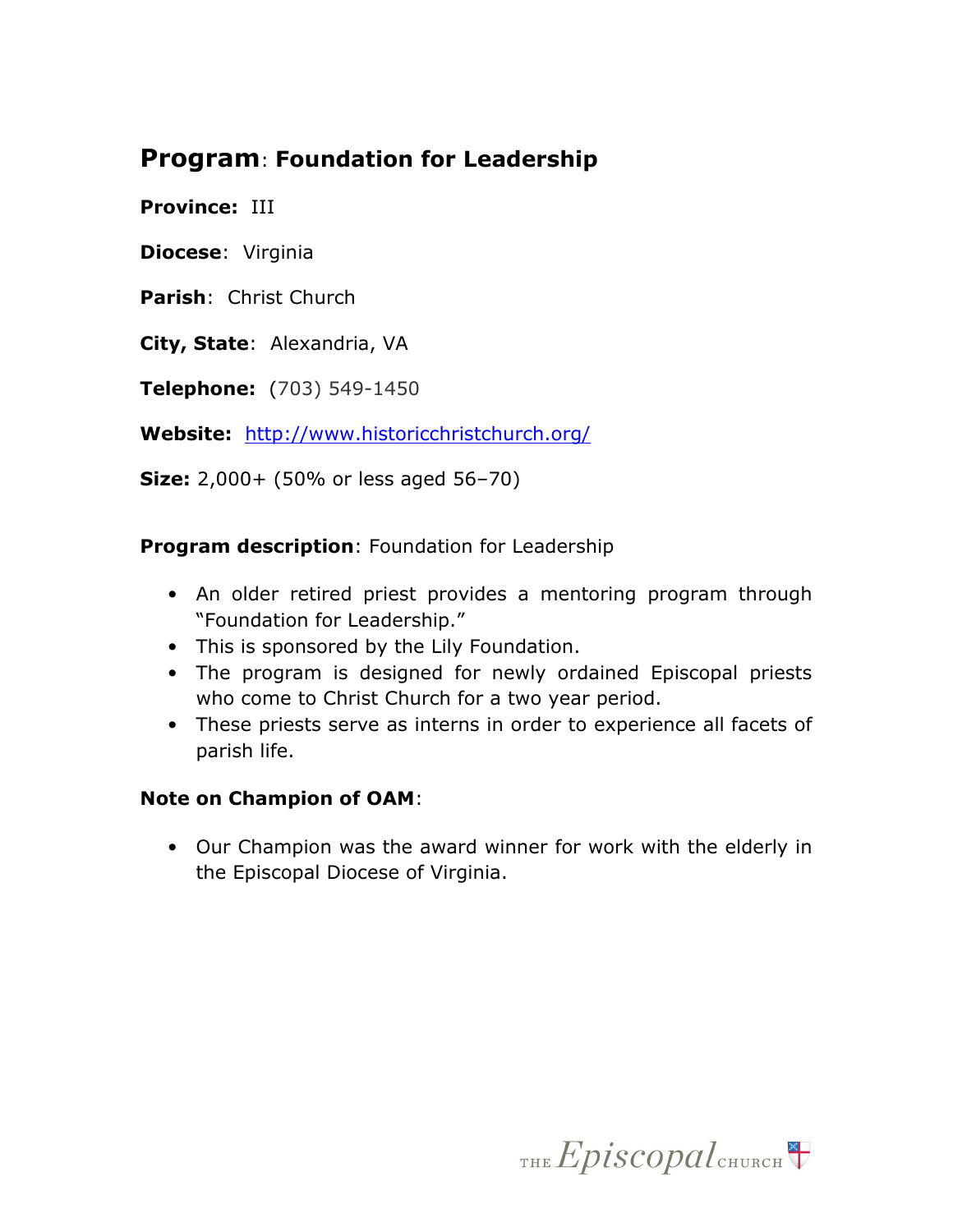## Program: Gabriel's Guild

#### Province: VIII

Diocese: Olympia

Parish: St. Michael and All Angels Episcopal Church

City, State: Issaquah, WA

Telephone: (425) 392-3215

Website: www.stmichaels-issaquah.org

**Size: 355** 

Program description: Gabriel's Guild

- As parishioners age and are no longer able to be active, they are invited to join Gabriel's Guild.
- They are asked to pray for the parish.
- They are invited to a yearly luncheon, Silvers and Sages.
- They are given a small angel pin and a prayer folder.

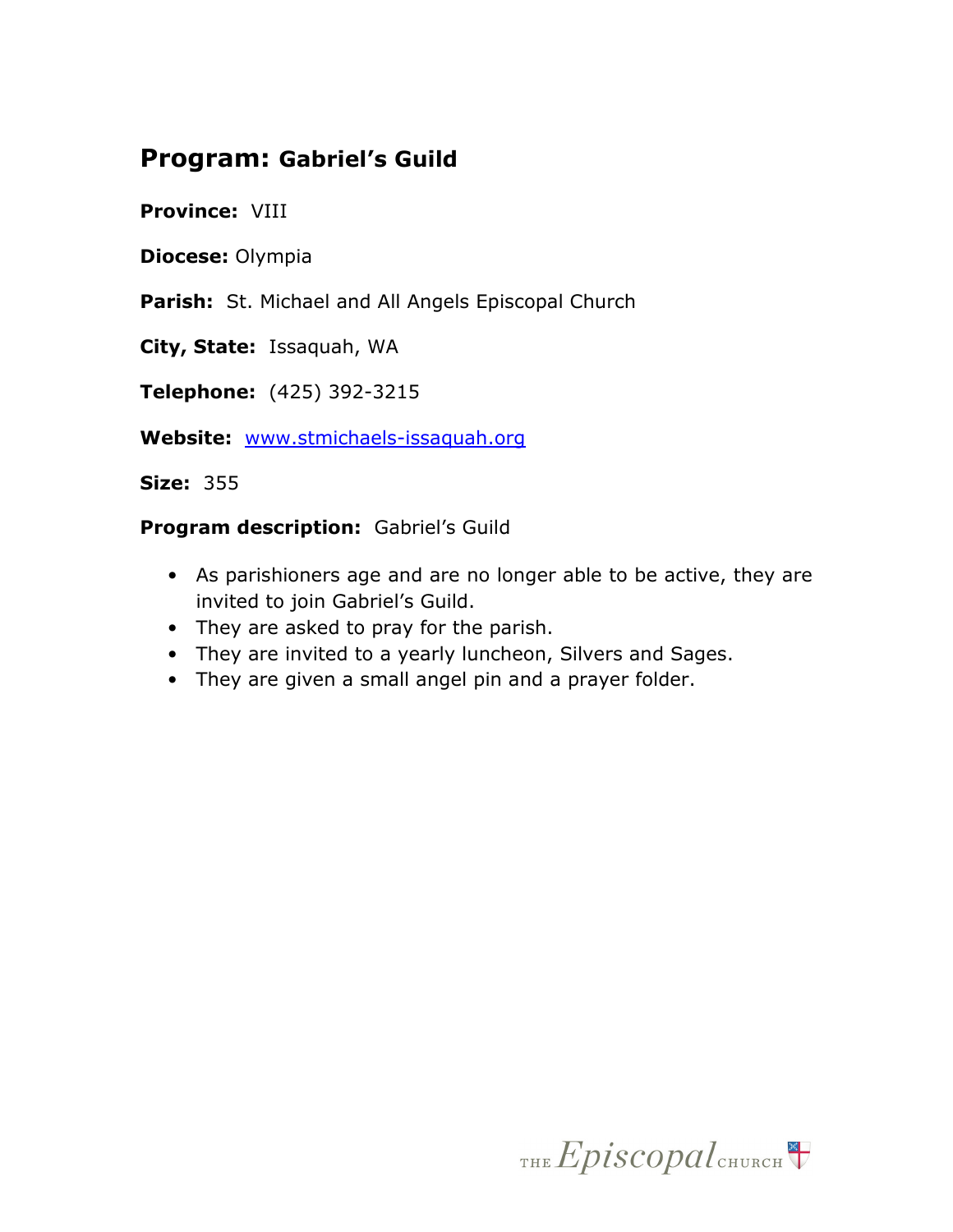## PROGRAM: Housing

Province: VI

Diocese: Nebraska

Parish: All Saints Episcopal Church

City, State: Omaha, NE

Telephone: (402) 393-8612

Website: www.allsaintsomaha.com

Size: 1,200

#### Program description: Housing

- The church owns eight small apartments behind the church for older parishioners.
- This location makes it convenient for visitations.
- The parishioners purchase the apartments, and then give them back to the church when they are no longer needed.

#### Tips for starting this program at your parish:

- Assess congregational needs before beginning a new program.
- Visibility of the ministry is extremely important.
- Allow the ministry to evolve as needs of the parishioners change.

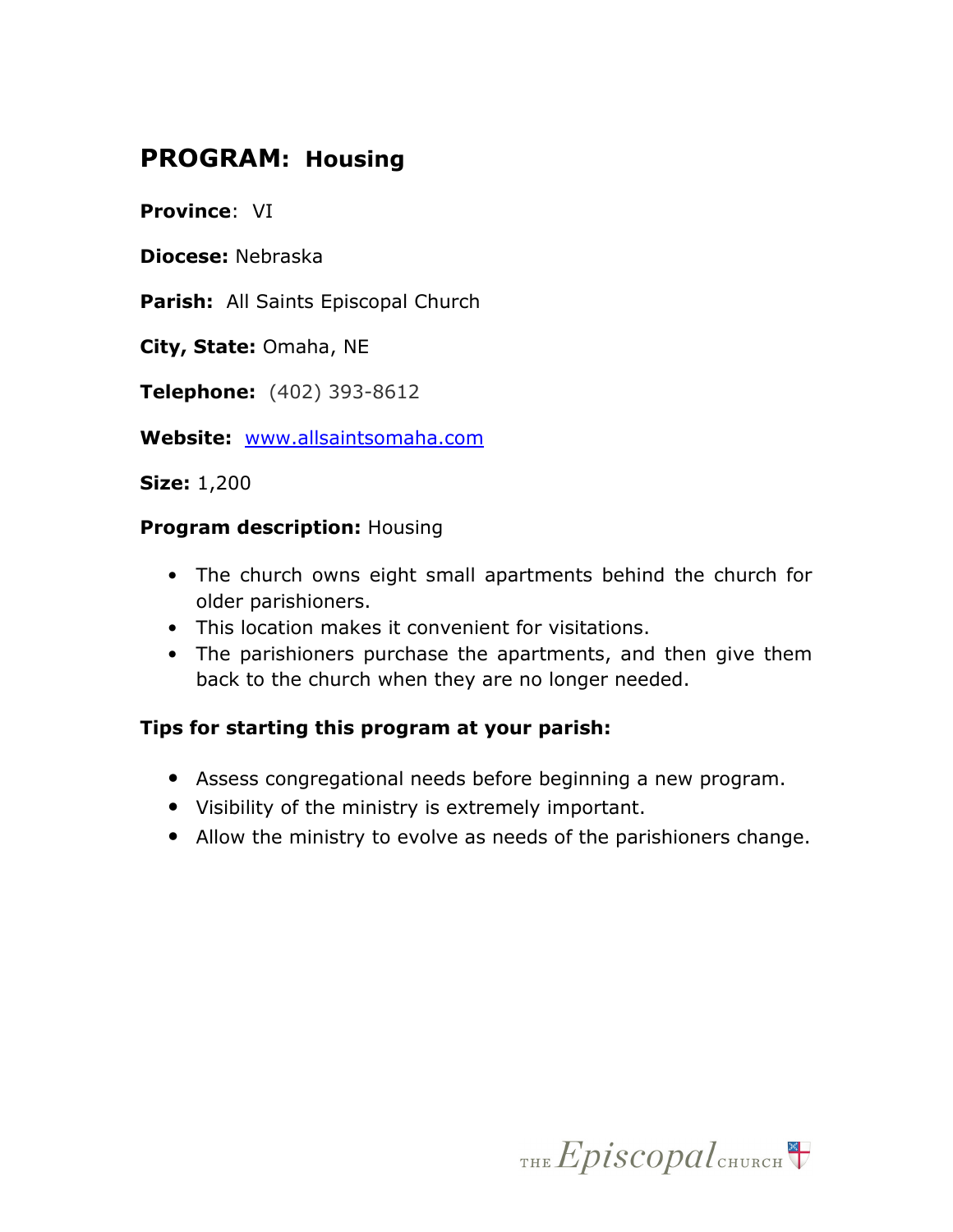## PROGRAM: Moving Assistance Program

Province: VI

DIOCESE: South Dakota

Parish: Good Shepherd

City, State: Sioux Falls, SD

Telephone: (605) 332-1474

Website: www.sfgoodshepherd.org

Size: 96

**Program description:** Moving Assistance Program

- Started by Good Shepherd to help low income persons in the community who do not have resources to move into or out of subsidized housing.
- Primarily serves seniors.
- The need is revealed by Vestry whose members speak with community leaders, and staff of social services.
- The program is now a 501©3 organization.
- Movers are volunteers.
- They make 1-2 moves per week.

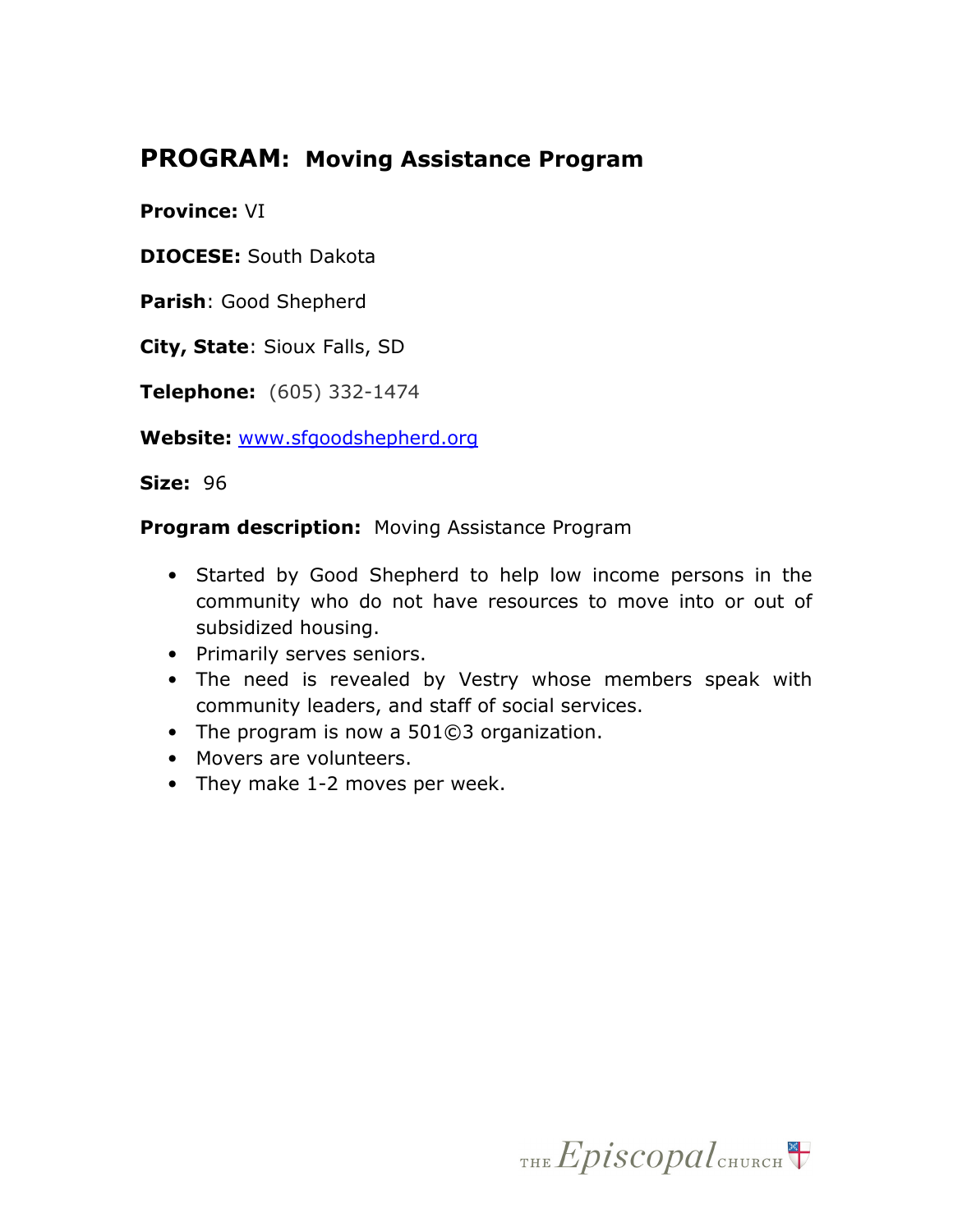## Program: Pet Education and Training Center

#### Province: VIII

Diocese: Northern California

Parish: St. Francis Episcopal Church

City, State: Fair Oaks, CA

Telephone: (916) 966-2261

Website: www.sfepiscopal.org

**Size: 150** 

Program description: Pet Education and Training Center

- Training and raising service dogs for veterans.
- Six month training program.
- Provides equipment for dogs.
- Grants are received to help maintain this program.

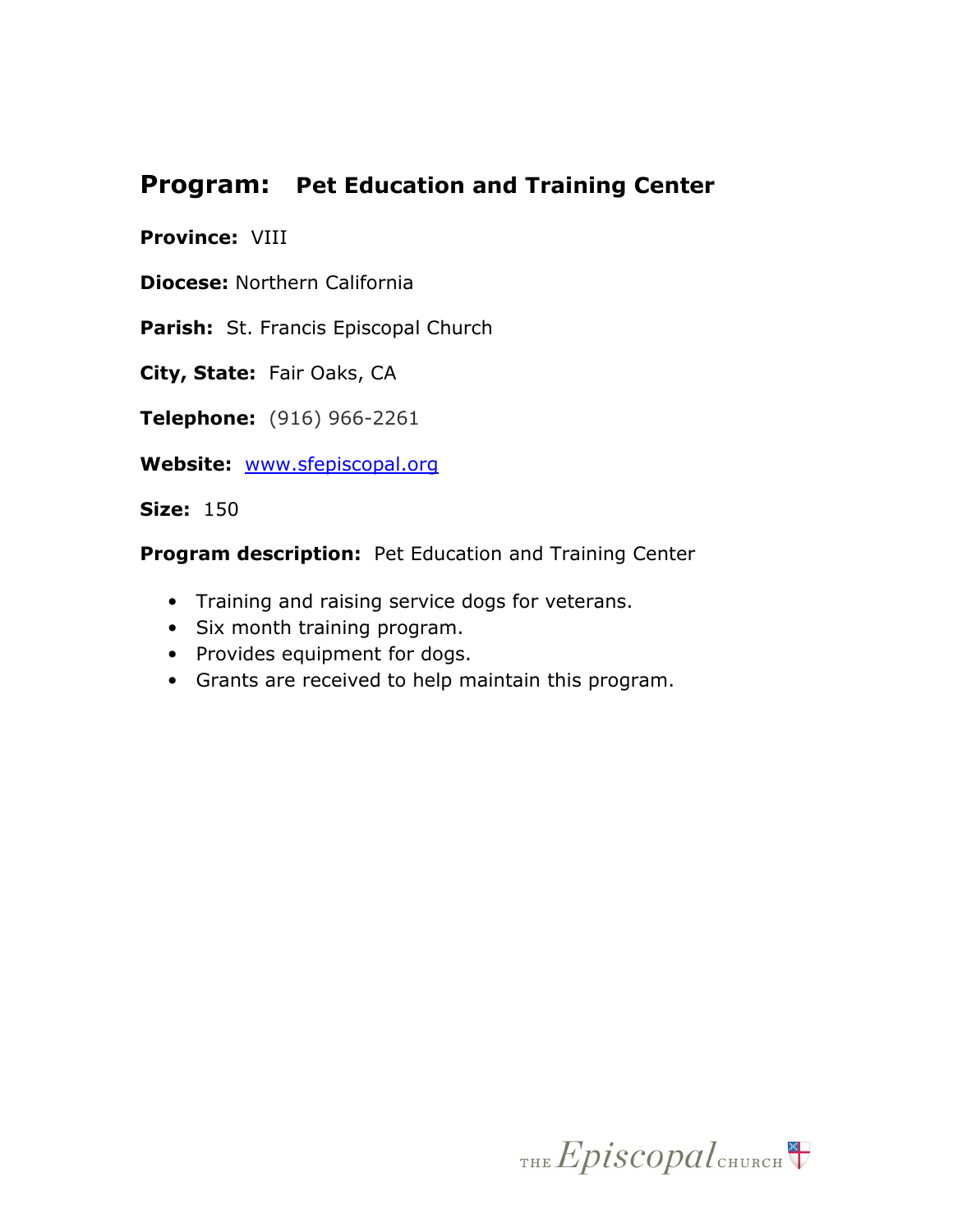## Program: Prayer Packets for Youth on Mission Trips

Province: III

Diocese: Virginia

Parish: Christ Church

City, State: Alexandria, VA

Telephone: (703) 549-1450

Website: http://www.historicchristchurch.org/

**Size:** 2,000+ (50% or less aged 56-70)

**Program description:** Prayer Packets for Youth on Mission Trips

- Volunteers are invited from the seniors group "Savvy" [Senior Adults Very, Very Young] to send a prayer packet to youth going on mission trips. Older adults provide prayers for each young person. A volunteer places a prayer in an envelope with enough for each young person to have a prayer to open every day they are away at the conference.
- In creating this idea, the older adults were asked for any personally written prayers, a copy of meaningful prayers, etc., in the imagination of where prayer speaks to the sender.
- The volunteers compile the envelopes so that everyone on the trip would have something to bring forth each day.
- Important connection between youth and seniors.
- This idea could be utilized by parishes with those preparing for confirmation or those preparing to be received in the Episcopal Church.

#### Note on Champion of OAM:

The champion is a woman who was the award winner for work with the elderly in the Episcopal Diocese of Virginia.

THE  $Epis copal$ <sub>CHURCH</sub>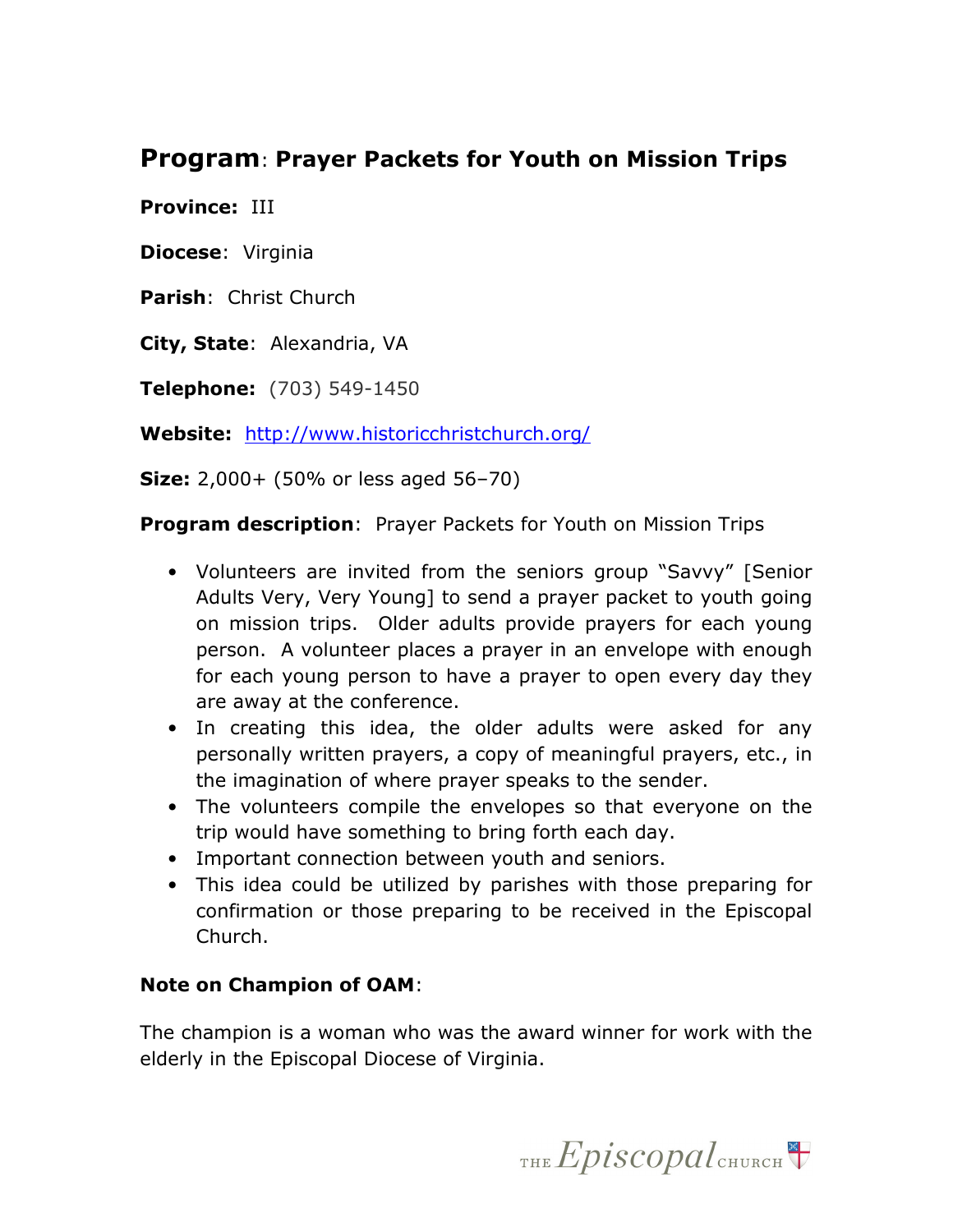# PROGRAM: Quilting Ministry

Province: VI

Diocese: South Dakota

Parish: Good Shepherd

City, State: Sioux Falls, SD

Telephone: (605) 332-1474

Website: www.sfgoodshepherd.org

Size: 96

**Program description:** Quilting Ministry

- Led by seniors.
- The group meets weekly to quilt.
- Some quilts are given to the Red Cross for families in need.
- They are also taken to a local retirement community to be placed on beds as families remove belongings of members who have died.

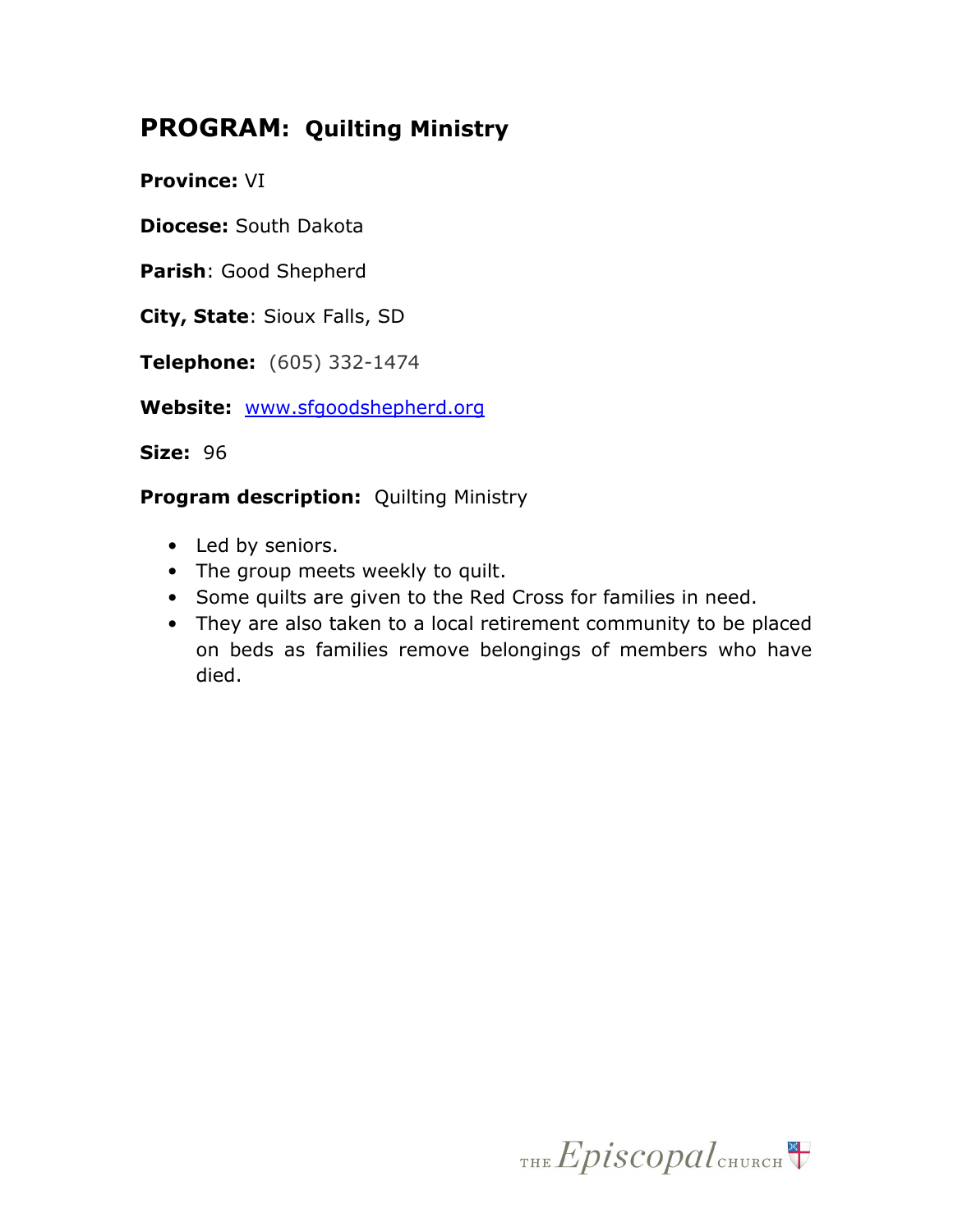# Program: Recycling

Province: VIII

Diocese: Nevada

Parish: St. Matthew's Episcopal Church

City, State: Las Vegas, NV

Telephone: (702) 451-2483

Website: http://www.stmatthewslv.net/home.html

**Size:** 80 (Less than half of the parishioners are between the ages of 56–70)

#### Program description: Recycling

- Collecting bottles for recycling.
- Monies are sent to another church to fund their youth ministry.
- Collecting bottle caps for exchange for minutes on a dialysis machine.
- Collecting cans for recycling to use the monies for their outreach program.

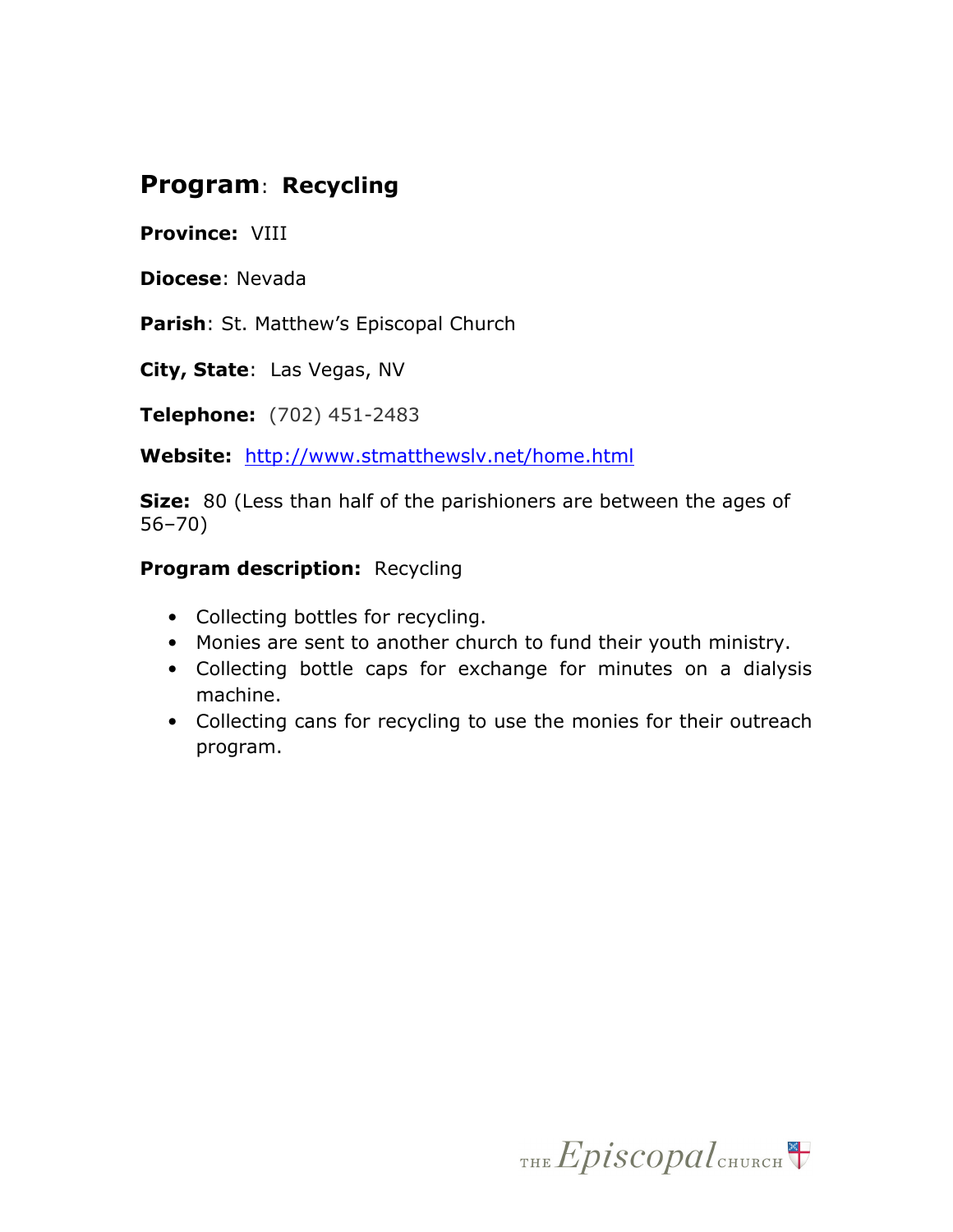# PROGRAM: Retirement Community

Province: VI

Diocese: South Dakota

Parish: Good Shepherd

City, State: Sioux Falls, SD

Telephone: (605) 332-1474

Website: www.sfgoodshepherd.org

Size: 96

Program Description: Retirement Community

- Dow Rummel Village is a retirement community founded by Episcopal churches and a congregation church in the Sioux Falls area.
- Good Shepherd has a seat on the governing board of the Village.

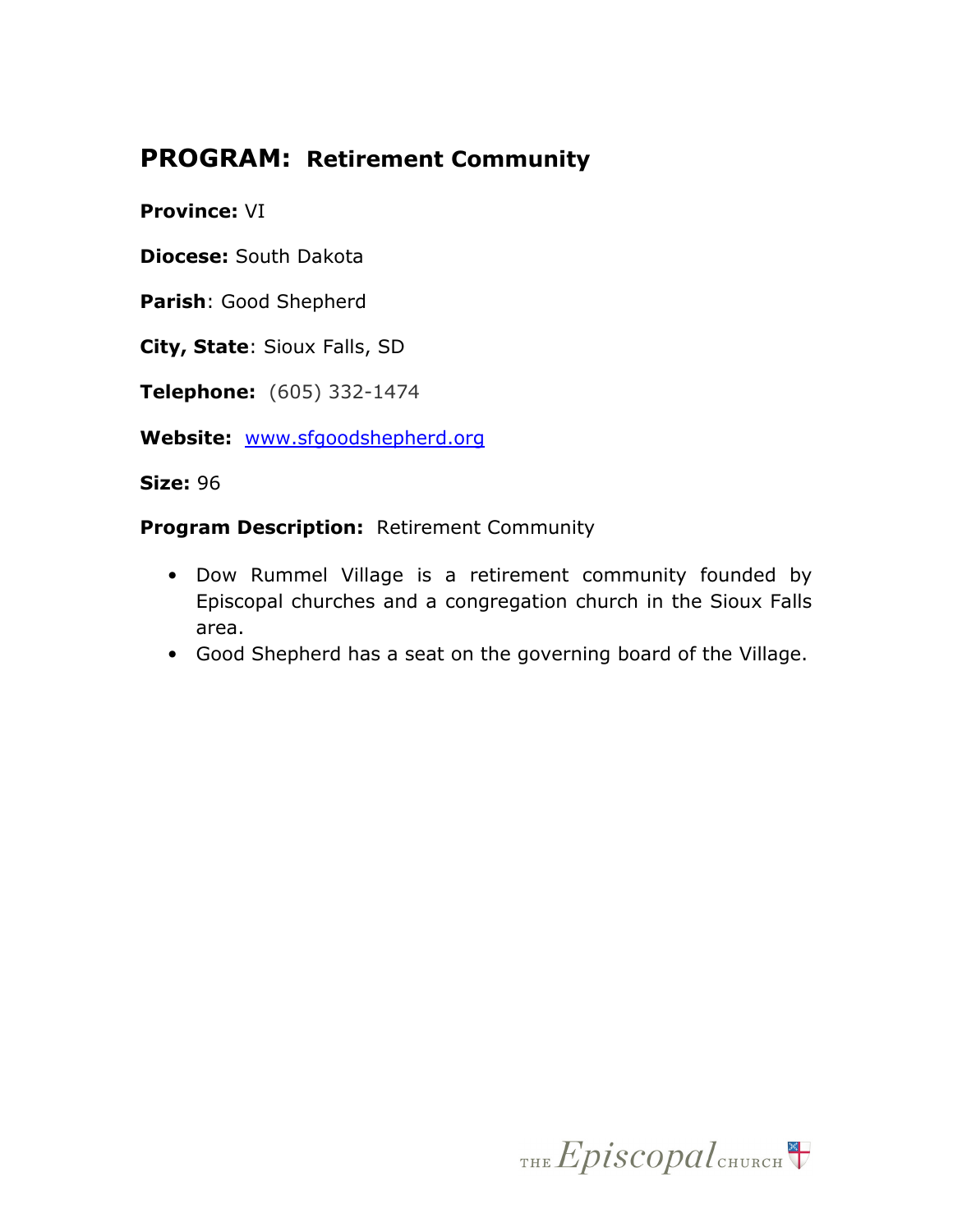## PROGRAM: Room in the Inn

#### Province: IV

Diocese: Lexington

Parish: Good Shepherd

City, State: Lexington, KY

Telephone: (859) 252-1744

Website: www.goodshepherdlex.org

**Size: 820** 

Program description: Room in the Inn

- Offered November through March/April.
- They house and feed 16 homeless men.
- Older adults volunteer in the kitchen and serve as hostesses.

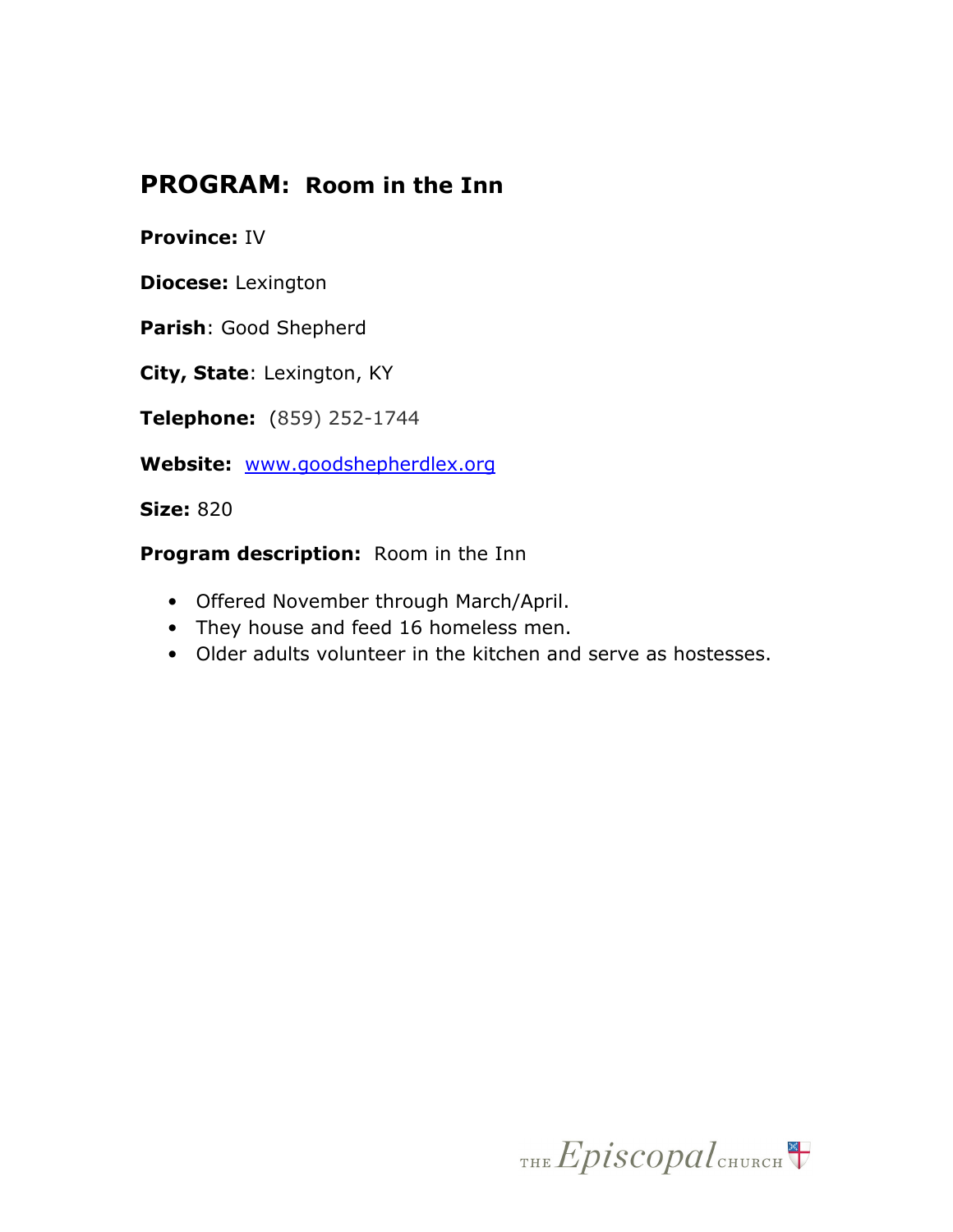## PROGRAM: Transportation to Church Programs

#### Province: VII

Diocese: Dallas

Parish: St. Michael and all Angels

City, State: Dallas, TX

Telephone: (214) 363-5471

Website: www.saintmichael.org

Size: 7,000

Note: The church is located in an "area of wealth" 5 miles from downtown Dallas.

**Program description:** Transportation to Church Programs

- This program operates during the week as well as on Sundays.
- It is by taxi using a voucher system.
- Persons who need a ride make their own arrangements. Those who use the taxi on a regular basis are provided vouchers.
- For those who use a taxi occasionally, the driver comes into the church to pick up the voucher at the time of the ride. The taxi drivers will transport only those persons who do not need assistance as the drivers "will not touch" the rider, (likely for liability reasons.)
- The church spends less than \$1,000 a year on this service.

#### Tips for starting this program at your church:

• You'll need a staff person to "grow and coordinate the ministry," not to run it.

THE  $Epis copal$ <sub>CHURCH</sub>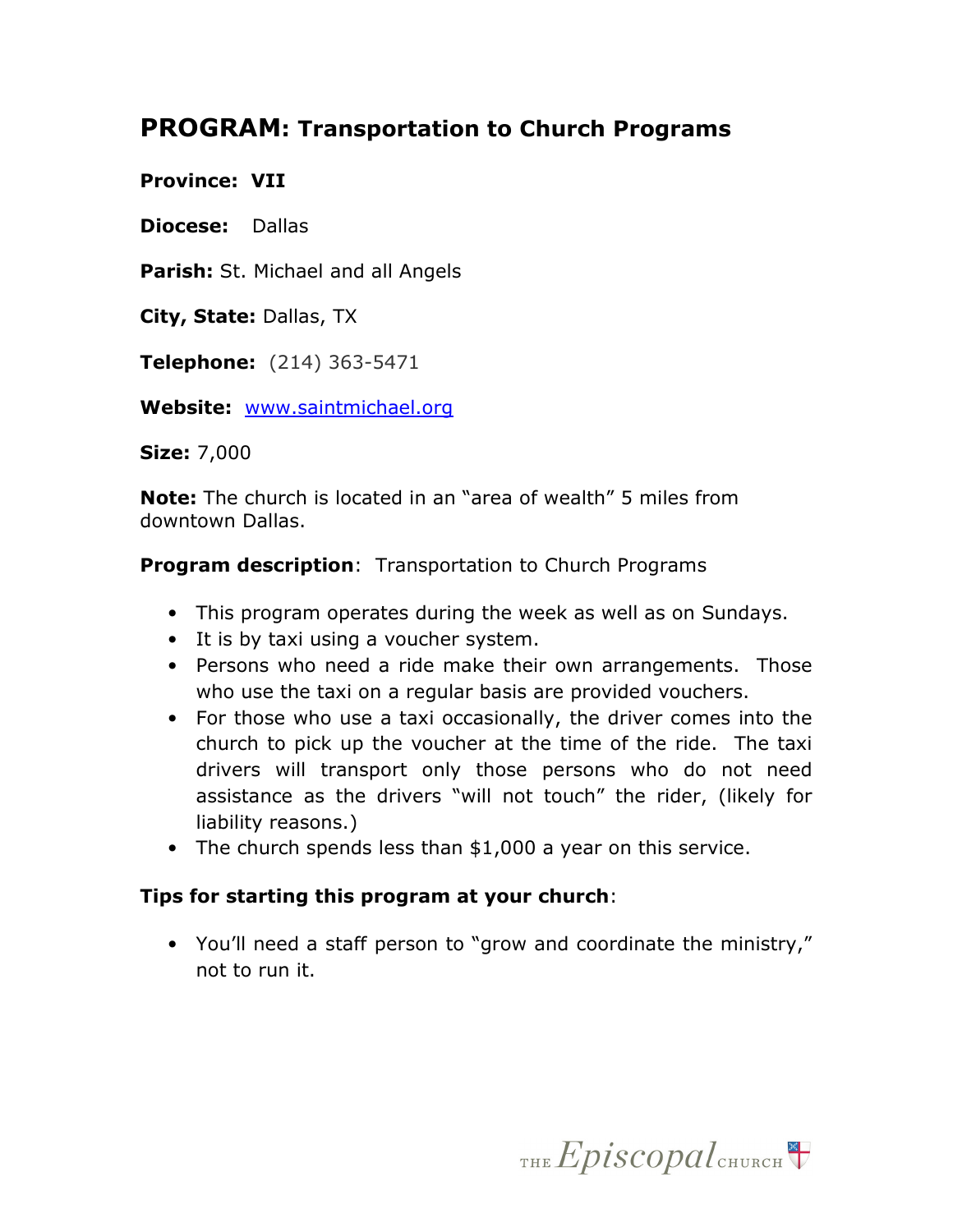## Program: Travel Groups

Province: IV

Diocese: Alabama

Parish: St. Stephen's Episcopal Church

City, State: Huntsville, AL

Telephone: (256) 881-7223

Website: http://www.ststephens-hsv.org/

**Size: 150** 

#### **Program description: Travel Groups**

- This program is spearheaded by the Pastoral Care Committee, a Vestry commission. The Vestry has an 80+ elected member who is the spokeswoman for all older adults in the parish. She serves as the Vestry member on the Pastoral Care Committee.
- Two couples in the parish take day trips or overnight excursions with seniors two to three times a year.

#### Tips for starting this program at your parish:

- Stephen Ministry can be helpful in pastoral parish ministries.
- Have a motivated elder on the Vestry as a spokesperson for older parishioners.

## Program: Golden Girls

**From:** The Convocation in Europe

#### **Program description: Golden Girls**

- This is a women's group that focuses on women over 50 years of age.
- The purpose is to develop a more intimate relationship with one another so when there is a crisis, they can call on one another without having to explain details.

THE Episcopal CHURCH